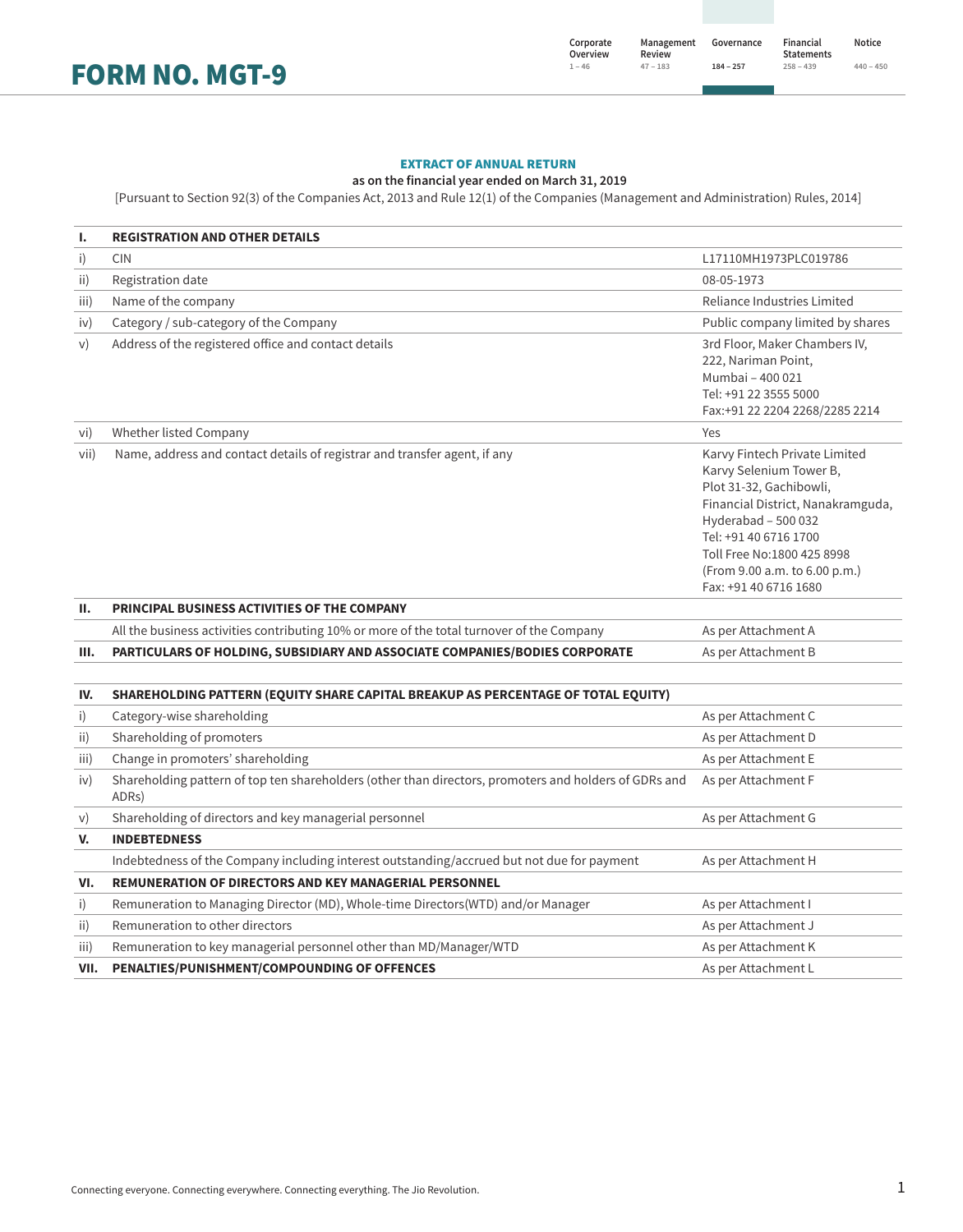# ATTACHMENT A

#### **II. PRINCIPAL BUSINESS ACTIVITES OF THE COMPANY**

All the business activities contributing 10% or more of the total turnover of the company are given below: -

| Sr.<br>No. | <b>Name and Description of Main</b><br>products/services | NIC Code of the product/service *                                                                                               | % to total turnover<br>of the company $*$ |
|------------|----------------------------------------------------------|---------------------------------------------------------------------------------------------------------------------------------|-------------------------------------------|
|            | Refining                                                 | 192- Manufacture of refined petroleum products                                                                                  | 61.69%                                    |
|            | Petrochemicals                                           | 201-Manufacture of basic chemicals, fertilizers and nitrogen compounds, plastic 37.54%<br>and synthetic rubber in primary forms |                                           |

\* As per National Industrial Classification - 2008, Ministry of Statistics and Programme implementation # On the basis of Gross Turnover

#### ATTACHMENT B

### **III. PARTICULARS OF HOLDING, SUBSIDIARY AND ASSOCIATE COMPANIES/BODIES CORPORATE**

| Sr.<br>No. | <b>Name of Company</b>                            | <b>Address of Company</b>                                                            | <b>CIN/GLN</b>        | Holding /<br>Subsidiary /<br><b>Associate</b> | $%$ of<br><b>Shares</b><br>held* | <b>Applicable</b><br>section |
|------------|---------------------------------------------------|--------------------------------------------------------------------------------------|-----------------------|-----------------------------------------------|----------------------------------|------------------------------|
| 1.         | Affinity Names, Inc                               | Capitol Services, Inc.<br>1675 S. State Street,<br>Suite B, Dover,<br>Delaware 19901 |                       | Subsidiary                                    | 100.00                           | 2(87)(ii)                    |
| 2.         | Aurora Algae Inc                                  | 2000W Sam Houston Parkway S,<br>Suite 700, Houston, Texas 77042                      |                       | Subsidiary                                    | 100.00                           | 2(87)(ii)                    |
| 3.         | C-Square Info Solutions<br><b>Private Limited</b> | No.69, 2nd Floor, Al-Ameen Towers,<br>Hosur Road, Bangalore 560 027                  | U72900KA2002PTC030784 | Subsidiary                                    | 81.64                            | 2(87)(ii)                    |
| 4.         | Dronagiri Bokadvira<br>East Infra Limited         | 1st Floor, Maker Chambers IV,<br>222 Nariman Point, Mumbai 400 021                   | U70100MH2019PLC320277 | Subsidiary                                    | 100.00                           | 2(87)(ii)                    |
| 5.         | Dronagiri Bokadvira<br>North Infra Limited        | 6th Floor, Maker Chambers IV,<br>222 Nariman Point, Mumbai 400 021                   | U70109MH2019PLC320080 | Subsidiary                                    | 100.00                           | 2(87)(ii)                    |
| 6.         | Dronagiri Bokadvira<br>South Infra Limited        | 1st Floor, Maker Chambers IV,<br>222 Nariman Point, Mumbai 400 021                   | U70109MH2019PLC320084 | Subsidiary                                    | 100.00                           | 2(87)(ii)                    |
| 7.         | Dronagiri Bokadvira<br>West Infra Limited         | 1st Floor, Maker Chambers IV,<br>222 Nariman Point, Mumbai 400 021                   | U70200MH2019PLC320087 | Subsidiary                                    | 100.00                           | 2(87)(ii)                    |
| 8.         | Dronagiri Dongri East<br>Infra Limited            | 1st Floor, Maker Chambers IV,<br>222 Nariman Point, Mumbai 400 021                   | U70109MH2019PLC320450 | Subsidiary                                    | 100.00                           | 2(87)(ii)                    |
| 9.         | Dronagiri Dongri North<br><b>Infra Limited</b>    | 1st Floor, Maker Chambers IV,<br>222 Nariman Point, Mumbai 400 021                   | U70109MH2019PLC320135 | Subsidiary                                    | 100.00                           | 2(87)(ii)                    |
| 10.        | Dronagiri Dongri South<br><b>Infra Limited</b>    | 1st Floor, Maker Chambers IV,<br>222 Nariman Point, Mumbai 400 021                   | U70109MH2019PLC320137 | Subsidiary                                    | 100.00                           | 2(87)(ii)                    |
| 11.        | Dronagiri Dongri West<br><b>Infra Limited</b>     | 604, 6th Floor, Maker Chambers IV,<br>222 Nariman Point, Mumbai 400 021              | U70100MH2019PLC320584 | Subsidiary                                    | 100.00                           | 2(87)(ii)                    |
| 12.        | Dronagiri Funde East<br>Infra Limited             | 604, 6th Floor, Maker Chambers IV,<br>222 Nariman Point, Mumbai 400 021              | U70109MH2019PLC320270 | Subsidiary                                    | 100.00                           | 2(87)(ii)                    |
| 13.        | Dronagiri Funde North<br>Infra Limited            | 604, 6th Floor, Maker Chambers IV,<br>222 Nariman Point, Mumbai 400 021              | U70200MH2019PLC320484 | Subsidiary                                    | 100.00                           | 2(87)(ii)                    |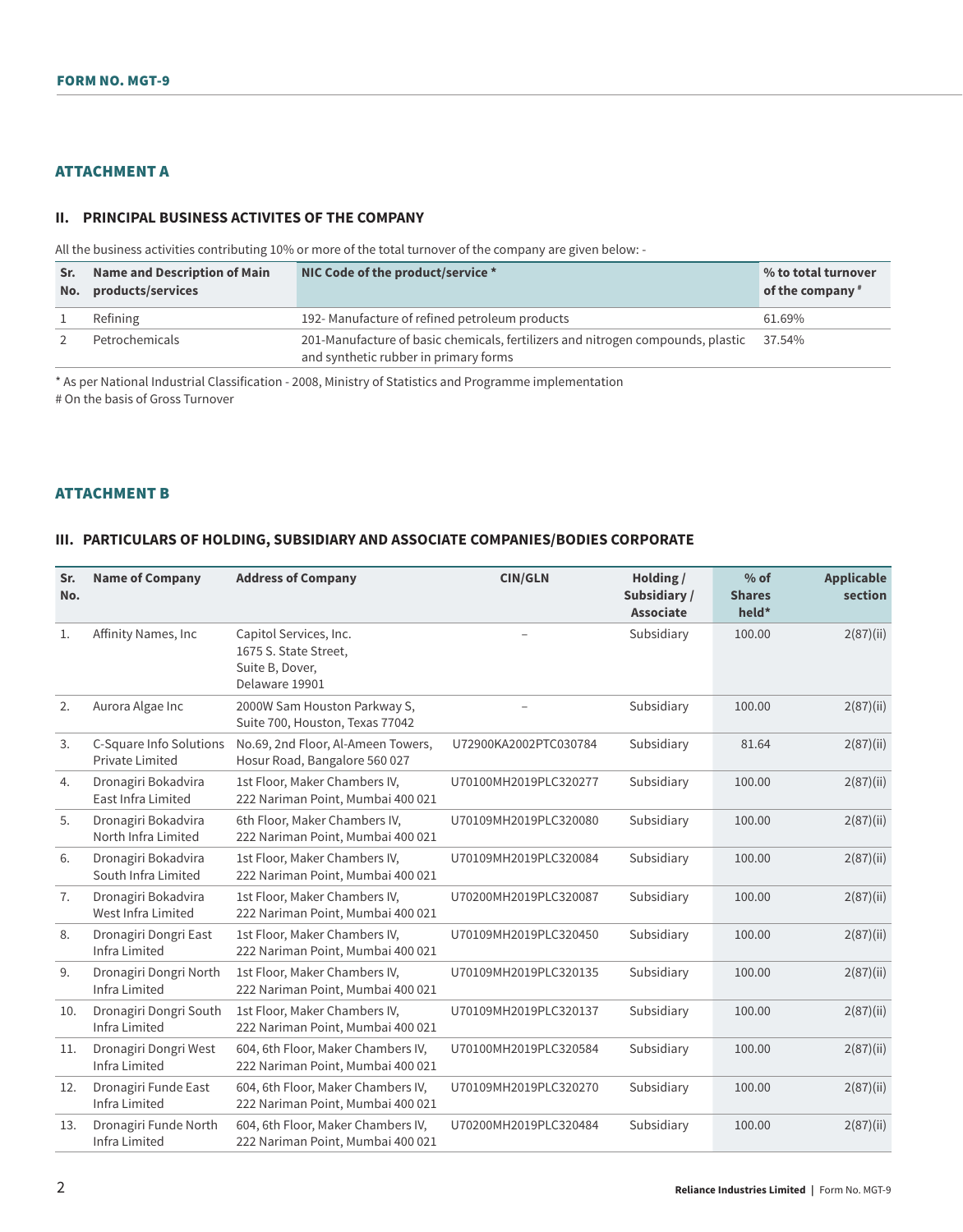**Notice 440 ‒ 450**

| ×. |  |  |  |
|----|--|--|--|

| Sr.<br>No. | <b>Name of Company</b>                             | <b>Address of Company</b>                                               | <b>CIN/GLN</b>        | Holding /<br>Subsidiary/<br><b>Associate</b> | $%$ of<br><b>Shares</b><br>held* | <b>Applicable</b><br>section |
|------------|----------------------------------------------------|-------------------------------------------------------------------------|-----------------------|----------------------------------------------|----------------------------------|------------------------------|
| 14.        | Dronagiri Funde South<br>Infra Limited             | 6th Floor, Maker Chambers IV,<br>222 Nariman Point, Mumbai 400 021      | U70109MH2019PLC320089 | Subsidiary                                   | 100.00                           | 2(87)(ii)                    |
| 15.        | Dronagiri Funde West<br>Infra Limited              | 604, 6th Floor, Maker Chambers IV,<br>222 Nariman Point, Mumbai 400 021 | U70109MH2019PLC320480 | Subsidiary                                   | 100.00                           | 2(87)(ii)                    |
| 16.        | Dronagiri Navghar East<br>Infra Limited            | 2nd Floor, Maker Chambers IV,<br>222 Nariman Point, Mumbai 400 021      | U70200MH2019PLC320597 | Subsidiary                                   | 100.00                           | 2(87)(ii)                    |
| 17.        | Dronagiri Navghar<br>North First Infra Limited     | 2nd Floor, Maker Chambers IV,<br>222 Nariman Point, Mumbai 400 021      | U70200MH2019PLC320340 | Subsidiary                                   | 100.00                           | 2(87)(ii)                    |
| 18.        | Dronagiri Navghar<br>North Infra Limited           | 1st Floor, Maker Chambers IV,<br>222 Nariman Point, Mumbai 400 021      | U70109MH2019PLC320429 | Subsidiary                                   | 100.00                           | 2(87)(ii)                    |
| 19.        | Dronagiri Navghar<br>North Second Infra<br>Limited | 2nd Floor, Maker Chambers IV,<br>222 Nariman Point,<br>Mumbai 400 021   | U70200MH2019PLC320547 | Subsidiary                                   | 100.00                           | 2(87)(ii)                    |
| 20.        | Dronagiri Navghar<br>South First Infra<br>Limited  | 2nd Floor, Maker Chambers IV,<br>222 Nariman Point,<br>Mumbai 400 021   | U70109MH2019PLC320551 | Subsidiary                                   | 100.00                           | 2(87)(ii)                    |
| 21.        | Dronagiri Navghar<br>South Infra Limited           | 1st Floor, Maker Chambers IV,<br>222 Nariman Point, Mumbai 400 021      | U70103MH2019PLC320329 | Subsidiary                                   | 100.00                           | 2(87)(ii)                    |
| 22.        | Dronagiri Navghar<br>South Second Infra<br>Limited | 2nd Floor, Maker Chambers IV,<br>222 Nariman Point,<br>Mumbai 400 021   | U70200MH2019PLC320541 | Subsidiary                                   | 100.00                           | 2(87)(ii)                    |
| 23.        | Dronagiri Navghar West<br>Infra Limited            | 2nd Floor, Maker Chambers IV,<br>222 Nariman Point, Mumbai 400 021      | U70109MH2019PLC320353 | Subsidiary                                   | 100.00                           | 2(87)(ii)                    |
| 24.        | Dronagiri Pagote East<br>Infra Limited             | 1st Floor, Maker Chambers IV,<br>222 Nariman Point, Mumbai 400 021      | U70109MH2019PLC319663 | Subsidiary                                   | 100.00                           | 2(87)(ii)                    |
| 25.        | Dronagiri Pagote North<br>First Infra Limited      | 2nd Floor, Maker Chambers IV,<br>222 Nariman Point, Mumbai 400 021      | U70200MH2019PLC320555 | Subsidiary                                   | 100.00                           | 2(87)(ii)                    |
| 26.        | Dronagiri Pagote North<br>Infra Limited            | 1st Floor, Maker Chambers IV,<br>222 Nariman Point, Mumbai 400 021      | U70109MH2019PLC320088 | Subsidiary                                   | 100.00                           | 2(87)(ii)                    |
| 27.        | Dronagiri Pagote North<br>Second Infra Limited     | 2nd Floor, Maker Chambers IV,<br>222 Nariman Point, Mumbai 400 021      | U70109MH2019PLC320562 | Subsidiary                                   | 100.00                           | 2(87)(ii)                    |
| 28.        | Dronagiri Pagote South<br>First Infra Limited      | 2nd Floor, Maker Chambers IV,<br>222 Nariman Point, Mumbai 400 021      | U70100MH2019PLC320560 | Subsidiary                                   | 100.00                           | 2(87)(ii)                    |
| 29.        | Dronagiri Pagote South<br>Infra Limited            | 1st Floor, Maker Chambers IV,<br>222 Nariman Point, Mumbai 400 021      | U70109MH2019PLC320331 | Subsidiary                                   | 100.00                           | 2(87)(ii)                    |
| 30.        | Dronagiri Pagote West<br>Infra Limited             | 1st Floor, Maker Chambers IV,<br>222 Nariman Point, Mumbai 400 021      | U70109MH2019PLC320096 | Subsidiary                                   | 100.00                           | 2(87)(ii)                    |
| 31.        | Dronagiri Panje East<br>Infra Limited              | 604, 6th Floor, Maker Chambers IV,<br>222 Nariman Point, Mumbai 400 021 | U70200MH2019PLC320478 | Subsidiary                                   | 100.00                           | 2(87)(ii)                    |
| 32.        | Dronagiri Panje North<br>Infra Limited             | 604, 6th Floor, Maker Chambers IV,<br>222 Nariman Point, Mumbai 400 021 | U70109MH2019PLC320272 | Subsidiary                                   | 100.00                           | 2(87)(ii)                    |
| 33.        | Dronagiri Panje South<br>Infra Limited             | 604, 6th Floor, Maker Chambers IV,<br>222 Nariman Point, Mumbai 400 021 | U70109MH2019PLC320273 | Subsidiary                                   | 100.00                           | 2(87)(ii)                    |
| 34.        | Dronagiri Panje West<br>Infra Limited              | 604, 6th Floor, Maker Chambers IV,<br>222 Nariman Point, Mumbai 400 021 | U70100MH2019PLC320588 | Subsidiary                                   | 100.00                           | 2(87)(ii)                    |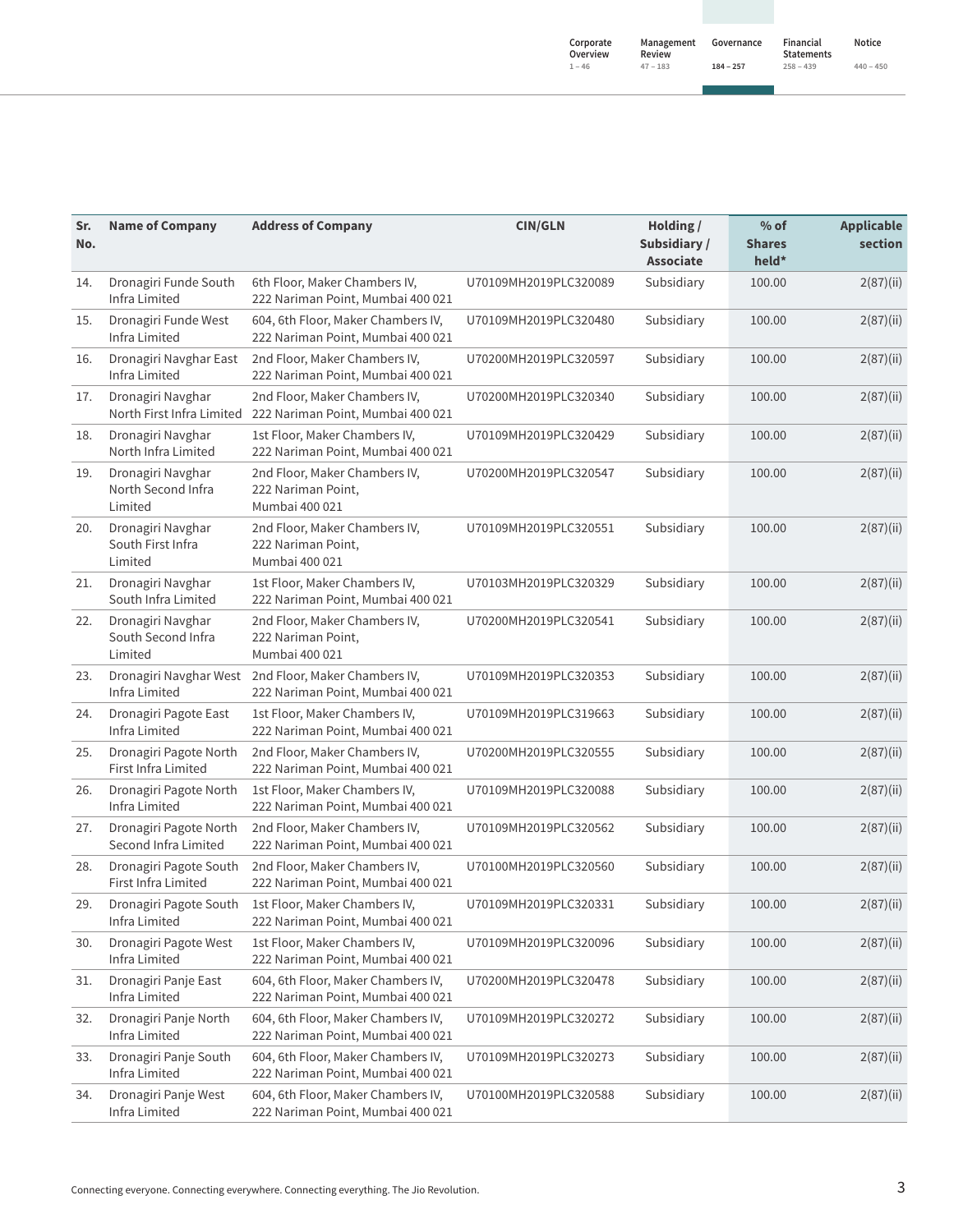| Sr.<br>No. | <b>Name of Company</b>                                | <b>Address of Company</b>                                                                                                      | <b>CIN/GLN</b>        | Holding /<br>Subsidiary /<br><b>Associate</b> | $%$ of<br><b>Shares</b><br>held* | <b>Applicable</b><br>section |
|------------|-------------------------------------------------------|--------------------------------------------------------------------------------------------------------------------------------|-----------------------|-----------------------------------------------|----------------------------------|------------------------------|
| 35.        | Ethane Crystal LLC                                    | Trust Company Complex,<br>Ajeltake Road, Ajeltake Island,<br>Majuro, Marshall Islands MH96960                                  |                       | Subsidiary                                    | 100.00                           | 2(87)(ii)                    |
| 36.        | <b>Ethane Emerald LLC</b>                             | Trust Company Complex,<br>Ajeltake Road, Ajeltake Island,<br>Majuro, Marshall Islands MH96960                                  |                       | Subsidiary                                    | 100.00                           | 2(87)(ii)                    |
| 37.        | Ethane Opal LLC                                       | Trust Company Complex,<br>Ajeltake Road, Ajeltake Island,<br>Majuro, Marshall Islands MH96960                                  |                       | Subsidiary                                    | 100.00                           | 2(87)(ii)                    |
| 38.        | Ethane Pearl LLC                                      | Trust Company Complex,<br>Ajeltake Road, Ajeltake Island,<br>Majuro, Marshall Islands MH96960                                  |                       | Subsidiary                                    | 100.00                           | 2(87)(ii)                    |
| 39.        | Ethane Sapphire LLC                                   | Trust Company Complex,<br>Ajeltake Road, Ajeltake Island,<br>Majuro, Marshall Islands MH96960                                  |                       | Subsidiary                                    | 100.00                           | 2(87)(ii)                    |
| 40.        | Ethane Topaz LLC                                      | Trust Company Complex,<br>Ajeltake Road, Ajeltake Island,<br>Majuro, Marshall Islands MH96960                                  |                       | Subsidiary                                    | 100.00                           | 2(87)(ii)                    |
| 41.        | <b>Genesis Colors Limited</b>                         | 301 to 303, 3rd Floor, Good Earth<br>Business Bay Sector 58, Golf Course<br>Extension, Gurgaon 122 102                         | U51311HR1998PLC054949 | Subsidiary                                    | 72.73                            | 2(87)(ii)                    |
| 42.        | Genesis La Mode<br>Private Limited                    | 2A-1101,11th Floor, Two Horizon<br>Centre DLF-V, Golf Course Road,<br>Sector - 43 Gurugram,<br><b>Gurgaon 122 002</b>          | U51109HR2012PTC065811 | Subsidiary                                    | 100.00                           | 2(87)(ii)                    |
| 43.        | <b>Genesis Luxury Fashion</b><br>Private Limited      | 2A-1101,11th Floor, Two Horizon<br>Centre DLF-V, Golf Course Road,<br>Sector -43 Gurugram,<br><b>Gurgaon 122 002</b>           | U74994HR2007PTC054951 | Subsidiary                                    | 99.37                            | 2(87)(ii)                    |
| 44.        | <b>GLB Body Care Private</b><br>Limited               | F-18, First Floor, TDI Fun Republic<br>Moti Nagar, Old Natraj Cinema<br>Building, New Delhi 110 015                            | U51391DL2012PTC235298 | Subsidiary                                    | 100.00                           | 2(87)(ii)                    |
| 45.        | <b>GLF Lifestyle Brands</b><br><b>Private Limited</b> | 2A-1101,11th Floor, Two Horizon<br>Centre DLF-V, Golf Course Road,<br>Sector - 43 Gurugram,<br><b>Gurgaon 122 002</b>          | U51909HR2011PTC054950 | Subsidiary                                    | 100.00                           | 2(87)(ii)                    |
| 46.        | <b>GML India Fashion</b><br>Private Limited           | 2A-1101,11th Floor, Two Horizon<br>Centre DLF-V, Golf Course Road,<br>Sector - 43 Gurugram,<br><b>Gurgaon 122 002</b>          | U51494HR2012PTC047914 | Subsidiary                                    | 100.00                           | 2(87)(ii)                    |
| 47.        | <b>Grab A Grub Services</b><br>Private Limited        | 626&627, 6th Floor, Laxmi Plaza,<br>Laxmi Industrial Estate,<br>Off New Link Road, Andheri (West)<br>Mumbai 400 053            | U74999MH2014PTC258962 | Subsidiary                                    | 73.03                            | 2(87)(ii)                    |
| 48.        | Indiavidual Learning<br>Private Limited               | Bizzhub Workspaces (Aspire),1st<br>Floor, Plot No. 36 100 Feet Road,<br>Sony World Junction, Koramangala,<br>Bangalore 560 095 | U80301KA2012PTC107575 | Subsidiary                                    | 85.38                            | 2(87)(ii)                    |
| 49.        | Indiawin Sports Private<br>Limited                    | 3rd Floor, Court House,<br>Lokmanya Tilak Marg,<br>Dhobi Talao, Mumbai - 400 002                                               | U51109MH2007PTC176254 | Subsidiary                                    | 100.00                           | 2(87)(ii)                    |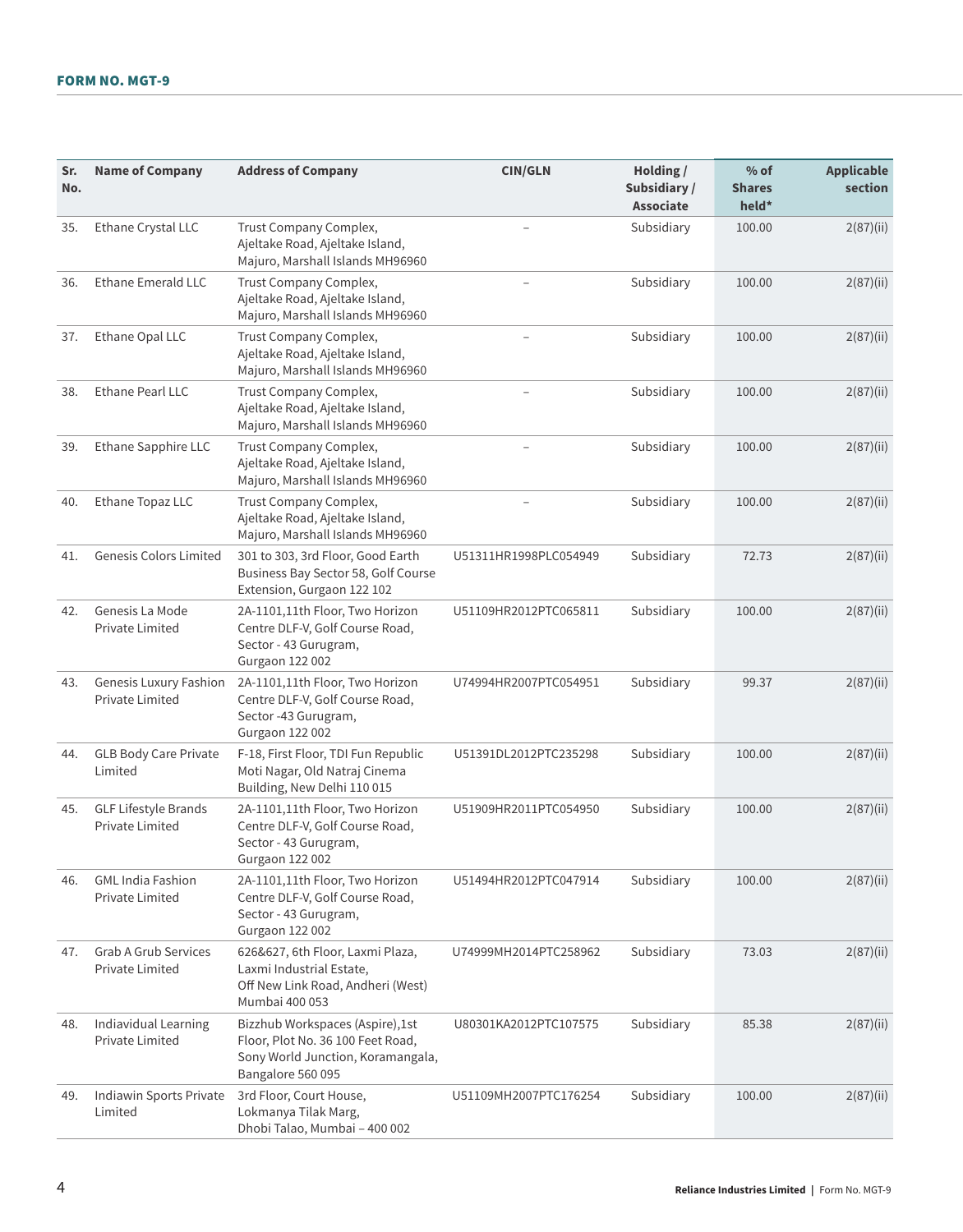| Sr.<br>No. | <b>Name of Company</b>                                                                                                               | <b>Address of Company</b>                                                                                     | <b>CIN/GLN</b>        | Holding /<br>Subsidiary /<br><b>Associate</b> | $%$ of<br><b>Shares</b><br>held* | <b>Applicable</b><br>section |
|------------|--------------------------------------------------------------------------------------------------------------------------------------|---------------------------------------------------------------------------------------------------------------|-----------------------|-----------------------------------------------|----------------------------------|------------------------------|
| 50.        | Jio Estonia OU                                                                                                                       | Kristjani tee 4, Miiduranna Village,<br>Vimmsi Rural Muncipality, Harju<br>County, Republic of Estonia, 74015 |                       | Subsidiary                                    | 85.25                            | 2(87)(ii)                    |
| 51.        | Jio Information<br><b>Solutions Limited</b>                                                                                          | Plot No. 384/2, Near Abhishek<br>Complex, Opp. Amola Chambers,<br>C.G. Road, Ahmedabad - 380 009              | U65100GJ2015PLC082664 | Subsidiary                                    | 100.00                           | 2(87)(ii)                    |
| 52.        | Jio Infrastructure<br><b>Management Services</b><br>Limited (Formerly<br>known as Reliance<br>Digital Media<br>Distribution Limited) | 9th Floor, Maker Chambers IV,<br>222, Nariman Point,<br>Mumbai - 400 021                                      | U74999MH2017PLC299344 | Subsidiary                                    | 100.00                           | 2(87)(ii)                    |
| 53.        | Jio Payments Bank<br>Limited                                                                                                         | 3rd Floor, Maker Chambers IV, 222,<br>Nariman Point, Mumbai - 400 021                                         | U65999MH2016PLC287584 | Subsidiary                                    | 70.00                            | 2(87)(ii)                    |
| 54.        | Kalamboli East Infra<br>Limited                                                                                                      | 1st Floor, Maker Chambers IV,<br>222 Nariman Point, Mumbai 400 021                                            | U70109MH2019PLC320129 | Subsidiary                                    | 100.00                           | 2(87)(ii)                    |
| 55.        | Kalamboli North First<br>Infra Limited                                                                                               | 1st Floor, Maker Chambers IV,<br>222 Nariman Point, Mumbai 400 021                                            | U70200MH2019PLC320184 | Subsidiary                                    | 100.00                           | 2(87)(ii)                    |
| 56.        | Kalamboli North Infra<br>Limited                                                                                                     | 2nd Floor, Maker Chambers IV,<br>222 Nariman Point, Mumbai 400 021                                            | U70109MH2019PLC320130 | Subsidiary                                    | 100.00                           | 2(87)(ii)                    |
| 57.        | Kalamboli North<br>Second Infra Limited                                                                                              | 1st Floor, Maker Chambers IV,<br>222 Nariman Point, Mumbai 400 021                                            | U70109MH2019PLC320187 | Subsidiary                                    | 100.00                           | 2(87)(ii)                    |
| 58.        | Kalamboli North Third<br>Infra Limited                                                                                               | 1st Floor, Maker Chambers IV,<br>222 Nariman Point, Mumbai 400 021                                            | U70100MH2019PLC320188 | Subsidiary                                    | 100.00                           | 2(87)(ii)                    |
| 59.        | Kalamboli South First<br>Infra Limited                                                                                               | 1st Floor, Maker Chambers IV,<br>222 Nariman Point, Mumbai 400 021                                            | U70200MH2019PLC320132 | Subsidiary                                    | 100.00                           | 2(87)(ii)                    |
| 60.        | Kalamboli South Infra<br>Limited                                                                                                     | 1st Floor, Maker Chambers IV,<br>222 Nariman Point, Mumbai 400 021                                            | U70109MH2019PLC320537 | Subsidiary                                    | 100.00                           | 2(87)(ii)                    |
| 61.        | Kalamboli West Infra<br>Limited                                                                                                      | 1st Floor, Maker Chambers IV,<br>222 Nariman Point, Mumbai 400 021                                            | U70109MH2019PLC319930 | Subsidiary                                    | 100.00                           | 2(87)(ii)                    |
| 62.        | Kanhatech Solutions<br>Limited                                                                                                       | 5th Floor, Court House,<br>Lokmanya Tilak Marg,<br>Dhobi Talao, Mumbai - 400 002                              | U52599MH2007PLC176414 | Subsidiary                                    | 100.00                           | 2(87)(ii)                    |
| 63.        | M Entertainments<br>Private Limited                                                                                                  | Maker Tower F, 1st Floor,<br>Cuffe Parade, Mumbai 400 005                                                     | U92190MH2002PTC136749 | Subsidiary                                    | 100.00                           | 2(87)(ii)                    |
| 64.        | Mindex 1 Limited                                                                                                                     | Suite 23, Portland House,<br>Glacis Road, Gibraltar, GX11 1AA                                                 |                       | Subsidiary                                    | 100.00                           | 2(87)(ii)                    |
| 65.        | Model Economic<br>Township Limited                                                                                                   | 3rd Floor, 77-B, IFFCO Road,<br>Sector-18, Gurgaon-122015                                                     | U70109HR2006PLC036416 | Subsidiary                                    | 100.00                           | 2(87)(ii)                    |
| 66.        | Naroda Power Private<br>Limited                                                                                                      | Plot No. 384/2, Near Abhishek<br>Complex, Opp, Amola Chambers,<br>C.G Road, Ahmedabad,<br>Gujarat 380 009     | U40108GJ2016PTC093588 | Subsidiary                                    | 100.00                           | 2(87)(ii)                    |
| 67.        | New Emerging World<br>Of Journalism Private<br>Limited                                                                               | C-8/8663, Sector-8, Pocket-C<br>Vasant Kunj, South West,<br>Delhi 110 070                                     | U74999DL2018PTC328616 | Subsidiary                                    | 75.00                            | 2(87)(ii)                    |
| 68.        | Radisys B.V.                                                                                                                         | Herikerbergweg 238 Luna ArenA<br>1101 CM, Amsterdam,<br>Netherlands                                           |                       | Subsidiary                                    | 100.00                           | 2(87)(ii)                    |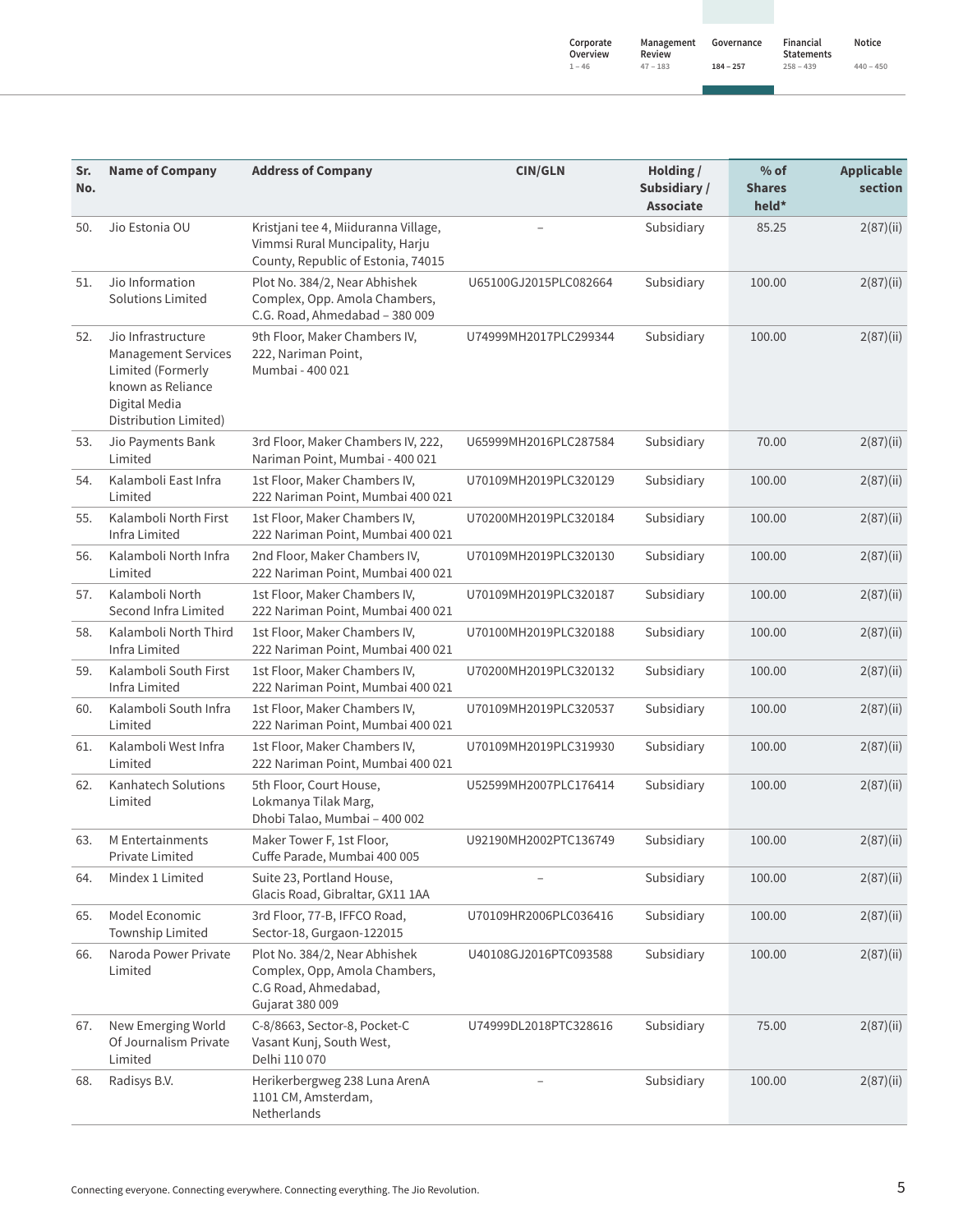| Sr.<br>No. | <b>Name of Company</b>                                              | <b>Address of Company</b>                                                                                                                           | <b>CIN/GLN</b>        | Holding /<br>Subsidiary /<br><b>Associate</b> | $%$ of<br><b>Shares</b><br>held* | <b>Applicable</b><br>section |
|------------|---------------------------------------------------------------------|-----------------------------------------------------------------------------------------------------------------------------------------------------|-----------------------|-----------------------------------------------|----------------------------------|------------------------------|
| 69.        | Radisys Canada Inc                                                  | 4190 Still Creek Dr., Burnaby,<br>BCV5C 6C6, Canada                                                                                                 |                       | Subsidiary                                    | 100.00                           | 2(87)(ii)                    |
| 70.        | Radisys Cayman<br>Limited                                           | <b>Conyers Trust Company</b><br>(Cayman) Limited, Cricket Square,<br>Hutchins Drive, PO Box 2681,<br>George Town, Grand Cayman,<br>Cayman Islands.  |                       | Subsidiary                                    | 100.00                           | 2(87)(ii)                    |
| 71.        | Radisys Convedia<br>(Ireland) Limited                               | One Spencer Dock, North Wall Quay,<br>Dublin 1, Ireland                                                                                             |                       | Subsidiary                                    | 100.00                           | 2(87)(ii)                    |
| 72.        | Radisys Corporation                                                 | 5435 NE Dawson Creek Dr.,<br>Hillsboro, OR 97124<br><b>United States</b>                                                                            |                       | Subsidiary                                    | 100.00                           | 2(87)(ii)                    |
| 73.        | Radisys Gmbh                                                        | Rosenheimer Landts.22<br>8521 Ottobrunn<br>Germany                                                                                                  |                       | Subsidiary                                    | 100.00                           | 2(87)(ii)                    |
| 74.        | Radisys India Private<br>Limited                                    | 6th Floor, Electra Wing B,<br>Exora Business Park,<br>Behind Prestige Tech Park,<br>Marathahalli Sarjapur Outer,<br>Ring Road,<br>Bangalore 560 103 | U72200KA2004PTC033252 | Subsidiary                                    | 100.00                           | 2(87)(ii)                    |
| 75.        | Radisys International<br>LLC                                        | 850 New Burton Road,<br>Suite 201, Dover, Kent County,<br>Delaware 19904<br><b>United States</b>                                                    |                       | Subsidiary                                    | 100.00                           | 2(87)(ii)                    |
| 76.        | Radisys International<br>Singapore Pte. Ltd                         | 38 Beach Road<br>#29-11 South Beach Tower<br>Singapore 189767                                                                                       |                       | Subsidiary                                    | 100.00                           | 2(87)(ii)                    |
| 77.        | Radisys Poland sp. z.o.o                                            | Cypriana Kamila Norwida 4<br>80-280 Gdansk, Poland                                                                                                  |                       | Subsidiary                                    | 100.00                           | 2(87)(ii)                    |
| 78.        | Radisys Spain S.L.U.                                                | Nanclares de Oca Street, 1B,<br>28022, Madrid, Spain                                                                                                |                       | Subsidiary                                    | 100.00                           | 2(87)(ii)                    |
| 79.        | Radisys Systems<br><b>Equipment Trading</b><br>(Shanghai) Co., Ltd. | Building 3 No. 200, NiuDun Road,<br>Zhangjiang High-Tech Park,<br>Shanghai 201203<br>People's Republic of China                                     |                       | Subsidiary                                    | 100.00                           | 2(87)(ii)                    |
| 80.        | Radisys Technologies<br>(Shenzhen) Co., Ltd.                        | Room 103-124, 1/F Kanghesheng<br>Nanshan District, Shenzhen,<br>China 518055 Guangdong, PRC                                                         |                       | Subsidiary                                    | 100.00                           | 2(87)(ii)                    |
| 81.        | Radisys UK Limited                                                  | Elm House, Tanshire Park,<br>Shackleford Road,<br>Elstead, Surrey, GU8 6LB                                                                          |                       | Subsidiary                                    | 100.00                           | 2(87)(ii)                    |
| 82.        | Recron (Malaysia) Sdn<br><b>Bhd</b>                                 | Level 7, Wisa Goldhill,<br>67, Jalan Raja Chulan,<br>50200 Kuala Lumpur, Malaysia                                                                   |                       | Subsidiary                                    | 100.00                           | 2(87)(ii)                    |
| 83.        | Reliance Ambit Trade<br>Private Limited                             | 4th Floor, Court House,<br>Lokmanya Tilak Marg,<br>Dhobi Talao, Mumbai- 400 002                                                                     | U01119MH2006PTC162902 | Subsidiary                                    | 100.00                           | 2(87)(ii)                    |
| 84.        | Reliance Aromatics and<br>Petrochemicals Limited                    | 13th Floor, Maker Chambers IV,<br>222, Nariman Point,<br>Mumbai - 400 021                                                                           | U23200MH1993PLC190934 | Subsidiary                                    | 100.00                           | 2(87)(ii)                    |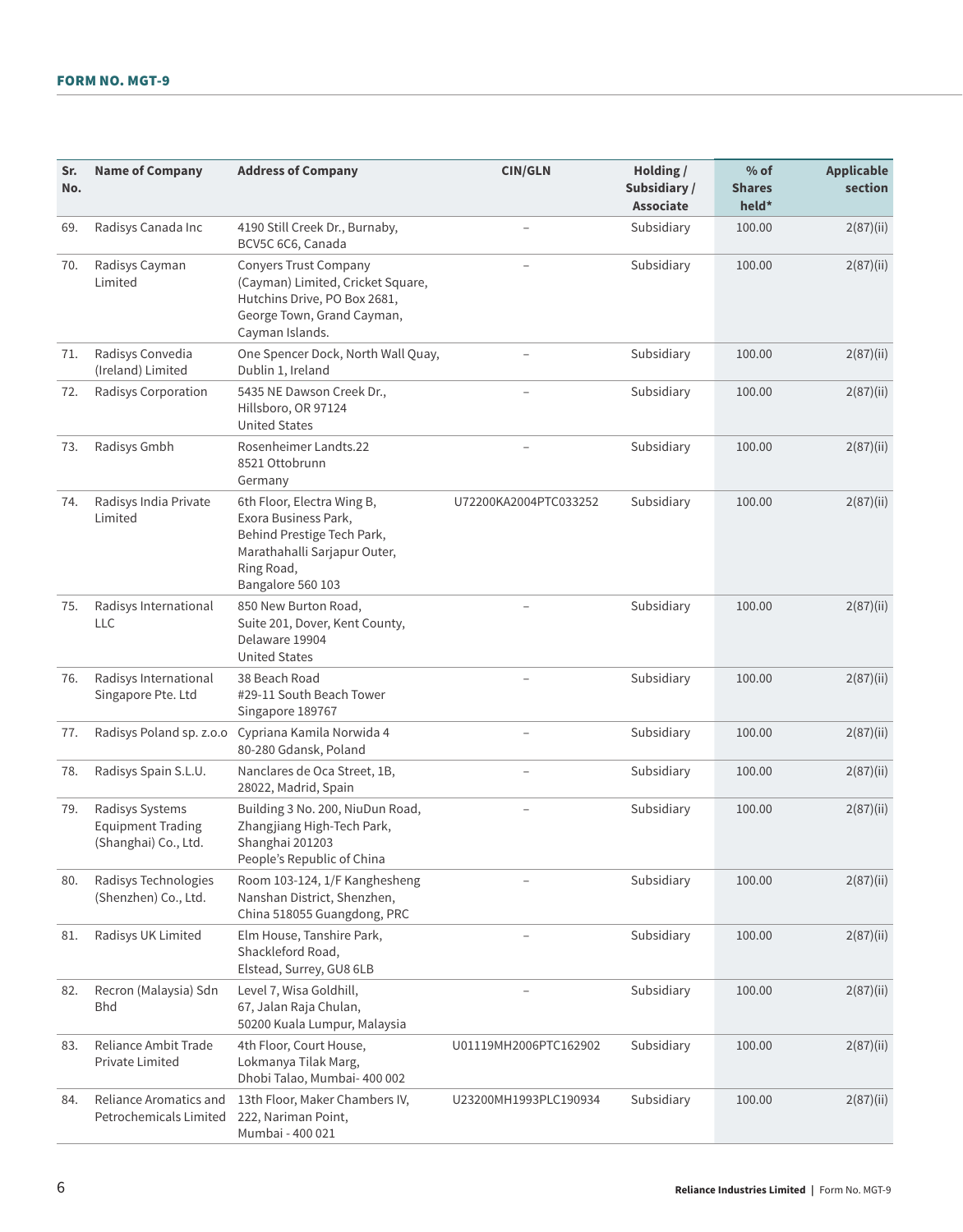**Notice 440 ‒ 450**

|  |  | 44 |
|--|--|----|
|  |  |    |

| Sr.<br>No. | <b>Name of Company</b>                                                    | <b>Address of Company</b>                                                                                                                           | <b>CIN/GLN</b>        | Holding /<br>Subsidiary /<br><b>Associate</b> | $%$ of<br><b>Shares</b><br>held* | <b>Applicable</b><br>section |
|------------|---------------------------------------------------------------------------|-----------------------------------------------------------------------------------------------------------------------------------------------------|-----------------------|-----------------------------------------------|----------------------------------|------------------------------|
| 85.        | Reliance Brands<br>Limited                                                | 5th Floor, Court House,<br>Lokmanya Tilak Marg,<br>Dhobi Talao, Mumbai - 400 002                                                                    | U51900MH2007PLC174470 | Subsidiary                                    | 80.00                            | 2(87)(ii)                    |
| 86.        | <b>Reliance Chemicals</b><br>Limited                                      | 13th Floor, Maker Chambers IV,<br>222, Nariman Point,<br>Mumbai - 400 021                                                                           | U24110MH1990PLC059590 | Subsidiary                                    | 100.00                           | 2(87)(ii)                    |
| 87.        | Reliance Clothing India<br>Private Limited                                | Court House, 3rd Floor,<br>Lokmanya Tilak Marg,<br>Dhobi Talao, Mumbai - 400 002                                                                    | U17120MH2008PTC180384 | Subsidiary                                    | 100.00                           | 2(87)(ii)                    |
| 88.        | Reliance Commercial<br><b>Dealers Limited</b>                             | 9th Floor, Maker Chambers IV, 222,<br>Nariman Point, Mumbai - 400 021                                                                               | U51909MH2006PLC166162 | Subsidiary                                    | 100.00                           | 2(87)(ii)                    |
| 89.        | Reliance Comtrade<br>Private Limited                                      | 4th Floor, Court House,<br>Lokmanya Tilak Marg,<br>Dhobi Talao, Mumbai-400 002                                                                      | U52599MH2006PTC164458 | Subsidiary                                    | 100.00                           | 2(87)(ii)                    |
| 90.        | Reliance Content<br>Distribution Limited                                  | 9th Floor, Maker Chambers IV, 222,<br>Nariman Point Mumbai- 400 021                                                                                 | U74999MH2017PLC299342 | Subsidiary                                    | 100.00                           | 2(87)(ii)                    |
| 91.        | Reliance Corporate IT<br>Park Limited                                     | Office 101, Saffron, Nr. Centre Point,<br>Panchwati 5 Rasta, Ambawadi,<br>Ahmedabad, Gujarat - 380 006                                              | U74140MH2001PLC131458 | Subsidiary                                    | 100.00                           | 2(87)(ii)                    |
| 92.        | Reliance Eagleford<br>Upstream GP LLC                                     | 206 East 9th Street, Suite 1300,<br>Austin, Texas 78701-4411                                                                                        |                       | Subsidiary                                    | 100.00                           | 2(87)(ii)                    |
| 93.        | Reliance Eagleford<br>Upstream Holding LP                                 | 206 East 9th Street, Suite 1300,<br>Austin, Texas 78701-4411                                                                                        |                       | Subsidiary                                    | 100.00                           | 2(87)(ii)                    |
| 94.        | Reliance Eagleford<br><b>Upstream LLC</b>                                 | Delaware International Registry &<br>Incorporation Service LLC,<br>301 North Market Street,<br>Farmers Bank Building, Wilmington,<br>Delaware 19801 |                       | Subsidiary                                    | 100.00                           | 2(87)(ii)                    |
| 95.        | <b>Reliance Eminent</b><br>Trading & Commercial<br><b>Private Limited</b> | 5th Floor, Court House,<br>Lokmanya Tilak Marg,<br>Dhobi Talao, Mumbai - 400 002                                                                    | U51100MH2005PTC302793 | Subsidiary                                    | 100.00                           | 2(87)(ii)                    |
| 96.        | Reliance Energy and<br>Project Development<br>Limited                     | 13th Floor, Maker Chambers IV,<br>222, Nariman Point,<br>Mumbai - 400 021                                                                           | U45201MH1993PLC190935 | Subsidiary                                    | 100.00                           | 2(87)(ii)                    |
| 97.        | <b>Reliance Energy</b><br>Generation and<br>Distribution Limited          | 4th Floor, Court House,<br>Lokmanya Tilak Marg,<br>Dhobi Talao, Mumbai - 400 002                                                                    | U40108MH2008PLC185326 | Subsidiary                                    | 100.00                           | 2(87)(ii)                    |
| 98.        | Reliance Ethane<br>Holding<br>Pte Limited                                 | 250 North Bridge Road,<br>#16-01, Raffles City Tower,<br>Singapore -179 101                                                                         |                       | Subsidiary                                    | 100.00                           | 2(87)(ii)                    |
| 99.        | Reliance Exploration &<br><b>Production DMCC</b>                          | Unit No. 1801-A, JBC 3,<br>Plot No JLT-PH2-Y1A,<br>Jumeirah Lakes Towers, Dubai U.A.E                                                               |                       | Subsidiary                                    | 100.00                           | 2(87)(ii)                    |
|            | 100. Reliance GAS Lifestyle<br>India Private Limited                      | 8th Floor, Maker Tower E,<br>Cuffe Parade, Mumbai- 400005                                                                                           | U52609MH2017PTC291039 | Subsidiary                                    | 51.00                            | 2(87)(ii)                    |
|            | 101. Reliance Gas Pipelines<br>Limited                                    | 9th Floor, Maker Chambers IV,<br>222, Nariman Point,<br>Mumbai - 400 021                                                                            | U60300MH1991PLC059678 | Subsidiary                                    | 100.00                           | 2(87)(ii)                    |
|            | 102. Reliance Global Energy<br>Services (Singapore)<br>Pte Ltd            | 250 North Bridge Road,<br>#16-01 Raffles City Tower,<br>Singapore-179101                                                                            |                       | Subsidiary                                    | 100.00                           | 2(87)(ii)                    |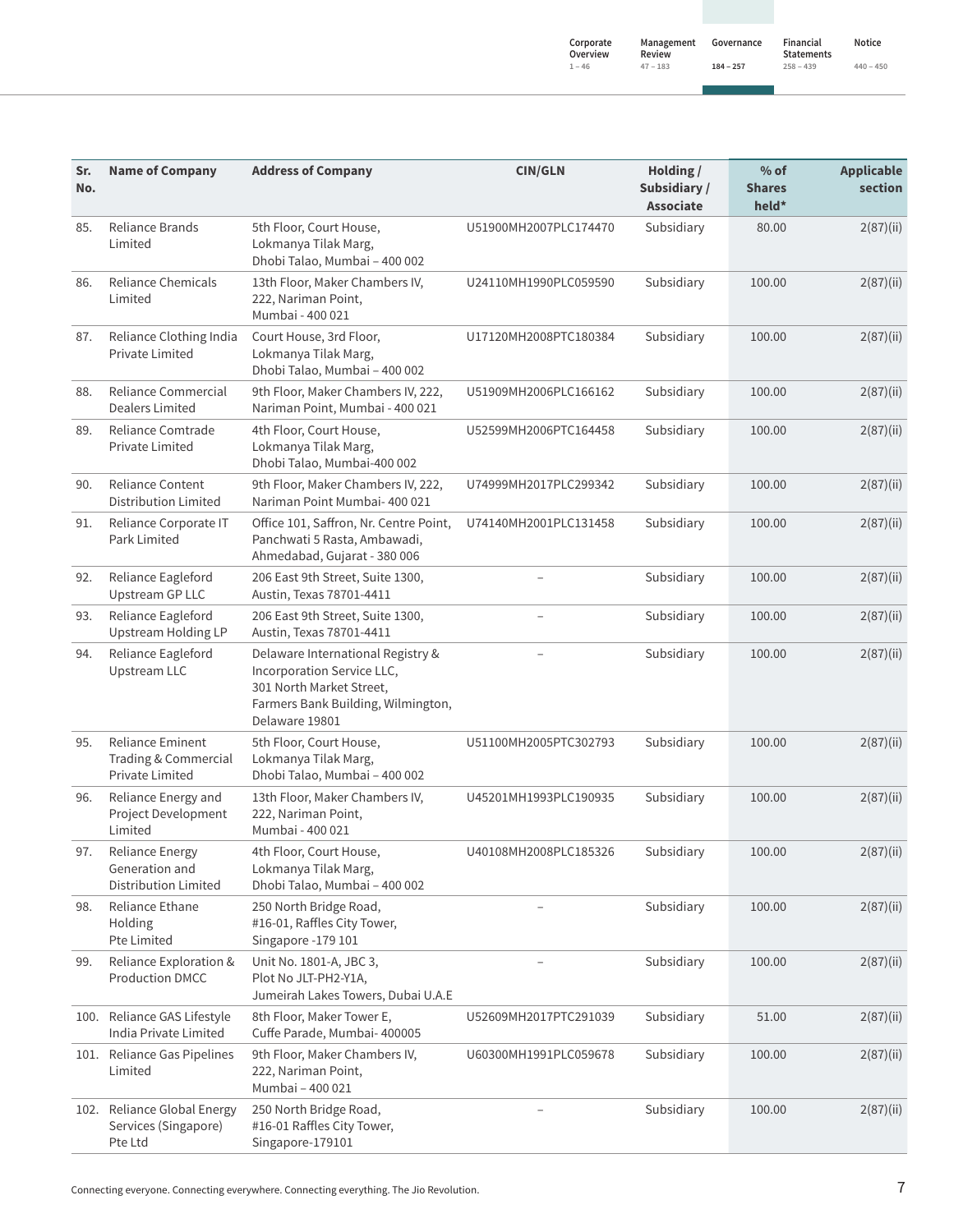| Sr.<br>No. | <b>Name of Company</b>                                                                      | <b>Address of Company</b>                                                                                      | <b>CIN/GLN</b>        | Holding /<br>Subsidiary /<br><b>Associate</b> | $%$ of<br><b>Shares</b><br>held* | <b>Applicable</b><br>section |
|------------|---------------------------------------------------------------------------------------------|----------------------------------------------------------------------------------------------------------------|-----------------------|-----------------------------------------------|----------------------------------|------------------------------|
|            | 103. Reliance Global Energy<br>Services Limited                                             | 8th Floor, 105 Wigmore Street,<br>London W1U 1QY,<br>United Kingdom                                            |                       | Subsidiary                                    | 100.00                           | 2(87)(ii)                    |
|            | 104. Reliance-GrandOptical<br>Private Limited                                               | Dhobi Talao, 5th Floor, Court House,<br>Lokmanya Tilak Marg,<br>Mumbai - 400002                                | U51900MH2007PTC175638 | Subsidiary                                    | 100.00                           | 2(87)(ii)                    |
|            | 105. Reliance Holding USA,<br>Inc                                                           | Capitol Services, Inc.<br>1675 S. State Street, Suite B,<br>Dover, Delaware-19901                              |                       | Subsidiary                                    | 100.00                           | 2(87)(ii)                    |
|            | 106. Reliance Industrial<br>Investments and<br><b>Holdings Limited</b>                      | Office 101, Saffron, Nr. Centre Point,<br>Panchwati 5 Rasta, Ambawadi,<br>Ahmedabad, Gujarat - 380 006         | U65910GJ1986PLC106745 | Subsidiary                                    | 100.00                           | 2(87)(ii)                    |
|            | 107. Reliance Industries<br>(Middle East) DMCC                                              | Unit No. 1801, Jumeirah,<br>Business Centre 3,<br>Plot No. JLT-PH2-Y1A, Jumeirah<br>Lakes Towers, Dubai, U.A.E |                       | Subsidiary                                    | 100.00                           | 2(87)(ii)                    |
|            | 108. Reliance Industries<br>Uruguay Petroquímica<br>S.A. (Formerly known<br>as Dreketie SA) | Juncal 1392, Montevideo,<br>Uruguay                                                                            |                       | Subsidiary                                    | 100.00                           | 2(87)(ii)                    |
|            | 109. Reliance Innovative<br><b>Building Solutions</b><br>Private Limited                    | 4th Floor, Court House,<br>Lokmanya Tilak Marg,<br>Dhobi Talao, Mumbai-400 002                                 | U52100MH2007PTC174895 | Subsidiary                                    | 100.00                           | 2(87)(ii)                    |
|            | 110. Reliance Jio Digital<br>Services Private Limited                                       | 9th Floor, Maker Chambers IV,<br>222, Nariman Point,<br>Mumbai-400 021                                         | U72900MH2013PTC239846 | Subsidiary                                    | 100.00                           | 2(87)(ii)                    |
|            | 111. Reliance Jio Global<br><b>Resources LLC</b>                                            | 3010 Gaylord Parkway, Suite 150,<br>Frisco, Texas 75034                                                        |                       | Subsidiary                                    | 100.00                           | 2(87)(ii)                    |
| 112.       | Reliance Jio Infocomm<br>Limited                                                            | 9th Floor, Maker Chambers IV,<br>222, Nariman Point,<br>Mumbai-400 021                                         | U72900MH2007PLC234712 | Subsidiary                                    | 99.44                            | 2(87)(ii)                    |
|            | 113. Reliance Jio Infocomm<br>Pte Limited                                                   | 250 North Bridge Road,<br>#16-02A Raffles City Tower,<br>Singapore 179101                                      |                       | Subsidiary                                    | 100.00                           | 2(87)(ii)                    |
|            | 114. Reliance Jio Infocomm<br><b>UK Limited</b>                                             | 8th Floor, 105 Wigmore Street,<br>London, United Kingdom,<br><b>W1U 1QY</b>                                    |                       | Subsidiary                                    | 100.00                           | 2(87)(ii)                    |
|            | 115. Reliance Jio Infocomm<br>USA Inc                                                       | 3010 Gaylord Parkway, Suite 150,<br>Frisco, Texas 75034                                                        |                       | Subsidiary                                    | 100.00                           | 2(87)(ii)                    |
|            | 116. Reliance Jio Media<br>Limited                                                          | 3rd Floor, Maker Chambers IV,<br>222, Nariman Point,<br>Mumbai - 400 021                                       | U92100MH2013PLC239849 | Subsidiary                                    | 100.00                           | 2(87)(ii)                    |
|            | 117. Reliance Jio Messaging<br>Services Limited                                             | 9th Floor, Maker Chambers IV, 222,<br>Nariman Point, Mumbai - 400 021                                          | U32204MH2013PLC239944 | Subsidiary                                    | 100.00                           | 2(87)(ii)                    |
|            | 118. Reliance Lifestyle<br><b>Holdings Limited</b>                                          | 5th Floor, Court House,<br>Lokmanya Tilak Marg,<br>Dhobi Talao, Mumbai - 400 002                               | U01403MH2007PLC172415 | Subsidiary                                    | 100.00                           | 2(87)(ii)                    |
| 119.       | Reliance Marcellus II<br>LLC                                                                | Capitol Services, Inc.<br>1675 S. State Street, Suite B,<br>Dover, Delaware -19901                             |                       | Subsidiary                                    | 100.00                           | 2(87)(ii)                    |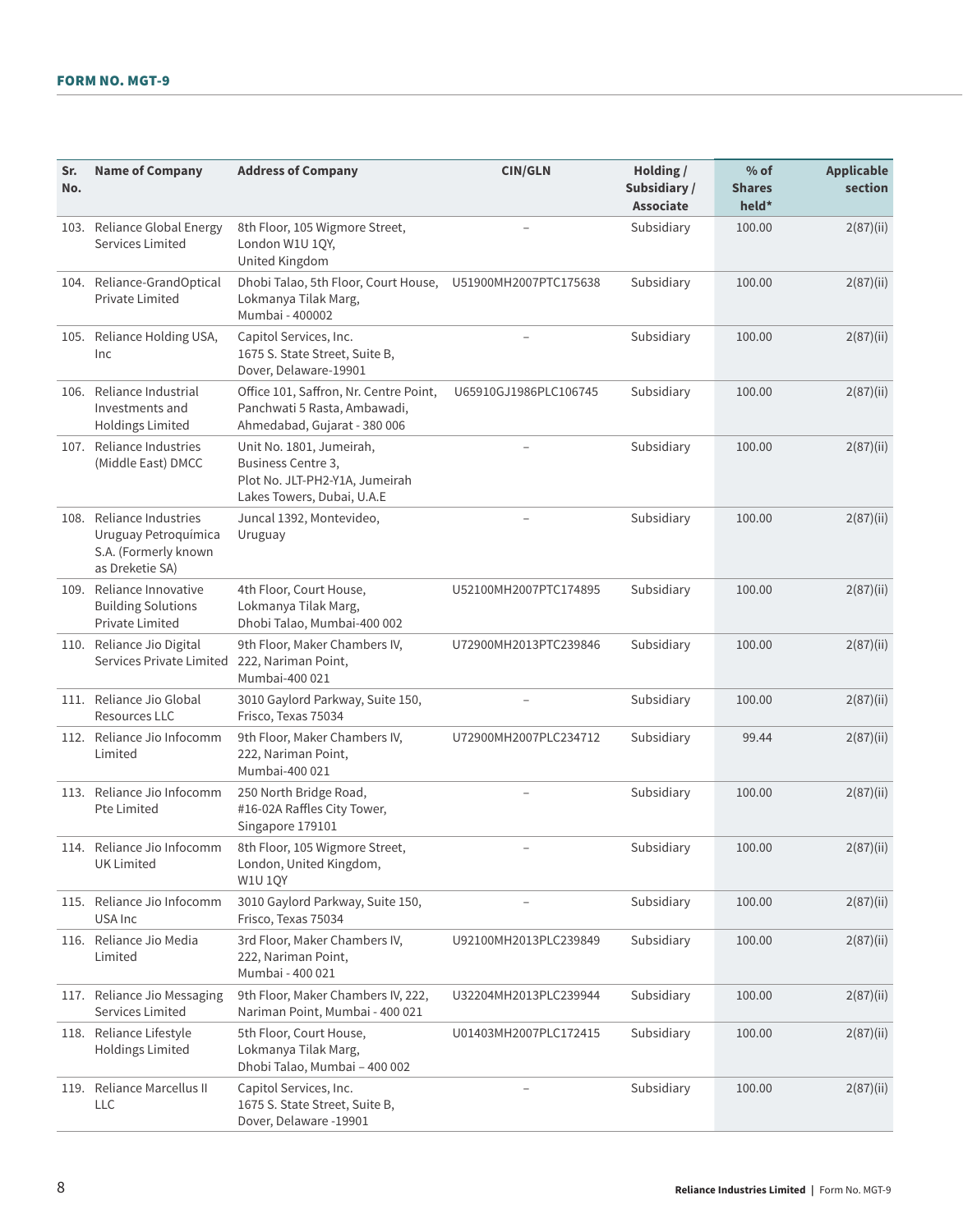| Notice      |
|-------------|
| $440 - 450$ |

| 9 | $\overline{4}$ |
|---|----------------|
|   |                |

| Sr.<br>No. | <b>Name of Company</b>                                                    | <b>Address of Company</b>                                                          | <b>CIN/GLN</b>        | Holding /<br>Subsidiary/<br><b>Associate</b> | $%$ of<br><b>Shares</b><br>held* | <b>Applicable</b><br>section |
|------------|---------------------------------------------------------------------------|------------------------------------------------------------------------------------|-----------------------|----------------------------------------------|----------------------------------|------------------------------|
|            | 120. Reliance Marcellus LLC                                               | Capitol Services, Inc.<br>1675 S. State Street, Suite B,<br>Dover, Delaware -19901 |                       | Subsidiary                                   | 100.00                           | 2(87)(ii)                    |
|            | 121. Reliance Navi Mumbai<br>Infra Limited                                | 2nd Floor, Maker Chambers IV,<br>222 Nariman Point,<br>Mumbai 400 021              | U70109MH2019PLC320141 | Subsidiary                                   | 100.00                           | 2(87)(ii)                    |
|            | 122. Reliance Payment<br>Solutions Limited                                | 5th Floor, Court House, Lokmanya<br>Tilak Marg, Dhobi Talao<br>Mumbai - 400 002    | U65923MH2007PLC173923 | Subsidiary                                   | 100.00                           | 2(87)(ii)                    |
|            | 123. Reliance Petro<br>Marketing Limited                                  | 5th Floor, Court House,<br>Lokmanya Tilak Marg,<br>Dhobi Talao, Mumbai - 400 002   | U74210MH1999PLC120377 | Subsidiary                                   | 100.00                           | 2(87)(ii)                    |
|            | 124. Reliance Polyolefins<br>Limited                                      | 9th Floor, Maker Chambers IV, 222,<br>Nariman Point,<br>Mumbai - 400 021           | U99999MH1992PLC065847 | Subsidiary                                   | 100.00                           | 2(87)(ii)                    |
|            | 125. Reliance Progressive<br><b>Traders Private Limited</b>               | 5th Floor, Court House,<br>Lokmanya Tilak Marg,<br>Dhobi Talao, Mumbai - 400 002   | U51100MH2005PTC302792 | Subsidiary                                   | 100.00                           | 2(87)(ii)                    |
|            | 126. Reliance Prolific<br><b>Commercial Private</b><br>Limited            | 4th Floor, Court House,<br>Lokmanya Tilak Marg,<br>Dhobi Talao, Mumbai-400 002     | U01122MH2006PTC161600 | Subsidiary                                   | 100.00                           | 2(87)(ii)                    |
|            | 127. Reliance Prolific Traders 5th Floor, Court House,<br>Private Limited | Lokmanya Tilak Marg,<br>Dhobi Talao, Mumbai - 400 002                              | U51100MH2005PTC302788 | Subsidiary                                   | 100.00                           | 2(87)(ii)                    |
|            | 128. Reliance Retail Finance<br>Limited                                   | 9th Floor, Maker Chambers IV,<br>222, Nariman Point,<br>Mumbai - 400 021           | U17110MH2000PLC123731 | Subsidiary                                   | 100.00                           | 2(87)(ii)                    |
|            | 129. Reliance Retail<br><b>Insurance Broking</b><br>Limited               | 3rd Floor, Court House,<br>Lokmanya Tilak Marg,<br>Dhobi Talao, Mumbai-400 002     | U67200MH2006PLC165651 | Subsidiary                                   | 100.00                           | 2(87)(ii)                    |
|            | 130. Reliance Retail Limited                                              | 3rd Floor, Court House,<br>Lokmanya Tilak Marg,<br>Dhobi Talao, Mumbai- 400 002    | U01100MH1999PLC120563 | Subsidiary                                   | 99.95                            | 2(87)(ii)                    |
|            | 131. Reliance Retail Ventures 4th Floor, Court House,<br>Limited          | Lokmanya Tilak Marg,<br>Dhobi Talao, Mumbai - 400 002                              | U51909MH2006PLC166166 | Subsidiary                                   | 94.45                            | 2(87)(ii)                    |
|            | 132. Reliance Sibur<br><b>Elastomers Private</b><br>Limited               | Admin Building, MTF Area,<br>Village Sikka,<br>Taluka & District Jamnagar - 361140 | U25209GJ2012PTC068867 | Subsidiary                                   | 74.90                            | 2(87)(ii)                    |
|            | 133. Reliance SMSL Limited                                                | 3rd Floor, Court House,<br>Lokmanya Tilak Marg,<br>Dhobi Talao, Mumbai - 400 002   | U74999MH2007PLC167704 | Subsidiary                                   | 100.00                           | 2(87)(ii)                    |
|            | 134. Reliance Strategic<br><b>Investments Limited</b>                     | 9th Floor, Maker Chambers IV,<br>222, Nariman Point,<br>Mumbai - 400 021           | U65990MH1999PLC120918 | Subsidiary                                   | 100.00                           | 2(87)(ii)                    |
|            | 135. Reliance Universal<br><b>Enterprises Limited</b>                     | 13th Floor, Maker Chambers IV, 222,<br>Nariman Point, Mumbai - 400 021             | U51100MH2005PLC190767 | Subsidiary                                   | 100.00                           | 2(87)(ii)                    |
|            | 136. Reliance Universal<br><b>Traders Private Limited</b>                 | 5th Floor, Court House,<br>Lokmanya Tilak Marg,<br>Dhobi Talao, Mumbai - 400 002   | U51100MH2005PTC302789 | Subsidiary                                   | 100.00                           | 2(87)(ii)                    |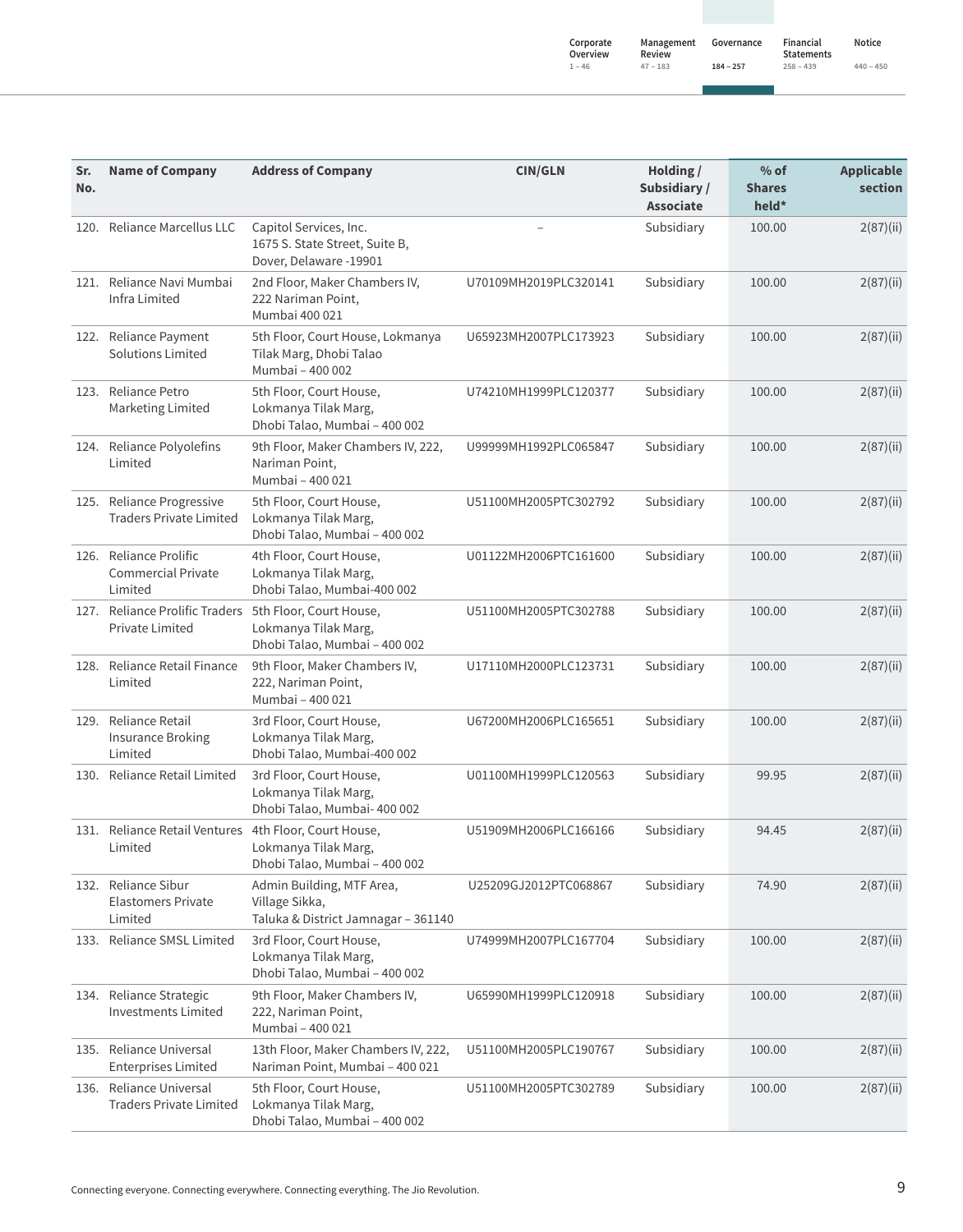| Sr.<br>No. | <b>Name of Company</b>                                          | <b>Address of Company</b>                                                                                                                | <b>CIN/GLN</b>        | Holding $/$<br>Subsidiary/<br><b>Associate</b> | $%$ of<br><b>Shares</b><br>held* | <b>Applicable</b><br>section |
|------------|-----------------------------------------------------------------|------------------------------------------------------------------------------------------------------------------------------------------|-----------------------|------------------------------------------------|----------------------------------|------------------------------|
|            | 137. Reliance Vantage Retail<br>Limited                         | 5th Floor, Court House,<br>Lokmanya Tilak Marg,<br>Dhobi Talao, Mumbai - 400 002                                                         | U51109MH2007PLC307506 | Subsidiary                                     | 100.00                           | 2(87)(ii)                    |
|            | 138. Reliance Ventures<br>Limited                               | 9th Floor, Maker Chambers IV, 222,<br>Nariman Point, Mumbai - 400 021                                                                    | U24120MH1999PLC121009 | Subsidiary                                     | 100.00                           | 2(87)(ii)                    |
|            | 139. Reliance World Trade<br>Private Limited                    | Avdesh House, 3rd Floor,<br>Pritam Nagar, 1st Slope,<br>Ellisbridge, Ahmedabad - 380 006                                                 | U51100GJ1994PTC021590 | Subsidiary                                     | 100.00                           | 2(87)(ii)                    |
|            | 140. Reverie Language<br><b>Technologies Private</b><br>Limited | No.1571/A, 2nd Sector, HSR Layout,<br>Bangalore 560 102                                                                                  | U74900KA2009PTC051482 | Subsidiary                                     | 80.16                            | 2(87)(ii)                    |
|            | 141. Rhea Retail Private<br>Limited                             | 4th Floor, Court House,<br>Lokmanya Tilak Marg, Dhobi Talao,<br>Mumbai 400002                                                            | U45209MH2007PTC326060 | Subsidiary                                     | 100.00                           | 2(87)(ii)                    |
|            | 142. RIL USA, Inc.                                              | Corporation Service Company, 2711,<br>Centerville Road, Suite 400,<br>Wilmington, Delaware, USA                                          |                       | Subsidiary                                     | 100.00                           | 2(87)(ii)                    |
|            | 143. RP Chemicals<br>(Malaysia) Sdn Bhd                         | Level 8, Symphony House,<br>Pusat Dgangan Dana1,<br>Jalan PJU 1A/46, 47301<br>Petaling Jaya, Selangor Darul Ehsan,<br>Malaysia           |                       | Subsidiary                                     | 100.00                           | 2(87)(ii)                    |
|            | 144. Saavn Inc                                                  | 460 Park Ave. South, 4th Floor,<br>New York, NY 10016-8731                                                                               |                       | Subsidiary                                     | 100.00                           | 2(87)(ii)                    |
|            | 145. Saavn LLC                                                  | 64 Wooster Street, 2nd Floor,<br>New York 10012                                                                                          |                       | Subsidiary                                     | 100.00                           | 2(87)(ii)                    |
|            | 146. Saavn Media Private<br>Limited                             | Unit No. 402, 4th Floor, Donear<br>House, Plot No. A-50, Road No. 1,<br>MIDC, Andheri East, Mumbai 400 093                               | U72300MH2011PTC221359 | Subsidiary                                     | 82.33                            | 2(87)(ii)                    |
|            | 147. SankhyaSutra Labs<br>Private Limited                       | C/o Incubex Business Consulting<br>Services Pvt Ltd, 13 Floor,<br>B-M2, North Ave, Manyata Tech Prk,<br>Orr, Nagavara, Bangalore 560 045 | U72200KA2015PTC082760 | Subsidiary                                     | 85.62                            | 2(87)(ii)                    |
|            | 148. Surela Investment and<br><b>Trading Limited</b>            | Swadeshi Complex, Tower 2,<br>Swadeshi Mills Road,<br>Chunabhatti (East),<br>Mumbai - 400 022                                            | U65990MH1986PLC41221  | Subsidiary                                     | 100.00                           | 2(87)(ii)                    |
|            | 149. The Indian Film<br>Combine Private<br>Limited              | Maker Tower 'F' 1st Floor,<br>Cuffe Parade,<br>Mumbai 400 005                                                                            | U92100MH1942PTC003702 | Subsidiary                                     | 83.17                            | 2(87)(ii)                    |
|            | 150. Ulwe East Infra Limited                                    | 2nd Floor, Maker Chambers IV,<br>222 Nariman Point,<br>Mumbai 400 021                                                                    | U70200MH2019PLC320598 | Subsidiary                                     | 100.00                           | 2(87)(ii)                    |
|            | 151. Ulwe North Infra<br>Limited                                | 2nd Floor, Maker Chambers IV,<br>222 Nariman Point,<br>Mumbai 400 021                                                                    | U70200MH2019PLC320232 | Subsidiary                                     | 100.00                           | 2(87)(ii)                    |
|            | 152. Ulwe South Infra<br>Limited                                | 2nd Floor, Maker Chambers IV,<br>222 Nariman Point,<br>Mumbai 400 021                                                                    | U70109MH2019PLC320246 | Subsidiary                                     | 100.00                           | 2(87)(ii)                    |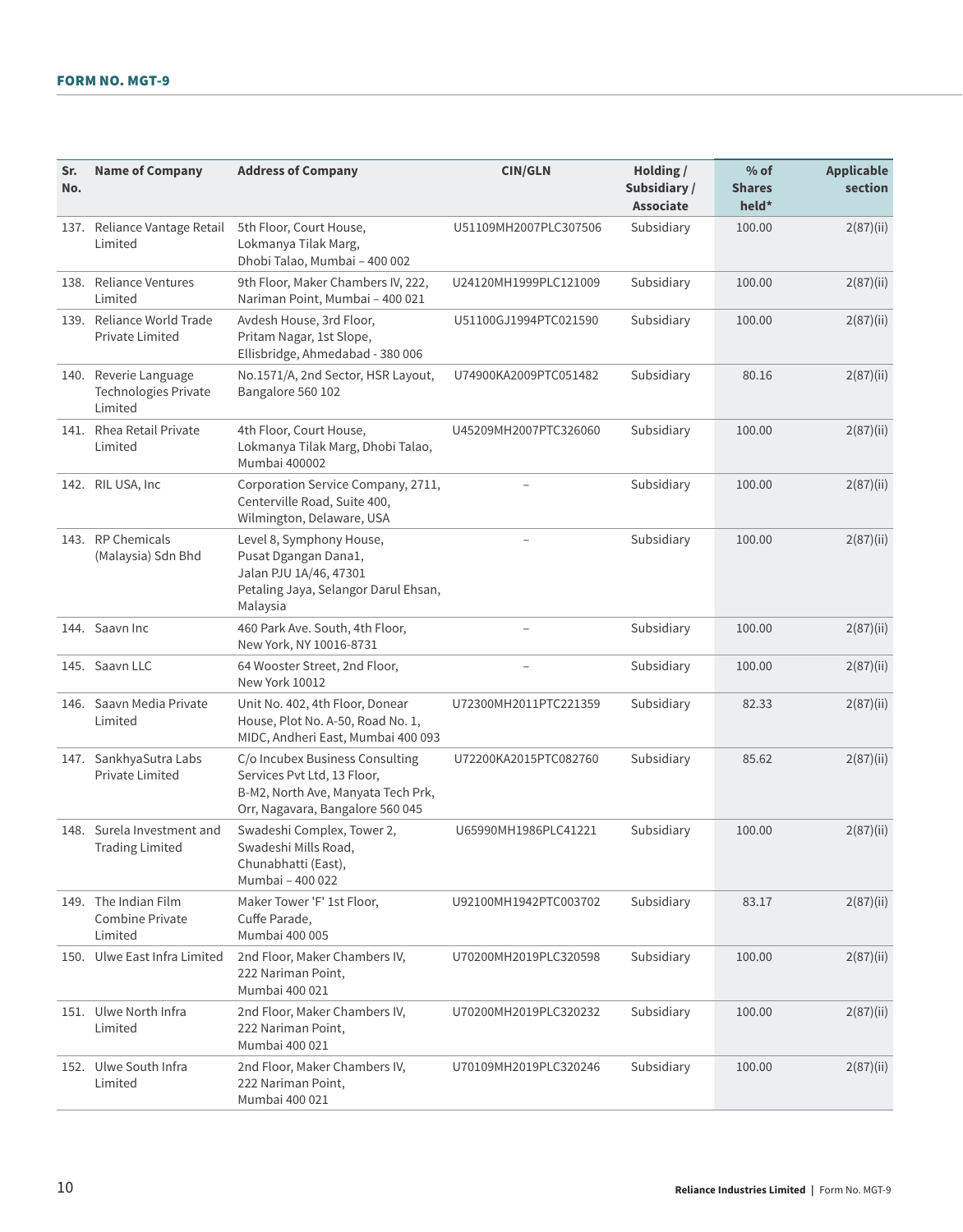| Sr.<br>No. | <b>Name of Company</b>                                           | <b>Address of Company</b>                                                                                                                       | <b>CIN/GLN</b>        | Holding /<br>Subsidiary /<br><b>Associate</b> | $%$ of<br><b>Shares</b><br>held* | <b>Applicable</b><br>section |
|------------|------------------------------------------------------------------|-------------------------------------------------------------------------------------------------------------------------------------------------|-----------------------|-----------------------------------------------|----------------------------------|------------------------------|
|            | 153. Ulwe Waterfront East<br>Infra Limited                       | 2nd Floor, Maker Chambers IV,<br>222 Nariman Point,<br>Mumbai 400 021                                                                           | U70109MH2019PLC320350 | Subsidiary                                    | 100.00                           | 2(87)(ii)                    |
|            | 154. Ulwe Waterfront North<br>Infra Limited                      | 2nd Floor, Maker Chambers IV,<br>222 Nariman Point,<br>Mumbai 400 021                                                                           | U70109MH2019PLC320299 | Subsidiary                                    | 100.00                           | 2(87)(ii)                    |
|            | 155. Ulwe Waterfront South<br>Infra Limited                      | 2nd Floor, Maker Chambers IV,<br>222 Nariman Point,<br>Mumbai 400 021                                                                           | U70100MH2019PLC319624 | Subsidiary                                    | 100.00                           | 2(87)(ii)                    |
|            | 156. Ulwe Waterfront West<br>Infra Limited                       | 2nd Floor, Maker Chambers IV,<br>222 Nariman Point,<br>Mumbai 400 021                                                                           | U70109MH2019PLC320428 | Subsidiary                                    | 100.00                           | 2(87)(ii)                    |
|            | 157. Ulwe West Infra Limited                                     | 2nd Floor, Maker Chambers IV,<br>222 Nariman Point,<br>Mumbai 400 021                                                                           | U70100MH2019PLC320585 | Subsidiary                                    | 100.00                           | 2(87)(ii)                    |
|            | 158. Balaji Telefilms Limited                                    | C-13, Balaji House, Dalia Industrial<br>Estate, Opp. Laxmi Indl Estate,<br>New Link Road, Andheri (West),<br>Mumbai - 400 053                   | L99999MH1994PLC082802 | Associate                                     | 24.92                            | 2(6)                         |
|            | 159. Gujarat Chemical Port<br><b>Terminal Company</b><br>Limited | Administrative Block, GCPTL,<br>Village Lakhigam, P.O Dahej,<br>Taluka-Vagra, Bharuch-392 130                                                   | U99999GJ1992PLC017798 | Associate                                     | 41.80                            | 2(6)                         |
|            | 160. Indian Vaccines<br><b>Corporation Limited</b>               | Village Nainwal,<br>P.O. Manesar, Gurgaon, Haryana                                                                                              | U74900HR1989GOI030516 | Associate                                     | 33.33                            | 2(6)                         |
|            | 161. Jamnagar Utilities &<br><b>Power Private Limited</b>        | CPP Control Room,<br>Village Padana, Taluka Lalpur,<br>District Jamnagar, 361 280                                                               | U40100GJ1991PTC051130 | Associate                                     | 26.00                            | 2(6)                         |
|            | 162. Reliance Europe<br>Limited                                  | Devonshire House, 60,<br>Goswell Road,<br>London, EC1M 7AD                                                                                      |                       | Associate                                     | 50.00                            | 2(6)                         |
|            | 163. Reliance Industrial<br>Infrastructure Limited               | NKM International House,<br>5th Floor, 178 Backbay Reclamation,<br>Behind LIC Yogakshema Building,<br>Babubhai Chinai Road,<br>Mumbai - 400 020 | L60300MH1988PLC049019 | Associate                                     | 45.43                            | 2(6)                         |
|            | 164. Rutvi Project Managers<br>Private Limited                   | Unit No. 703, 7th Floor, Tower 3,<br>Equinox Business Park, Off Bandra<br>Kurla Complex, LBS Marg, Kurla<br>(West), Mumbai 400 070              | U74999MH2018PTC312161 | Associate                                     | 50.00                            | 2(6)                         |

\* Representing aggregate % of voting power held by the Company and / or its subsidiaries.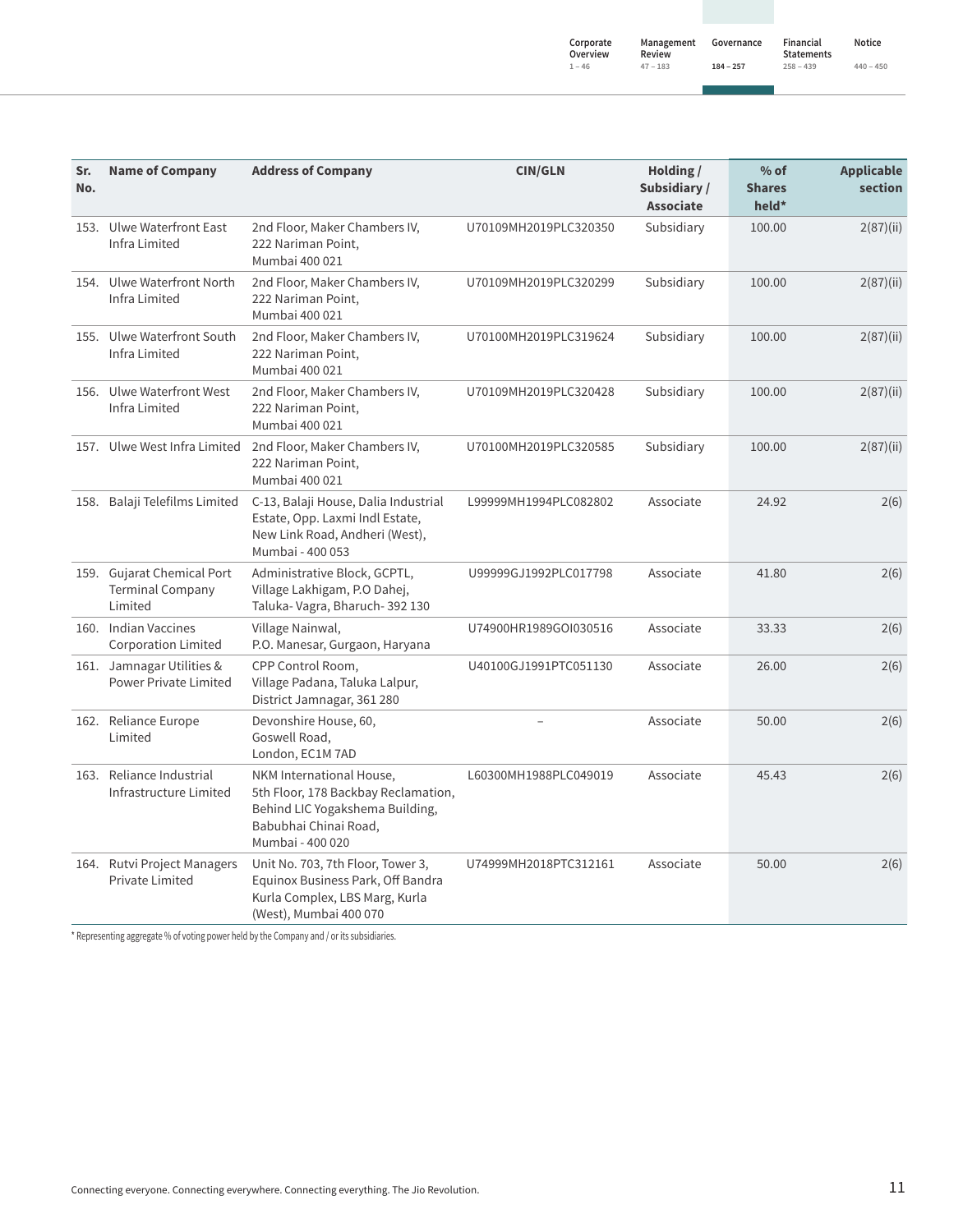# ATTACHMENT C

# **IV. SHAREHOLDING PATTERN (EQUITY SHARE CAPITAL BREAKUP AS PERCENTAGE OF TOTAL EQUITY)**

# i) Category-wise Shareholding

| Sr.<br>No.        | <b>Category of Shareholders</b>                                                                                      |                |              | No. of Shares held at the beginning of the year<br>(As on 01-04-2018) |                   |                | (As on 31-03-2019) | No. of Shares held at the end of the year |                   | % of change<br>during the year |
|-------------------|----------------------------------------------------------------------------------------------------------------------|----------------|--------------|-----------------------------------------------------------------------|-------------------|----------------|--------------------|-------------------------------------------|-------------------|--------------------------------|
|                   |                                                                                                                      | Demat          | Physical     | Total                                                                 | % of total shares | <b>Demat</b>   | Physical           | <b>Total</b>                              | % of total shares |                                |
| A                 | <b>Promoters</b>                                                                                                     |                |              |                                                                       |                   |                |                    |                                           |                   |                                |
| 1)                | Indian                                                                                                               |                |              |                                                                       |                   |                |                    |                                           |                   |                                |
| a)                | Individual / HUF                                                                                                     | 4,23,45,292    | $\mathbf{0}$ | 4,23,45,292                                                           | 0.67              | 4,23,45,292    | $\mathbf{0}$       | 4,23,45,292                               | 0.67              | $\mathbf{0}$                   |
| b)                | Central Government                                                                                                   | $\mathbf{0}$   | $\mathbf{0}$ | $\mathbf 0$                                                           | $\mathbf{0}$      | $\mathbf{0}$   | $\mathbf{0}$       | $\mathbf{0}$                              | $\theta$          | $\mathbb O$                    |
| c)                | State Goverment(s)                                                                                                   | $\mathbf{0}$   | $\mathbf{0}$ | $\mathbf 0$                                                           | $\mathbf{0}$      | $\mathbf{0}$   | $\mathbf{0}$       | $\mathbf{0}$                              | $\mathbf{0}$      | $\mathbb O$                    |
| d)                | <b>Bodies Corporate</b>                                                                                              | 2,64,29,14,850 | $\mathbf{0}$ | 2,64,29,14,850                                                        | 41.72             | 2,64,29,14,850 | $\mathbb O$        | 2,64,29,14,850                            | 41.69             | $-0.03$                        |
| e)                | Banks / FI                                                                                                           | $\mathbf 0$    | $\mathbf{0}$ | $\mathbf 0$                                                           | $\mathbf{0}$      | $\mathbf{0}$   | $\mathbf{0}$       | $\mathbf{0}$                              | $\mathbf{0}$      | $\mathbf{0}$                   |
| f)                | Any other                                                                                                            |                |              |                                                                       |                   |                |                    |                                           |                   |                                |
| $f-i)$            | Petroleum Trust (through Trustees for<br>sole beneficiary - Reliance Industrial<br>Investments and Holdings Limited) | 24,09,42,006   | $\mathbf{0}$ | 24,09,42,006                                                          | 3.80              | 24,09,42,006   | $\mathbf{0}$       | 24,09,42,006                              | 3.80              | $\mathbf{0}$                   |
|                   | Sub-Total (A)(1)                                                                                                     | 2,92,62,02,148 | $\mathbf{0}$ | 2,92,62,02,148                                                        | 46.19             | 2,92,62,02,148 | $\mathbf{0}$       | 2,92,62,02,148                            | 46.16             | $-0.03$                        |
| 2)                | Foreign                                                                                                              |                |              |                                                                       |                   |                |                    |                                           |                   |                                |
| a)                | NRIs - Individuals                                                                                                   | $\mathbf 0$    | $\mathbf 0$  | $\mathbf{0}$                                                          | $\mathbf{0}$      | $\mathbf{0}$   | $\mathbf{0}$       | $\mathbf{0}$                              | $\theta$          | $\theta$                       |
| b)                | Other - Individuals                                                                                                  | $\mathbf 0$    | $\mathbf{0}$ | $\mathbf 0$                                                           | $\mathbf{0}$      | $\mathbf{0}$   | $\mathbf{0}$       | $\mathbf{0}$                              | $\mathbf{0}$      | $\mathbf{0}$                   |
| $\mathsf{C}$      | <b>Bodies Corporate</b>                                                                                              | $\mathbf{0}$   | $\mathbf{0}$ | $\mathbf 0$                                                           | $\mathbf{0}$      | $\mathbf{0}$   | $\mathbf{0}$       | $\overline{0}$                            | $\mathbf{0}$      | $\mathbf{0}$                   |
| d)                | Banks / Fl                                                                                                           | $\mathbf{0}$   | $\mathbf 0$  | $\mathbf{0}$                                                          | $\mathbf 0$       | $\mathbf{0}$   | $\mathbf{0}$       | $\overline{0}$                            | $\mathbf{0}$      | $\mathbf{0}$                   |
| e)                | Any other                                                                                                            | $\mathbf 0$    | $\mathbf{0}$ | $\mathbf 0$                                                           | $\mathbf 0$       | $\mathbf{0}$   | $\mathbf{0}$       | $\overline{0}$                            | $\mathbf{0}$      | $\mathbf{0}$                   |
|                   | Sub-Total (A)(2)                                                                                                     | $\mathbf 0$    | $\pmb{0}$    | $\mathbf{0}$                                                          | $\mathbf 0$       | $\mathbf{0}$   | $\mathbf{0}$       | $\mathbf{0}$                              | $\mathbf{0}$      | $\pmb{0}$                      |
|                   | <b>Total Shareholding of Promoter</b><br>$(A) = (A)(1)+(A)(2)$                                                       | 2,92,62,02,148 | $\pmb{0}$    | 2,92,62,02,148                                                        | 46.19             | 2,92,62,02,148 | $\pmb{0}$          | 2,92,62,02,148                            | 46.16             | $-0.03$                        |
| B                 | <b>Public Shareholding</b>                                                                                           |                |              |                                                                       |                   |                |                    |                                           |                   |                                |
| $\mathbf{1}$      | Institutions                                                                                                         |                |              |                                                                       |                   |                |                    |                                           |                   |                                |
| a)                | Mutual Funds                                                                                                         | 17,19,89,639   | 2,67,938     | 17,22,57,577                                                          | 2.72              | 27,66,83,419   | 2,20,440           | 27,69,03,859                              | 4.37              | 1.65                           |
| b)                | Alternate Investment Funds                                                                                           | 11,400         | 0            | 11,400                                                                | $\mathbf 0$       | 1,21,191       | $\mathbf{0}$       | 1,21,191                                  | $\mathbf{0}$      | $\mathbf{0}$                   |
| $\mathsf{C}\big)$ | Banks / Fl                                                                                                           | 44,16,699      | 3,58,133     | 47,74,832                                                             | 0.08              | 19,63,849      | 3,24,222           | 22,88,071                                 | 0.04              | $-0.04$                        |
| d)                | Central Government                                                                                                   | 59,31,914      | 29,57,538    | 88,89,452                                                             | 0.14              | 78,70,537      | 29,57,278          | 1,08,27,815                               | 0.17              | 0.03                           |
| e)                | State Goverment(s)                                                                                                   | 1,85,544       | 4,144        | 1,89,688                                                              | $\mathbf{0}$      | 1,85,544       | 4,144              | 1,89,688                                  | $\mathbf{0}$      | $\mathbf{0}$                   |
| f)                | Venture Capital Funds                                                                                                | $\mathbf{0}$   | $\mathbf{0}$ | $\mathbf{0}$                                                          | $\mathbf{0}$      | $\mathbf{0}$   | $\mathbf{0}$       | $\mathbf{0}$                              | $\theta$          | $\theta$                       |
| g)                | Insurance Companies                                                                                                  | 51,50,77,149   | 6,100        | 51,50,83,249                                                          | 8.13              | 45,43,88,811   | 6,100              | 45,43,94,911                              | 7.17              | $-0.96$                        |
| h)                | FIIs                                                                                                                 | 71,43,246      | 1,51,566     | 72,94,812                                                             | 0.12              | 44,95,337      | 1,44,770           | 46,40,107                                 | 0.07              | $-0.04$                        |
| $\vert$           | Foreign Venture Capital Funds                                                                                        | $\mathbf{0}$   | $\mathbf{0}$ | $\mathbf{0}$                                                          | $\mathbf{0}$      | $\mathbf{0}$   | $\mathbf{0}$       | $\mathbf{0}$                              | $\theta$          | $\mathbf{0}$                   |
| j)                | Others                                                                                                               |                |              |                                                                       |                   |                |                    |                                           |                   |                                |
| j-i)              | Qualified Foreign Investor                                                                                           | $\mathbf{0}$   | $\mathbf 0$  | $\mathbf 0$                                                           | $\mathbf 0$       | $\mathbf{0}$   | $\mathbf{0}$       | $\mathbf{0}$                              | $\mathbf{0}$      | $\mathbf{0}$                   |
| j-ii)             | Foreign Portfolio Investors                                                                                          | 1,50,10,26,389 | $\mathbf{0}$ | 1,50,10,26,389                                                        | 23.70             | 1,50,52,40,234 | $\mathbf{0}$       | 1,50,52,40,234                            | 23.75             | 0.05                           |
| j-iii)            | UTI                                                                                                                  | $\mathbb O$    | 5,88,573     | 5,88,573                                                              | 0.01              | $\mathbb O$    | 5,87,773           | 5,87,773                                  | 0.01              | $\mathbf{0}$                   |
| $ -iv\rangle$     | Qualified Institutional Buyers                                                                                       | $\mathbf{0}$   | $\mathbf{0}$ | $\mathbf{0}$                                                          | $\mathbf{0}$      | 1,996          | $\mathbf{0}$       | 1,996                                     | $\mathbf{0}$      | $\mathbf{0}$                   |
|                   | Sub-Total (B)(1)                                                                                                     | 2,20,57,81,980 | 43,33,992    | 2,21,01,15,972                                                        | 34.89             | 2,25,09,50,918 | 42,44,727          | 2,25,51,95,645                            | 35.58             | 0.69                           |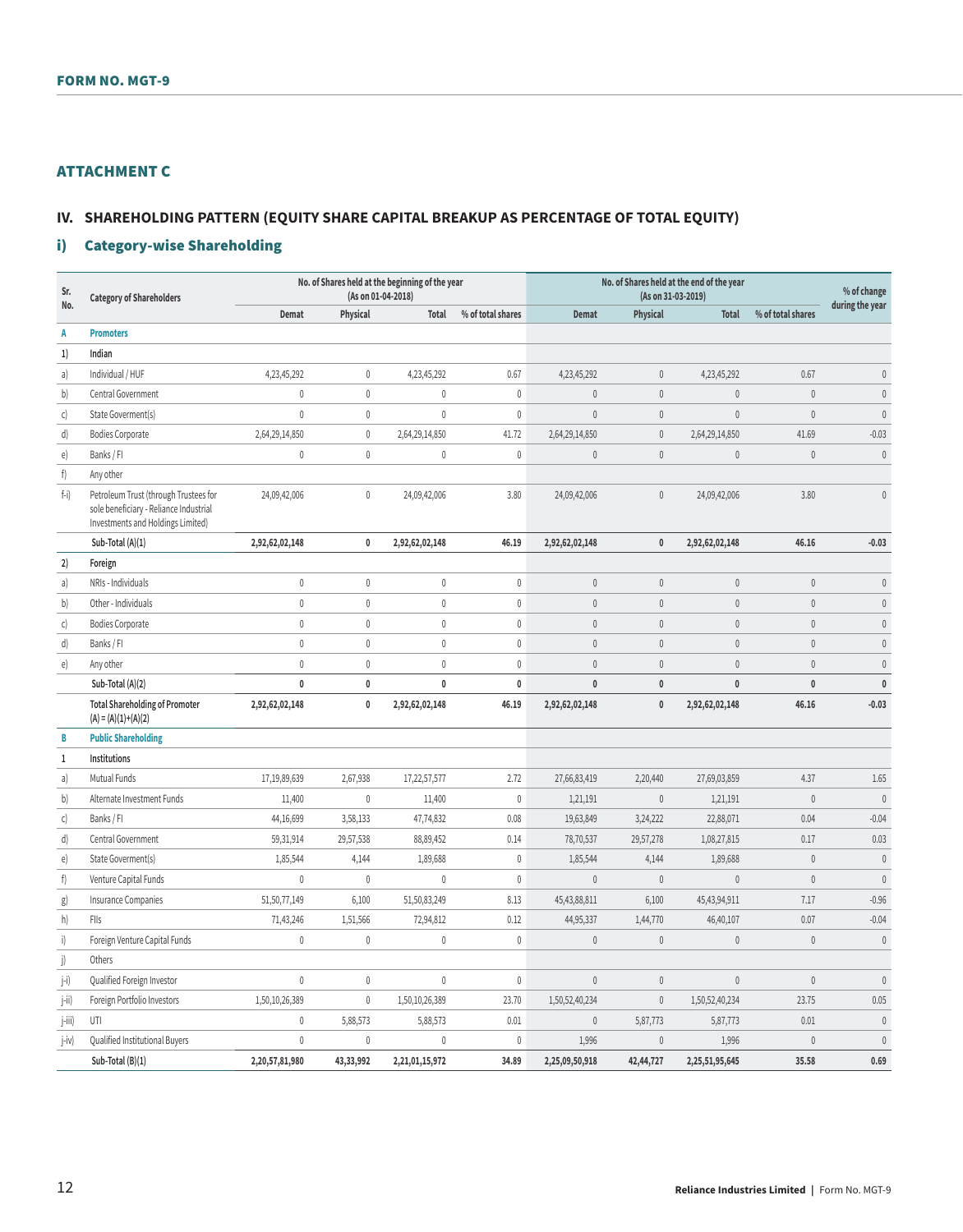| Sr.<br>No.     | <b>Category of Shareholders</b>                                                                                                              |                |                 | No. of Shares held at the beginning of the year<br>(As on 01-04-2018) |                   |                | (As on 31-03-2019) | No. of Shares held at the end of the year |                   | % of change<br>during the year |
|----------------|----------------------------------------------------------------------------------------------------------------------------------------------|----------------|-----------------|-----------------------------------------------------------------------|-------------------|----------------|--------------------|-------------------------------------------|-------------------|--------------------------------|
|                |                                                                                                                                              | <b>Demat</b>   | <b>Physical</b> | Total                                                                 | % of total shares | <b>Demat</b>   | Physical           | <b>Total</b>                              | % of total shares |                                |
| $\overline{2}$ | Non-institutions                                                                                                                             |                |                 |                                                                       |                   |                |                    |                                           |                   |                                |
| a)             | <b>Bodies Corporate</b>                                                                                                                      |                |                 |                                                                       |                   |                |                    |                                           |                   |                                |
| $\mathsf{i}$   | Indian                                                                                                                                       | 16,34,85,972   | 12,34,566       | 16,47,20,538                                                          | 2.60              | 16,92,11,464   | 11,45,207          | 17,03,56,671                              | 2.69              | 0.09                           |
| $\mathsf{ii}$  | Overseas                                                                                                                                     | 3,63,976       | 70,574          | 4,34,550                                                              | 0.01              | 3,63,976       | 70,374             | 4,34,350                                  | 0.01              | $\mathbf{0}$                   |
| b)             | Individuals                                                                                                                                  |                |                 |                                                                       |                   |                |                    |                                           |                   |                                |
| i)             | Individual shareholders holding nominal<br>share capital up to Rs. 1 lakh                                                                    | 40,42,75,999   | 8,17,76,837     | 48,60,52,836                                                          | 7.67              | 39,71,51,743   | 6,70,09,939        | 46,41,61,682                              | 7.32              | $-0.35$                        |
| ii)            | Individual shareholders holding nominal<br>share capital in excess of Rs. 1 lakh                                                             | 9,97,71,184    | 9,03,362        | 10,06,74,546                                                          | 1.59              | 9,15,25,528    | 6,50,024           | 9,21,75,552                               | 1.45              | $-0.14$                        |
| $\mathsf{C}$   | Others                                                                                                                                       |                |                 |                                                                       |                   |                |                    |                                           |                   |                                |
| $C-I$          | Qualified Foreign Investor                                                                                                                   | $\mathbf 0$    | $\mathbf 0$     | $\mathbf 0$                                                           | 0                 | $\mathbf{0}$   | $\mathbf{0}$       | $\mathbf{0}$                              | $\mathbf{0}$      | $\theta$                       |
| $c$ -ii)       | <b>NRIS</b>                                                                                                                                  | 2,68,74,961    | 65,85,243       | 3,34,60,204                                                           | 0.53              | 2,66,95,321    | 55,98,726          | 3,22,94,047                               | 0.51              | $-0.02$                        |
| c-iii)         | Foreign Portfolio Investors                                                                                                                  | 1,011          | $\mathbf{0}$    | 1,011                                                                 | 0                 | 1,055          | $\mathbf{0}$       | 1,055                                     | $\mathbf{0}$      | $\theta$                       |
| $c-iv$         | Foreign Nationals                                                                                                                            | 13,220         | $\mathbf 0$     | 13,220                                                                | $\mathbf{0}$      | 20,517         | $\mathbf{0}$       | 20,517                                    | $\mathbf{0}$      | $\theta$                       |
| $C-V$          | <b>Clearing Member</b>                                                                                                                       | 51,77,424      | $\mathbb O$     | 51,77,424                                                             | 0.08              | 55,12,925      | $\mathbb O$        | 55,12,925                                 | 0.09              | 0.01                           |
| $c-vi)$        | Shares held by Subsidiary Companies on<br>which no voting rights are exercisable                                                             | 17,18,82,820   | $\mathbf 0$     | 17,18,82,820                                                          | 2.71              | 17,18,82,820   | $\mathbf{0}$       | 17,18,82,820                              | 2.71              | $\mathbf{0}$                   |
| c-vii)         | Unclaimed Suspense Account-Regulation<br>39 of SEBI (Listing Obligations and<br>Disclosure Requirements) Regulations,<br>$2015$ <sup>1</sup> | 87,93,682      | $\mathbf{0}$    | 87,93,682                                                             | 0.14              | 82,59,125      | $\mathbf{0}$       | 82,59,125                                 | 0.13              | $-0.01$                        |
| c-viii)        | Investor Education and Protection Fund<br>(IEPF) Authority <sup>2</sup>                                                                      | 2,99,52,968    | $\mathbf 0$     | 2,99,52,968                                                           | 0.47              | 3,15,11,914    | $\mathbb{0}$       | 3,15,11,914                               | 0.50              | 0.02                           |
| $c-ix$         | Trusts                                                                                                                                       | 1,97,34,988    | 14,600          | 1,97,49,588                                                           | 0.31              | 2,25,33,403    | 14,920             | 2,25,48,323                               | 0.36              | 0.04                           |
| $c-x$          | <b>HUF</b>                                                                                                                                   | 1,00,51,847    | 47,666          | 1,00,99,513                                                           | 0.16              | 94,13,169      | 53,402             | 94,66,571                                 | 0.15              | $-0.01$                        |
|                | Sub-Total (B)(2)                                                                                                                             | 94,03,80,052   | 9,06,32,848     | 1,03,10,12,900                                                        | 16.28             | 93,40,82,960   | 7,45,42,592        | 1,00,86,25,552                            | 15.91             | $-0.36$                        |
|                | Total Public Shareholding $(B) = (B)$<br>$(1)+(B)(2)$                                                                                        | 3,14,61,62,032 | 9,49,66,840     | 3,24,11,28,872                                                        | 51.17             | 3,18,50,33,878 | 7,87,87,319        | 3,26,38,21,197                            | 51.49             | 0.33                           |
| c.             | <b>Shares held by Custodian for</b><br><b>GDRs &amp; ADRs</b>                                                                                | 16,73,01,102   | 18,900          | 16,73,20,002                                                          | 2.64              | 14,86,51,578   | 18,900             | 14,86,70,478                              | 2.35              | $-0.30$                        |
|                | Grand Total (A+B+C)                                                                                                                          | 6,23,96,65,282 | 9,49,85,740     | 6,33,46,51,022                                                        | 100               | 6,25,98,87,604 | 7,88,06,219        | 6,33,86,93,823                            | 100               | $\mathbf{0}$                   |

+ The voting rights on these shares shall remain frozen till the righttul owner claims the shares [Refer to Regulation 39 of the SEBI (Listing Obligations and Disclosure Requirements) Regulations, 2015)].<br><sup>2</sup> The voting r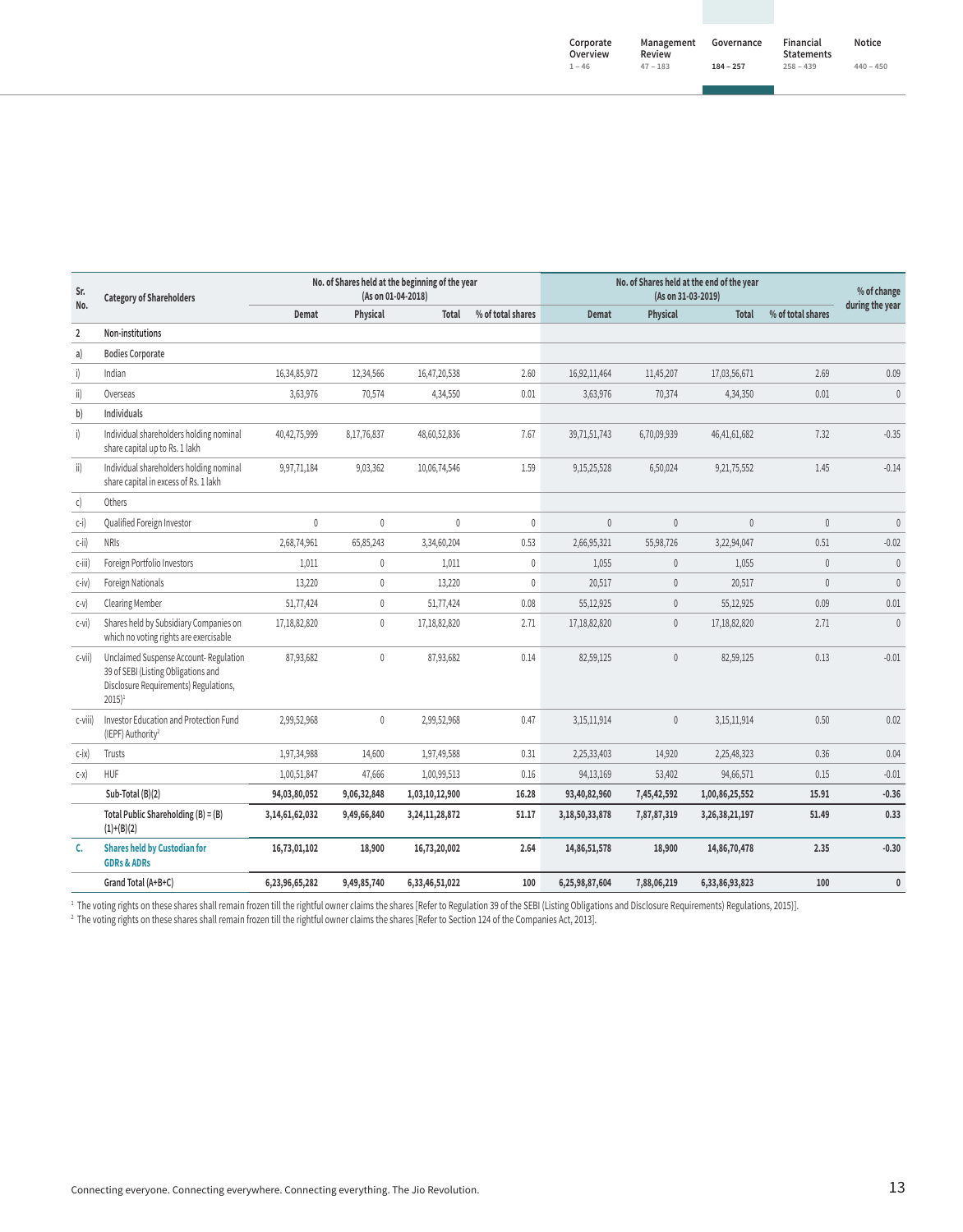# ATTACHMENT D

# **IV. SHAREHOLDING PATTERN (EQUITY SHARE CAPITAL BREAKUP AS PERCENTAGE OF TOTAL EQUITY)**

# ii) Shareholding of Promoters

| Sr.            | <b>Shareholder's Name</b>                                                                                           |                 | Shareholding at the beginning of the year            |                                                             | Shareholding at the end of the year |                                                      |                                                             |                                                |
|----------------|---------------------------------------------------------------------------------------------------------------------|-----------------|------------------------------------------------------|-------------------------------------------------------------|-------------------------------------|------------------------------------------------------|-------------------------------------------------------------|------------------------------------------------|
| No.            |                                                                                                                     |                 | (As on 01-04-2018)                                   |                                                             |                                     |                                                      | (As on 31-03-2019)                                          |                                                |
|                |                                                                                                                     |                 | % of total<br>No. of Shares Shares of the<br>Company | % of Shares<br>Pledged /<br>encumbered to<br>total shares * |                                     | % of total<br>No. of Shares Shares of the<br>Company | % of Shares<br>Pledged /<br>encumbered to<br>total shares * | % change in<br>shareholding<br>during the year |
| 1              | Devarshi Commercials LLP                                                                                            | 71,08,00,410    | 11.22                                                | 0.00                                                        | 71,08,00,410                        | 11.21                                                | 0.00                                                        | $-0.01$                                        |
| $\overline{2}$ | Srichakra Commercials LLP                                                                                           | 68,88,95,274    | 10.88                                                | 0.00                                                        | 68,88,95,274                        | 10.87                                                | 0.00                                                        | $-0.01$                                        |
| 3              | Karuna Commercials LLP                                                                                              | 50,81,66,996    | 8.02                                                 | 0.00                                                        | 50,81,66,996                        | 8.02                                                 | 0.00                                                        | $-0.01$                                        |
| 4              | <b>Tattvam Enterprises LLP</b>                                                                                      | 43, 14, 31, 608 | 6.81                                                 | 0.00                                                        | 43, 14, 31, 608                     | 6.81                                                 | 0.00                                                        | 0.00                                           |
| 5              | Reliance Industries Holding Private Ltd.                                                                            | 25, 75, 37, 726 | 4.07                                                 | 0.00                                                        | 25,75,37,726                        | 4.06                                                 | 0.00                                                        | 0.00                                           |
| 6              | Petroleum Trust (through Trustees for sole<br>beneficiary-M/s Reliance Industrial Investments<br>and Holdings Ltd.) | 24,09,42,006    | 3.80                                                 | 0.00                                                        | 24,09,42,006                        | 3.80                                                 | 0.00                                                        | 0.00                                           |
| $\overline{7}$ | KD Ambani                                                                                                           | 1,46,62,148     | 0.23                                                 | 0.00                                                        | 1,46,62,148                         | 0.23                                                 | 0.00                                                        | 0.00                                           |
| 8              | Shreeji Comtrade LLP                                                                                                | 1,33,55,000     | 0.21                                                 | 0.00                                                        | 1,33,55,000                         | 0.21                                                 | 0.00                                                        | 0.00                                           |
| 9              | Shrikrishna Tradecom LLP                                                                                            | 1,33,55,000     | 0.21                                                 | 0.00                                                        | 1,33,55,000                         | 0.21                                                 | 0.00                                                        | 0.00                                           |
| 10             | Svar Enterprises LLP                                                                                                | 1,27,40,032     | 0.20                                                 | 0.00                                                        | 1,27,40,032                         | 0.20                                                 | 0.00                                                        | 0.00                                           |
| 11             | Mukesh D Ambani                                                                                                     | 72,31,692       | 0.11                                                 | 0.00                                                        | 72,31,692                           | 0.11                                                 | 0.00                                                        | 0.00                                           |
| 12             | Nita M Ambani                                                                                                       | 67,96,292       | 0.11                                                 | 0.00                                                        | 67,96,292                           | 0.11                                                 | 0.00                                                        | 0.00                                           |
| 13             | Isha M Ambani                                                                                                       | 67,28,780       | 0.11                                                 | 0.00                                                        | 67,28,780                           | 0.11                                                 | 0.00                                                        | 0.00                                           |
| 14             | Akash M Ambani                                                                                                      | 67,26,380       | 0.11                                                 | 0.00                                                        | 67,26,380                           | 0.11                                                 | 0.00                                                        | 0.00                                           |
| 15             | Reliance Welfare Association                                                                                        | 50,10,936       | 0.08                                                 | 0.00                                                        | 50,10,936                           | 0.08                                                 | 0.00                                                        | 0.00                                           |
| 16             | Vasuprada Enterprises LLP                                                                                           | 12,33,680       | 0.02                                                 | 0.00                                                        | 12,33,680                           | 0.02                                                 | 0.00                                                        | 0.00                                           |
| 17             | Reliance Industrial Infrastructure Limited                                                                          | 3,44,000        | 0.01                                                 | 0.00                                                        | 3,44,000                            | 0.01                                                 | 0.00                                                        | 0.00                                           |
| 18             | Anant M Ambani                                                                                                      | 2,00,000        | 0.00                                                 | 0.00                                                        | 2,00,000                            | 0.00                                                 | 0.00                                                        | 0.00                                           |
| 19             | Exotic Officeinfra Private Limited                                                                                  | 25,776          | 0.00                                                 | 0.00                                                        | 25,776                              | 0.00                                                 | 0.00                                                        | 0.00                                           |
| 20             | Carat Holdings and Trading Co. Pvt. Ltd.                                                                            | 10,200          | 0.00                                                 | 0.00                                                        | 10,200                              | 0.00                                                 | 0.00                                                        | 0.00                                           |
| 21             | Neutron Enterprises Private Limited                                                                                 | 1,722           | 0.00                                                 | 0.00                                                        | 1,722                               | 0.00                                                 | 0.00                                                        | 0.00                                           |
| 22             | Futura Commercials Private Limited                                                                                  | 1,690           | 0.00                                                 | 0.00                                                        | 1,690                               | 0.00                                                 | 0.00                                                        | 0.00                                           |
| 23             | Kankhal Trading LLP                                                                                                 | 200             | 0.00                                                 | 0.00                                                        | 200                                 | 0.00                                                 | 0.00                                                        | 0.00                                           |
| 24             | Bhuvanesh Enterprises LLP                                                                                           | 200             | 0.00                                                 | 0.00                                                        | 200                                 | 0.00                                                 | 0.00                                                        | 0.00                                           |
| 25             | Ajitesh Enterprises LLP                                                                                             | 200             | 0.00                                                 | 0.00                                                        | 200                                 | 0.00                                                 | 0.00                                                        | 0.00                                           |
| 26             | <b>Badri Commercials LLP</b>                                                                                        | 200             | 0.00                                                 | 0.00                                                        | 200                                 | 0.00                                                 | 0.00                                                        | 0.00                                           |
| 27             | Abhayaprada Enterprises LLP                                                                                         | 200             | 0.00                                                 | 0.00                                                        | 200                                 | 0.00                                                 | 0.00                                                        | 0.00                                           |
| 28             | Trilokesh Commercials LLP                                                                                           | 200             | 0.00                                                 | 0.00                                                        | 200                                 | 0.00                                                 | 0.00                                                        | 0.00                                           |
| 29             | <b>Taran Enterprises LLP</b>                                                                                        | 200             | 0.00                                                 | 0.00                                                        | 200                                 | 0.00                                                 | 0.00                                                        | 0.00                                           |
| 30             | Pitambar Enterprises LLP                                                                                            | 200             | 0.00                                                 | 0.00                                                        | 200                                 | 0.00                                                 | 0.00                                                        | 0.00                                           |
| 31             | Adisesh Enterprises LLP                                                                                             | 200             | 0.00                                                 | 0.00                                                        | 200                                 | 0.00                                                 | 0.00                                                        | 0.00                                           |
| 32             | Rishikesh Enterprises LLP                                                                                           | 200             | 0.00                                                 | 0.00                                                        | 200                                 | 0.00                                                 | 0.00                                                        | 0.00                                           |
| 33             | Pavana Enterprises LLP                                                                                              | 200             | 0.00                                                 | 0.00                                                        | 200                                 | 0.00                                                 | 0.00                                                        | 0.00                                           |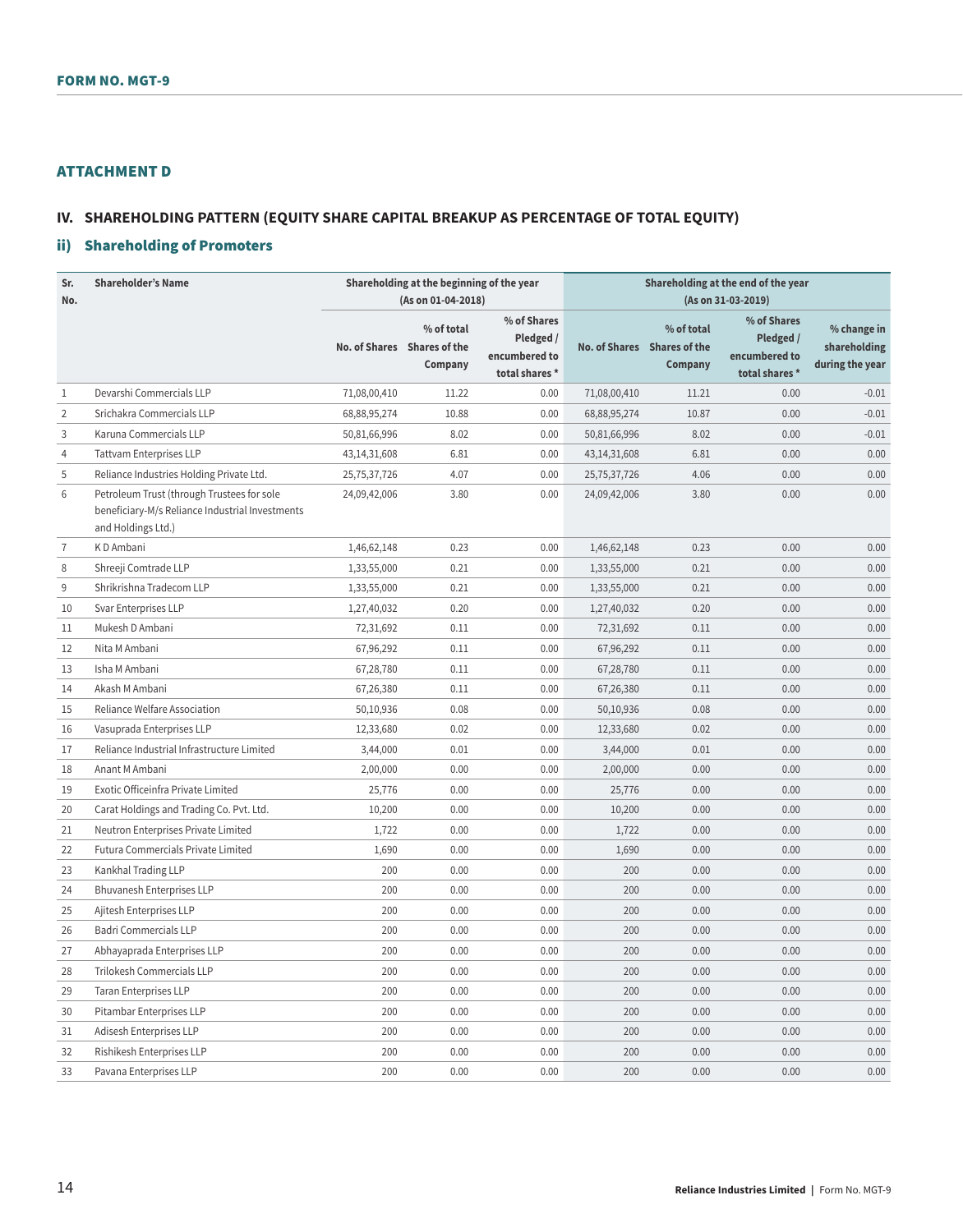| Corporate<br>Overview | Management<br>Review | Governance  | Financial<br><b>Statements</b> | Notice      |
|-----------------------|----------------------|-------------|--------------------------------|-------------|
| $1 - 46$              | $47 - 183$           | $184 - 257$ | $258 - 439$                    | $440 - 450$ |

| Sr.<br>No. | <b>Shareholder's Name</b>                                                                                             |                             | Shareholding at the beginning of the year<br>(As on 01-04-2018) |                                                             |                | Shareholding at the end of the year<br>(As on 31-03-2019) |                                                            |                                                |
|------------|-----------------------------------------------------------------------------------------------------------------------|-----------------------------|-----------------------------------------------------------------|-------------------------------------------------------------|----------------|-----------------------------------------------------------|------------------------------------------------------------|------------------------------------------------|
|            |                                                                                                                       | No. of Shares Shares of the | % of total<br>Company                                           | % of Shares<br>Pledged /<br>encumbered to<br>total shares * |                | % of total<br>No. of Shares Shares of the<br>Company      | % of Shares<br>Pledged /<br>encumbered to<br>total shares* | % change in<br>shareholding<br>during the year |
| 34         | Kamalakar Enterprises LLP                                                                                             | 200                         | 0.00                                                            | 0.00                                                        | 200            | 0.00                                                      | 0.00                                                       | 0.00                                           |
| 35         | Narahari Enterprises LLP                                                                                              | 200                         | 0.00                                                            | 0.00                                                        | 200            | 0.00                                                      | 0.00                                                       | 0.00                                           |
| 36         | Chakradev Enterprises LLP                                                                                             | 200                         | 0.00                                                            | 0.00                                                        | 200            | 0.00                                                      | 0.00                                                       | 0.00                                           |
| 37         | Chakradhar Commercials LLP                                                                                            | 200                         | 0.00                                                            | 0.00                                                        | 200            | 0.00                                                      | 0.00                                                       | 0.00                                           |
| 38         | Chakresh Enterprises LLP                                                                                              | 200                         | 0.00                                                            | 0.00                                                        | 200            | 0.00                                                      | 0.00                                                       | 0.00                                           |
| 39         | Chhatrabhuj Enterprises LLP                                                                                           | 200                         | 0.00                                                            | 0.00                                                        | 200            | 0.00                                                      | 0.00                                                       | 0.00                                           |
| 40         | Harinarayan Enterprises LLP                                                                                           | 200                         | 0.00                                                            | 0.00                                                        | 200            | 0.00                                                      | 0.00                                                       | 0.00                                           |
| 41         | Janardan Commercials LLP                                                                                              | 200                         | 0.00                                                            | 0.00                                                        | 200            | 0.00                                                      | 0.00                                                       | 0.00                                           |
| 42         | Samarjit Enterprises LLP                                                                                              | 200                         | 0.00                                                            | 0.00                                                        | 200            | 0.00                                                      | 0.00                                                       | 0.00                                           |
| 43         | Shripal Enterprises LLP                                                                                               | 200                         | 0.00                                                            | 0.00                                                        | 200            | 0.00                                                      | 0.00                                                       | 0.00                                           |
| 44         | Synergy Synthetics Private Limited                                                                                    | 200                         | 0.00                                                            | 0.00                                                        | 200            | 0.00                                                      | 0.00                                                       | 0.00                                           |
| 45         | Vishatan Enterprises LLP                                                                                              | 200                         | 0.00                                                            | 0.00                                                        | 200            | 0.00                                                      | 0.00                                                       | 0.00                                           |
| 46         | Elakshi Commercials Private Limited                                                                                   | 100                         | 0.00                                                            | 0.00                                                        | 100            | 0.00                                                      | 0.00                                                       | 0.00                                           |
| 47         | Pinakin Commercials Private Limited                                                                                   | 100                         | 0.00                                                            | 0.00                                                        | 100            | 0.00                                                      | 0.00                                                       | 0.00                                           |
| 48         | Anuprabha Commercials Private Limited                                                                                 | $\mathbb O$                 | 0.00                                                            | 0.00                                                        | N.A.           | N.A.                                                      | N.A.                                                       | N.A.                                           |
| 49         | Manuvidya Commercials Private Limited                                                                                 | $\mathbf{0}$                | 0.00                                                            | 0.00                                                        | N.A.           | N.A.                                                      | N.A.                                                       | N.A.                                           |
| 50         | Nirahankara Commercials Private Limited                                                                               | $\mathbb O$                 | 0.00                                                            | 0.00                                                        | N.A.           | N.A.                                                      | N.A.                                                       | N.A.                                           |
| 51         | Vandhya Commercials Private Limited                                                                                   | $\mathbf{0}$                | 0.00                                                            | 0.00                                                        | N.A.           | N.A.                                                      | N.A.                                                       | N.A.                                           |
| 52         | Reliance Life Sciences Private Limited                                                                                | $\mathbf{0}$                | 0.00                                                            | 0.00                                                        |                | 0.00                                                      | 0.00                                                       | 0.00                                           |
| 53         | Sikka Ports & Terminals Limited (Previously known<br>as Reliance Ports and Terminals Limited)                         | $\mathsf{0}$                | 0.00                                                            | 0.00                                                        |                | 0.00                                                      | 0.00                                                       | 0.00                                           |
| 54         | Jamnagar Utilities and Power Private Limited<br>(Previously known as Reliance Utilities and Power<br>Private Limited) | $\mathbb O$                 | 0.00                                                            | 0.00                                                        |                | 0.00                                                      | 0.00                                                       | 0.00                                           |
| 55         | EWPL Holdings Private Limited (Previously known<br>as Reliance Utilities Private Limited)                             | $\mathsf{0}$                | 0.00                                                            | 0.00                                                        |                | 0.00                                                      | 0.00                                                       | 0.00                                           |
|            | Total                                                                                                                 | 2,92,62,02,148              | 46.19                                                           | 0.00                                                        | 2,92,62,02,148 | 46.16                                                     | 0.00                                                       | $-0.03$                                        |

(\*) The term "encumbrance" has the same meaning as assigned to it in Regulation 28(3) of the SEBI (Substantial Acquisition of Shares and Takeovers) Regulations, 2011. Shareholders listed above are promoters as per disclosures received under the SEBI (Substantial Acquisition of Shares and Takeovers) Regulations, 2011.

Note: Four entities, namely, Anuprabha Commercials Private Limited, Manuvidya Commercials Private Limited, Nirahankara Commercials Private Limited and Vandhya Commercials Private Limited are no longer part of promoters since they have been struck off effective January 19, 2019 from the Register of Companies pursuant to application made by these entities.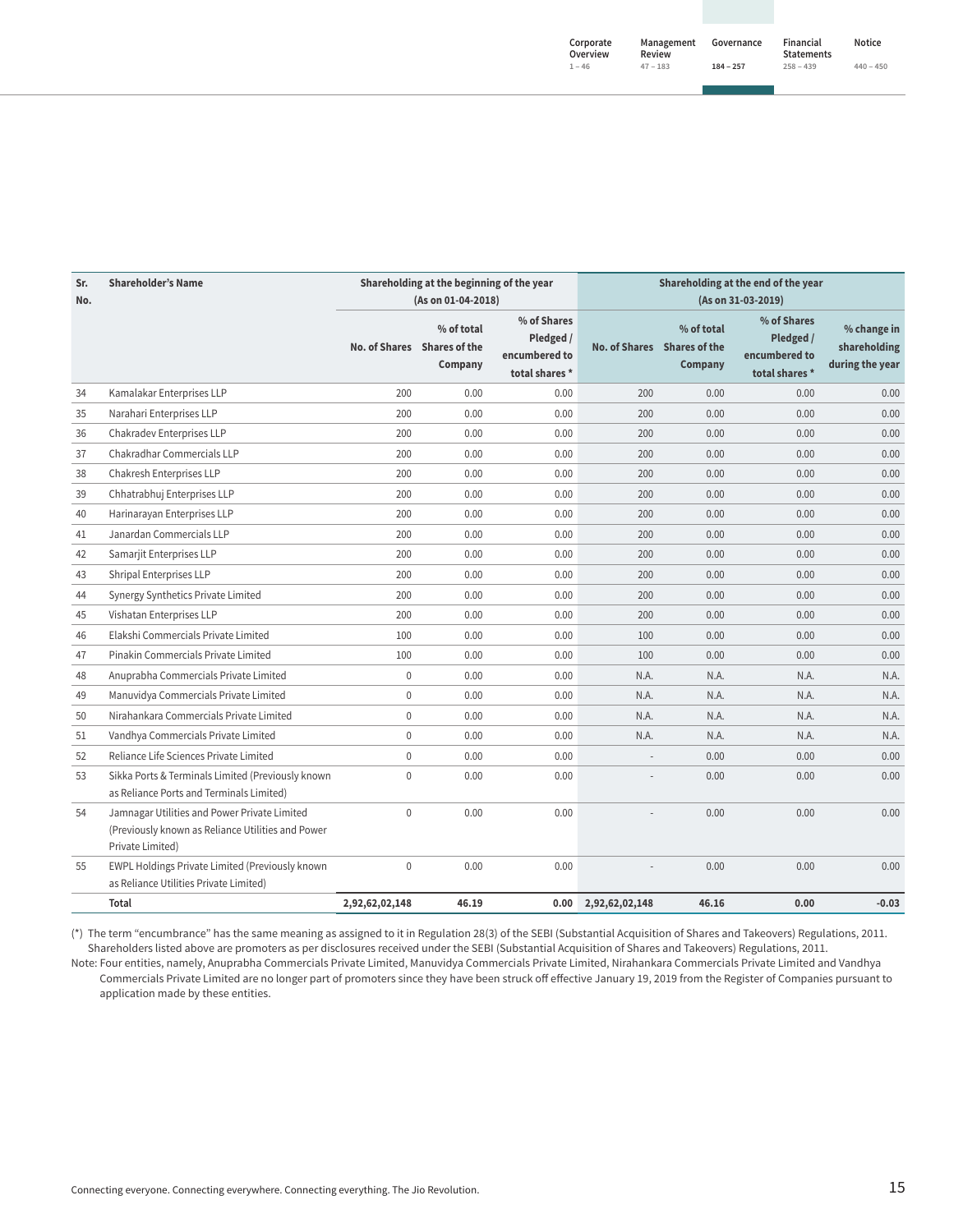# ATTACHMENT E

### **IV. SHAREHOLDING PATTERN (EQUITY SHARE CAPITAL BREAKUP AS PERCENTAGE OF TOTAL EQUITY)**

### iii) Change in Promoters' Shareholding

| <b>Particulars</b>                                                                                                                                                         | Shareholding at the beginning<br>of the year (As on 01-04-2018) |                                     | <b>Cumulative Shareholding during the</b><br>year (01-04-2018 to 31-03-2019) |                                     |  |
|----------------------------------------------------------------------------------------------------------------------------------------------------------------------------|-----------------------------------------------------------------|-------------------------------------|------------------------------------------------------------------------------|-------------------------------------|--|
|                                                                                                                                                                            | No. of shares                                                   | % of total shares<br>of the Company | No. of shares                                                                | % of total shares<br>of the Company |  |
| At the beginning of the year                                                                                                                                               | 2,92,62,02,148                                                  | 46.19                               | 2,92,62,02,148                                                               | 46.16                               |  |
| Date wise Increase/Decrease in Promoters Shareholding<br>during the year specifying the reasons for increase/decrease<br>(e.g. allotment/transfer/bonus/sweat equity etc.) |                                                                 | 0.00                                | $\Omega$                                                                     | $\Omega$                            |  |
| At the End of the year                                                                                                                                                     | 2,92,62,02,148                                                  | $46.19*$                            | 2,92,62,02,148                                                               | $46.16*$                            |  |

Note: There is no change in the total shareholding of promoters between 01-04-2018 and 31.03.2019

\* The decrease in % of total shares of the company from 46.19% to 46.16% is due to ESOS allotment of 40,42,801 shares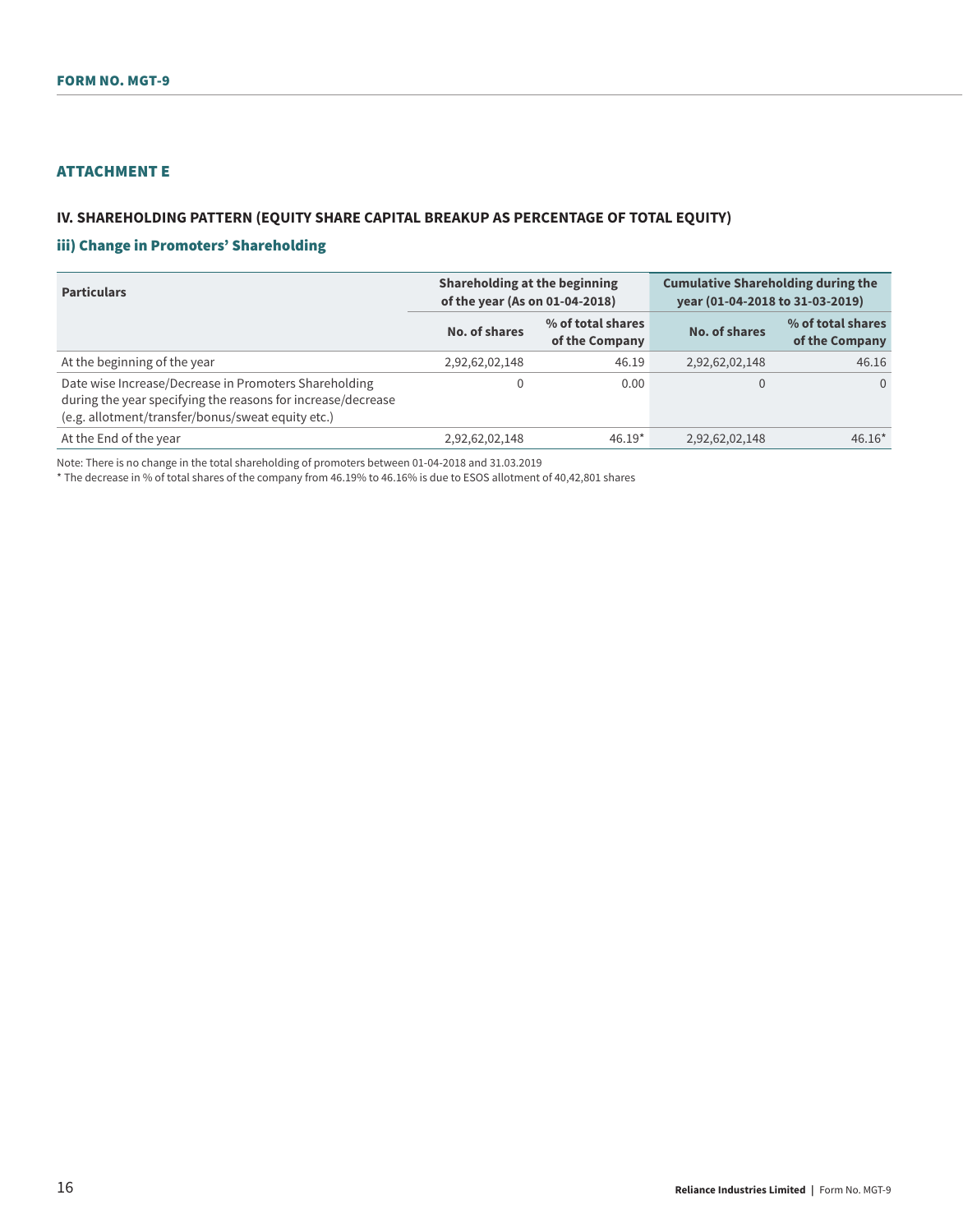## ATTACHMENT F

### **IV) SHAREHOLDING PATTERN (EQUITY SHARE CAPITAL BREAKUP AS PERCENTAGE OF TOTAL EQUITY)**

### iv) Shareholding Pattern of top ten Shareholders (Other than Directors, Promoters and Holders of GDRs and ADRs)

| Sr.<br>No. | Name                                | Shareholding           |               | Date of<br>Debit / Credit  | Increase/<br>Decrease in    | Reason               | <b>Cumulative Shareholding</b><br>during the year |               |
|------------|-------------------------------------|------------------------|---------------|----------------------------|-----------------------------|----------------------|---------------------------------------------------|---------------|
|            |                                     |                        |               |                            | shareholding                |                      | (01-04-18 to 31-03-2019)                          |               |
|            |                                     | <b>No.of Shares at</b> | % of total    |                            |                             |                      | <b>No.of Shares</b>                               | % of total    |
|            |                                     | the beginning          | shares of the |                            |                             |                      |                                                   | shares of the |
|            |                                     | $(01-04-18)/end$       | Company       |                            |                             |                      |                                                   | Company       |
|            |                                     | of the year            |               |                            |                             |                      |                                                   |               |
|            |                                     | $(31-03-2019)$         |               |                            |                             |                      |                                                   |               |
| 1          | Life Insurance Corporation of India | 48,29,64,286.00        | 7.62          | 1-Apr-2018                 |                             |                      |                                                   |               |
|            |                                     |                        |               | 3-Apr-2018                 | (11, 32, 955)               | Transfer             | 48, 18, 31, 331                                   | 7.61          |
|            |                                     |                        |               | 5-Apr-2018                 | (2,82,559)                  | Transfer             | 48, 15, 48, 772                                   | 7.60          |
|            |                                     |                        |               | 6-Apr-2018                 | (9, 57, 272)                | Transfer             | 48,05,91,500                                      | 7.59          |
|            |                                     |                        |               | 9-Apr-2018                 | (8,62,054)                  | Transfer             | 47,97,29,446                                      | 7.57          |
|            |                                     |                        |               | 10-Apr-2018                | (10, 54, 365)               | Transfer             | 47,86,75,081                                      | 7.56          |
|            |                                     |                        |               | 11-Apr-2018                | (9,86,764)                  | Transfer             | 47,76,88,317                                      | 7.54          |
|            |                                     |                        |               | 12-Apr-2018                | (11, 46, 000)               | Transfer             | 47,65,42,317                                      | 7.52          |
|            |                                     |                        |               | 13-Apr-2018                | (9, 29, 141)                | Transfer             | 47,56,13,176                                      | 7.51<br>7.49  |
|            |                                     |                        |               | 16-Apr-2018<br>17-Apr-2018 | (11, 77, 500)<br>(9,98,900) | Transfer<br>Transfer | 47,44,35,676                                      | 7.47          |
|            |                                     |                        |               | 18-Apr-2018                | (9, 28, 561)                | Transfer             | 47, 34, 36, 776<br>47,25,08,215                   | 7.46          |
|            |                                     |                        |               | 19-Apr-2018                | (7,01,795)                  | Transfer             | 47,18,06,420                                      | 7.45          |
|            |                                     |                        |               | 20-Apr-2018                | (9,88,200)                  | Transfer             | 47,08,18,220                                      | 7.43          |
|            |                                     |                        |               | 23-Apr-2018                | (2,00,000)                  | Transfer             | 47,06,18,220                                      | 7.43          |
|            |                                     |                        |               | 25-Apr-2018                | (10,000)                    | Transfer             | 47,06,08,220                                      | 7.43          |
|            |                                     |                        |               | 26-Apr-2018                | (10,000)                    | Transfer             | 47,05,98,220                                      | 7.43          |
|            |                                     |                        |               | 27-Apr-2018                | (55, 494)                   | Transfer             | 47,05,42,726                                      | 7.43          |
|            |                                     |                        |               | 2-May-2018                 | (7,89,695)                  | Transfer             | 46,97,53,031                                      | 7.42          |
|            |                                     |                        |               | 1-Jun-2018                 | 3,18,076                    | Transfer             | 47,00,71,107                                      | 7.42          |
|            |                                     |                        |               | 4-Jun-2018                 | 3,39,901                    | Transfer             | 47,04,11,008                                      | 7.43          |
|            |                                     |                        |               | 15-Jan-2019                | (6,50,600)                  | Transfer             | 46,97,60,408                                      | 7.41          |
|            |                                     |                        |               | 16-Jan-2019                | (12, 21, 305)               | Transfer             | 46,85,39,103                                      | 7.39          |
|            |                                     |                        |               | 17-Jan-2019                | (8,42,365)                  | Transfer             | 46,76,96,738                                      | 7.38          |
|            |                                     |                        |               | 18-Jan-2019                | (12, 14, 537)               | Transfer             | 46,64,82,201                                      | 7.36          |
|            |                                     |                        |               | 21-Jan-2019                | (16,99,977)                 | Transfer             | 46, 47, 82, 224                                   | 7.33          |
|            |                                     |                        |               | 22-Jan-2019                | (16, 20, 000)               | Transfer             | 46, 31, 62, 224                                   | 7.31          |
|            |                                     |                        |               | 23-Jan-2019                | (18, 47, 602)               | Transfer             | 46, 13, 14, 622                                   | 7.28          |
|            |                                     |                        |               | 24-Jan-2019                | (9,07,014)                  | Transfer             | 46,04,07,608                                      | 7.26          |
|            |                                     |                        |               | 25-Jan-2019                | (11, 57, 000)               | Transfer             | 45,92,50,608                                      | 7.25          |
|            |                                     |                        |               | 28-Jan-2019                | (3,92,298)                  | Transfer             | 45,88,58,310                                      | 7.24          |
|            |                                     |                        |               | 29-Jan-2019                | (6, 28, 060)                | Transfer             | 45,82,30,250                                      | 7.23          |
|            |                                     |                        |               | 30-Jan-2019                | (12, 59, 696)               | Transfer             | 45,69,70,554                                      | 7.21          |
|            |                                     |                        |               | 31-Jan-2019                | (8,47,171)                  | Transfer             | 45, 61, 23, 383                                   | 7.20          |
|            |                                     |                        |               | 1-Feb-2019                 | (4,49,952)                  | Transfer             | 45,56,73,431                                      | 7.19          |
|            |                                     |                        |               | 4-Feb-2019                 | (1, 15, 000)                | Transfer             | 45,55,58,431                                      | 7.19          |
|            |                                     |                        |               | 5-Feb-2019                 | (5,67,500)                  | Transfer             | 45,49,90,931                                      | 7.18          |
|            |                                     |                        |               | 6-Feb-2019                 | (7, 54, 175)                | Transfer             | 45, 42, 36, 756                                   | 7.17          |
|            |                                     |                        |               | 7-Feb-2019                 | (6,65,642)                  | Transfer             | 45, 35, 71, 114                                   | 7.16          |
|            |                                     |                        |               | 8-Feb-2019                 | (1, 34, 242)                | Transfer             | 45, 34, 36, 872                                   | 7.15          |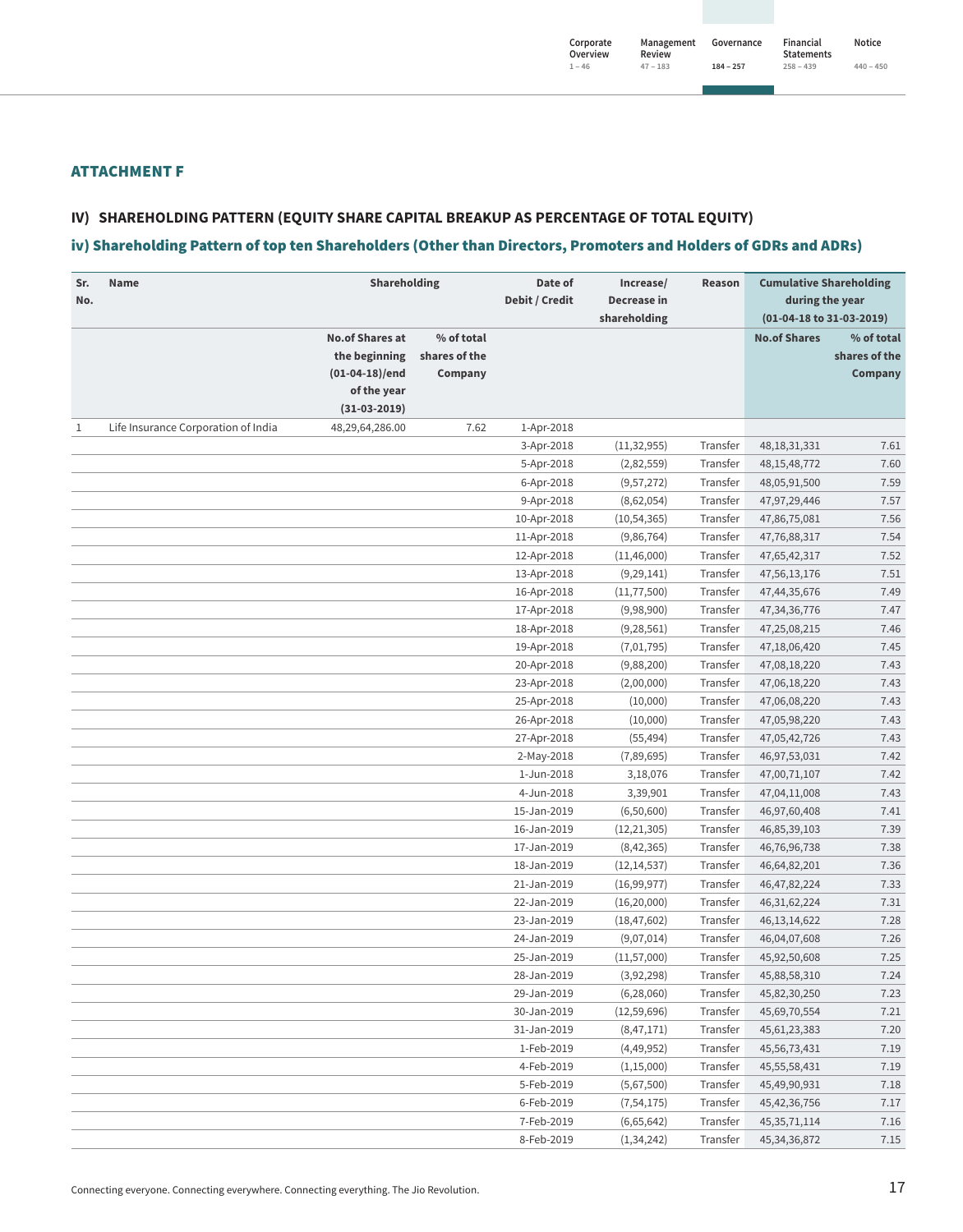| Shareholding<br>Date of<br>Sr.<br>Name<br>Increase/<br>Debit / Credit<br>Decrease in<br>No.<br>shareholding        | Reason   | <b>Cumulative Shareholding</b><br>during the year<br>(01-04-18 to 31-03-2019) |                                        |  |
|--------------------------------------------------------------------------------------------------------------------|----------|-------------------------------------------------------------------------------|----------------------------------------|--|
| <b>No.of Shares at</b><br>% of total<br>shares of the<br>the beginning<br>(01-04-18)/end<br>Company<br>of the year |          | <b>No.of Shares</b>                                                           | % of total<br>shares of the<br>Company |  |
| $(31-03-2019)$                                                                                                     |          |                                                                               |                                        |  |
| 11-Feb-2019<br>(4,51,100)                                                                                          | Transfer | 45,29,85,772                                                                  | 7.15                                   |  |
| 12-Feb-2019<br>(3, 24, 257)                                                                                        | Transfer | 45,26,61,515                                                                  | 7.14                                   |  |
| 13-Feb-2019<br>(3,89,635)                                                                                          | Transfer | 45,22,71,880                                                                  | 7.14                                   |  |
| 14-Feb-2019<br>(8, 55, 020)                                                                                        | Transfer | 45, 14, 16, 860                                                               | 7.12                                   |  |
| 15-Feb-2019<br>(1,31,204)                                                                                          | Transfer | 45, 12, 85, 656                                                               | 7.12                                   |  |
| 18-Feb-2019<br>(10, 77, 272)                                                                                       | Transfer | 45,02,08,384                                                                  | 7.10                                   |  |
| 20-Feb-2019<br>(10, 37, 229)                                                                                       | Transfer | 44, 91, 71, 155                                                               | 7.09                                   |  |
| 21-Feb-2019<br>(11,50,000)                                                                                         | Transfer | 44,80,21,155                                                                  | 7.07                                   |  |
| 22-Feb-2019<br>(10, 02, 898)                                                                                       | Transfer | 44,70,18,257                                                                  | 7.05                                   |  |
| 25-Feb-2019<br>(10, 80, 000)                                                                                       | Transfer | 44,59,38,257                                                                  | 7.04                                   |  |
| 26-Feb-2019<br>(9,04,575)                                                                                          | Transfer | 44,50,33,682                                                                  | 7.02                                   |  |
| 27-Feb-2019<br>(7, 19, 698)                                                                                        | Transfer | 44, 43, 13, 984                                                               | 7.01                                   |  |
| 28-Feb-2019<br>(5, 57, 744)                                                                                        | Transfer | 44,37,56,240                                                                  | 7.00                                   |  |
| 1-Mar-2019<br>(13,58,897)                                                                                          | Transfer | 44,23,97,343                                                                  | 6.98                                   |  |
| 5-Mar-2019<br>(6,07,587)                                                                                           | Transfer | 44,17,89,756                                                                  | 6.97                                   |  |
| 6-Mar-2019<br>(4, 19, 644)                                                                                         | Transfer | 44, 13, 70, 112                                                               | 6.96                                   |  |
| 7-Mar-2019<br>(5,68,156)                                                                                           | Transfer | 44,08,01,956                                                                  | 6.95                                   |  |
| 8-Mar-2019<br>(8,01,804)                                                                                           | Transfer | 44,00,00,152                                                                  | 6.94                                   |  |
| 11-Mar-2019<br>(9, 46, 544)                                                                                        | Transfer | 43,90,53,608                                                                  | 6.93                                   |  |
| 12-Mar-2019<br>(8,60,000)                                                                                          | Transfer | 43,81,93,608                                                                  | 6.91                                   |  |
| 13-Mar-2019<br>(4,95,800)                                                                                          | Transfer | 43,76,97,808                                                                  | 6.91                                   |  |
| 14-Mar-2019<br>(7,61,712)                                                                                          | Transfer | 43,69,36,096                                                                  | 6.89                                   |  |
| 15-Mar-2019<br>(6, 28, 713)                                                                                        | Transfer | 43,63,07,383                                                                  | 6.88                                   |  |
| 18-Mar-2019<br>(4,99,840)                                                                                          | Transfer | 43,58,07,543                                                                  | 6.88                                   |  |
| 19-Mar-2019<br>(7, 91, 000)                                                                                        | Transfer | 43,50,16,543                                                                  | 6.86                                   |  |
| 20-Mar-2019<br>(7,00,517)                                                                                          | Transfer | 43, 43, 16, 026                                                               | 6.85                                   |  |
| 22-Mar-2019<br>(7, 97, 500)                                                                                        | Transfer | 43, 35, 18, 526                                                               | 6.84                                   |  |
| 25-Mar-2019<br>(5, 12, 425)                                                                                        | Transfer | 43,30,06,101                                                                  | 6.83                                   |  |
| 26-Mar-2019<br>(6, 27, 013)                                                                                        | Transfer | 43,23,79,088                                                                  | 6.82                                   |  |
| 27-Mar-2019<br>(3, 10, 000)                                                                                        | Transfer | 43,20,69,088                                                                  | 6.82                                   |  |
| 28-Mar-2019<br>(71, 709)                                                                                           | Transfer | 43, 19, 97, 379                                                               | 6.82                                   |  |
| 29-Mar-2019<br>(22, 300)                                                                                           | Transfer | 43, 19, 75, 079                                                               | 6.81                                   |  |
| 6.81<br>31-Mar-2019<br>43, 19, 75, 079                                                                             |          | 43, 19, 75, 079                                                               | 6.81                                   |  |
| Europacific Growth Fund<br>3.30<br>1-Apr-2018<br>2<br>20,91,06,942                                                 |          |                                                                               |                                        |  |
| 10-Jul-2018<br>24,35,000                                                                                           | Transfer | 21, 15, 41, 942                                                               | 3.34                                   |  |
| 11-Jul-2018<br>8,50,000                                                                                            | Transfer | 21,23,91,942                                                                  | 3.35                                   |  |
| 30-Aug-2018<br>(14,50,000)                                                                                         | Transfer | 21,09,41,942                                                                  | 3.33                                   |  |
| 31-Aug-2018<br>(27,00,000)                                                                                         | Transfer | 20,82,41,942                                                                  | 3.29                                   |  |
| 21-Sep-2018<br>(23, 40, 908)                                                                                       | Transfer | 20,59,01,034                                                                  | 3.25                                   |  |
| 24-Sep-2018<br>(28,09,092)                                                                                         | Transfer | 20,30,91,942                                                                  | 3.20                                   |  |
| 15-Oct-2018<br>17,18,208                                                                                           | Transfer | 20,48,10,150                                                                  | 3.23                                   |  |
| 16-Oct-2018<br>12,53,789                                                                                           | Transfer | 20,60,63,939                                                                  | 3.25                                   |  |
| 17-Oct-2018<br>12,96,913                                                                                           | Transfer | 20,73,60,852                                                                  | 3.27                                   |  |
| 19-Oct-2018<br>2,44,814                                                                                            | Transfer | 20,76,05,666                                                                  | 3.28                                   |  |
| 22-Oct-2018<br>29,45,525                                                                                           | Transfer | 21,05,51,191                                                                  | 3.32                                   |  |
| 23-Oct-2018<br>34,66,987                                                                                           | Transfer | 21,40,18,178                                                                  | 3.38                                   |  |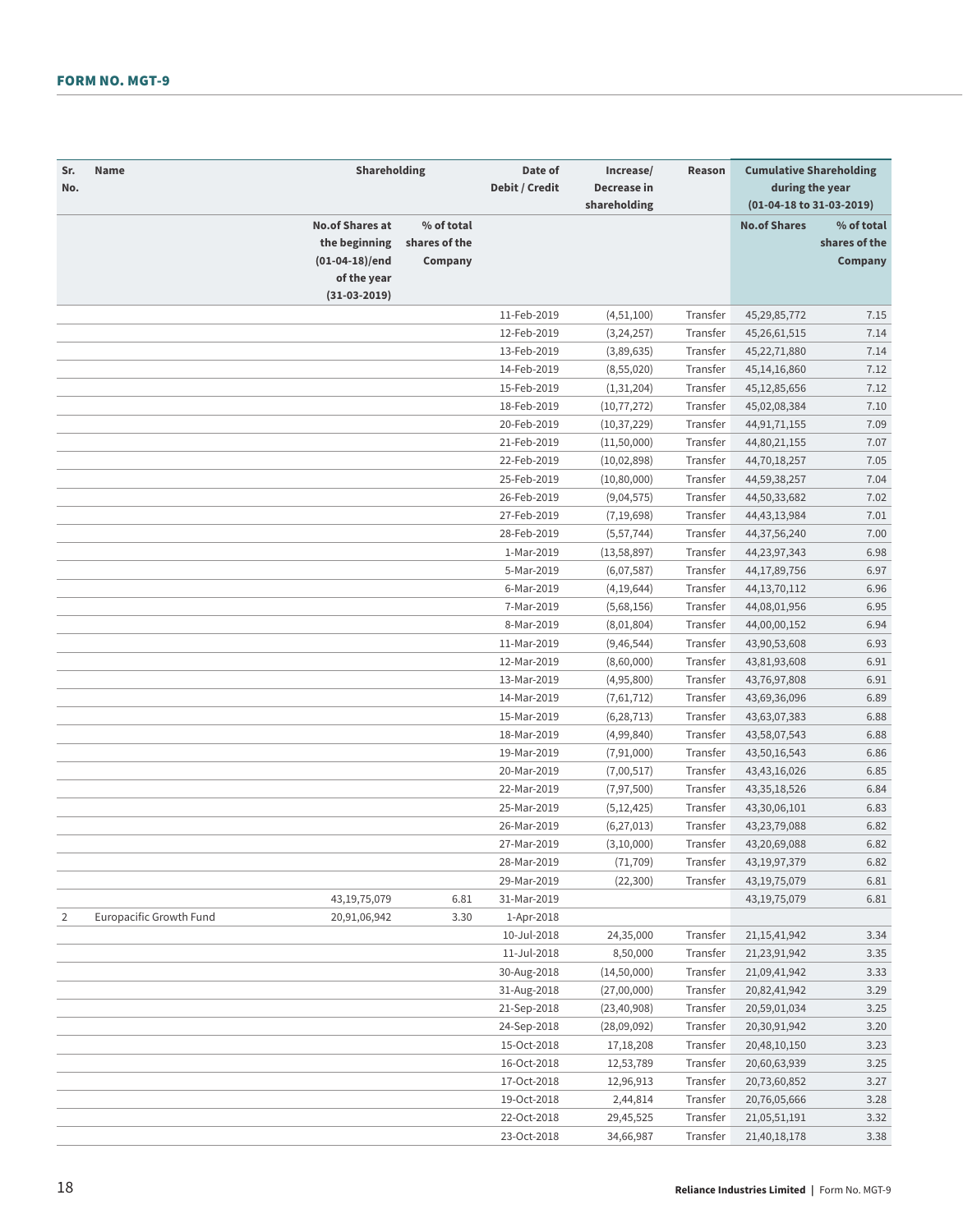| Corporate<br>Overview | Management<br>Review | Governance  | Financial<br><b>Statements</b> | Notice      |
|-----------------------|----------------------|-------------|--------------------------------|-------------|
| $1 - 46$              | $47 - 183$           | $184 - 257$ | $258 - 439$                    | $440 - 450$ |

| Sr.<br>No. | <b>Name</b>             | Shareholding                                                                                 |                                        | Date of<br>Debit / Credit | Increase/<br>Decrease in<br>shareholding | Reason   | <b>Cumulative Shareholding</b><br>during the year<br>(01-04-18 to 31-03-2019) |                                        |
|------------|-------------------------|----------------------------------------------------------------------------------------------|----------------------------------------|---------------------------|------------------------------------------|----------|-------------------------------------------------------------------------------|----------------------------------------|
|            |                         | <b>No.of Shares at</b><br>the beginning<br>$(01-04-18)/end$<br>of the year<br>$(31-03-2019)$ | % of total<br>shares of the<br>Company |                           |                                          |          | <b>No.of Shares</b>                                                           | % of total<br>shares of the<br>Company |
|            |                         |                                                                                              |                                        | 24-Oct-2018               | 13,04,326                                | Transfer | 21,53,22,504                                                                  | 3.40                                   |
|            |                         |                                                                                              |                                        | 25-Oct-2018               | 8,69,551                                 | Transfer | 21,61,92,055                                                                  | 3.41                                   |
|            |                         |                                                                                              |                                        | 26-Oct-2018               | 3,84,887                                 | Transfer | 21,65,76,942                                                                  | 3.42                                   |
|            |                         |                                                                                              |                                        | 1-Nov-2018                | (59, 23, 614)                            | Transfer | 21,06,53,328                                                                  | 3.32                                   |
|            |                         |                                                                                              |                                        | 2-Nov-2018                | (15, 22, 215)                            | Transfer | 20,91,31,113                                                                  | 3.30                                   |
|            |                         |                                                                                              |                                        | 5-Nov-2018                | (67, 56, 202)                            | Transfer | 20, 23, 74, 911                                                               | 3.19                                   |
|            |                         |                                                                                              |                                        | 6-Nov-2018                | (32, 48, 969)                            | Transfer | 19,91,25,942                                                                  | 3.14                                   |
|            |                         |                                                                                              |                                        | 10-Dec-2018               | (3,63,575)                               | Transfer | 19,87,62,367                                                                  | 3.14                                   |
|            |                         |                                                                                              |                                        | 11-Dec-2018               | (7, 18, 594)                             | Transfer | 19,80,43,773                                                                  | 3.12                                   |
|            |                         |                                                                                              |                                        | 12-Dec-2018               | (9,93,010)                               | Transfer | 19,70,50,763                                                                  | 3.11                                   |
|            |                         |                                                                                              |                                        | 13-Dec-2018               |                                          | Transfer | 19,61,14,066                                                                  | 3.09                                   |
|            |                         |                                                                                              |                                        | 14-Dec-2018               | (9, 36, 697)<br>(5, 13, 124)             | Transfer | 19,56,00,942                                                                  | 3.09                                   |
|            |                         |                                                                                              |                                        | 18-Mar-2019               | 10,35,000                                | Transfer | 19,66,35,942                                                                  | 3.10                                   |
|            |                         | 19,66,35,942                                                                                 | 3.10                                   | 31-Mar-2019               |                                          |          | 19,66,35,942                                                                  | 3.10                                   |
|            | Government of Singapore |                                                                                              | 1.08                                   |                           |                                          |          |                                                                               |                                        |
| 3          |                         | 6,84,79,636                                                                                  |                                        | 1-Apr-2018<br>4-Apr-2018  | 31,276                                   | Transfer |                                                                               | 1.08                                   |
|            |                         |                                                                                              |                                        |                           |                                          | Transfer | 6,85,10,912<br>6,81,72,514                                                    | 1.08                                   |
|            |                         |                                                                                              |                                        | 13-Apr-2018               | (3,38,398)                               |          |                                                                               |                                        |
|            |                         |                                                                                              |                                        | 16-Apr-2018               | (1, 32, 323)                             | Transfer | 6,80,40,191                                                                   | 1.07                                   |
|            |                         |                                                                                              |                                        | 17-Apr-2018               | (5,07,772)                               | Transfer | 6,75,32,419                                                                   | 1.07                                   |
|            |                         |                                                                                              |                                        | 18-Apr-2018               | (4, 37, 547)                             | Transfer | 6,70,94,872                                                                   | 1.06                                   |
|            |                         |                                                                                              |                                        | 27-Apr-2018               | (17,100)                                 | Transfer | 6,70,77,772                                                                   | 1.06                                   |
|            |                         |                                                                                              |                                        | 2-May-2018                | (29, 173)                                | Transfer | 6,70,48,599                                                                   | 1.06                                   |
|            |                         |                                                                                              |                                        | 11-May-2018               | 3,596                                    | Transfer | 6,70,52,195                                                                   | 1.06                                   |
|            |                         |                                                                                              |                                        | 16-May-2018               | (27, 219)                                | Transfer | 6,70,24,976                                                                   | 1.06                                   |
|            |                         |                                                                                              |                                        | 17-May-2018               | (27, 219)                                | Transfer | 6,69,97,757                                                                   | 1.06                                   |
|            |                         |                                                                                              |                                        | 18-May-2018               | (16, 331)                                | Transfer | 6,69,81,426                                                                   | 1.06                                   |
|            |                         |                                                                                              |                                        | 21-May-2018               | (16, 331)                                | Transfer | 6,69,65,095                                                                   | 1.06                                   |
|            |                         |                                                                                              |                                        | 28-May-2018               | 93,039                                   | Transfer | 6,70,58,134                                                                   | 1.06                                   |
|            |                         |                                                                                              |                                        | 29-May-2018               | 56,273                                   | Transfer | 6,71,14,407                                                                   | 1.06                                   |
|            |                         |                                                                                              |                                        | 31-May-2018               | 2,21,339                                 | Transfer | 6,73,35,746                                                                   | 1.06                                   |
|            |                         |                                                                                              |                                        | 1-Jun-2018                | 3,64,352                                 | Transfer | 6,77,00,098                                                                   | 1.07                                   |
|            |                         |                                                                                              |                                        | 5-Jun-2018                | 4,13,922                                 | Transfer | 6,81,14,020                                                                   | 1.08                                   |
|            |                         |                                                                                              |                                        | 6-Jun-2018                | 4,10,304                                 | Transfer | 6,85,24,324                                                                   | 1.08                                   |
|            |                         |                                                                                              |                                        | 7-Jun-2018                | 3,79,464                                 | Transfer | 6,89,03,788                                                                   | 1.09                                   |
|            |                         |                                                                                              |                                        | 8-Jun-2018                | 3,86,580                                 | Transfer | 6,92,90,368                                                                   | 1.09                                   |
|            |                         |                                                                                              |                                        | 11-Jun-2018               | 3,91,928                                 | Transfer | 6,96,82,296                                                                   | 1.10                                   |
|            |                         |                                                                                              |                                        | 12-Jun-2018               | 3,07,023                                 | Transfer | 6,99,89,319                                                                   | 1.10                                   |
|            |                         |                                                                                              |                                        | 13-Jun-2018               | 3,06,964                                 | Transfer | 7,02,96,283                                                                   | 1.11                                   |
|            |                         |                                                                                              |                                        | 14-Jun-2018               | 1,68,055                                 | Transfer | 7,04,64,338                                                                   | 1.11                                   |
|            |                         |                                                                                              |                                        | 15-Jun-2018               | 573                                      | Transfer | 7,04,64,911                                                                   | 1.11                                   |
|            |                         |                                                                                              |                                        | 21-Jun-2018               | 2,58,700                                 | Transfer | 7,07,23,611                                                                   | 1.12                                   |
|            |                         |                                                                                              |                                        | 10-Jul-2018               | 6,181                                    | Transfer | 7,07,29,792                                                                   | 1.12                                   |
|            |                         |                                                                                              |                                        | 11-Jul-2018               | (92, 111)                                | Transfer | 7,06,37,681                                                                   | 1.11                                   |
|            |                         |                                                                                              |                                        | 13-Jul-2018               | 1,90,065                                 | Transfer | 7,08,27,746                                                                   | 1.12                                   |
|            |                         |                                                                                              |                                        | 17-Jul-2018               | 4,88,177                                 | Transfer | 7, 13, 15, 923                                                                | 1.13                                   |
|            |                         |                                                                                              |                                        | 18-Jul-2018               | (12,501)                                 | Transfer | 7,13,03,422                                                                   | 1.13                                   |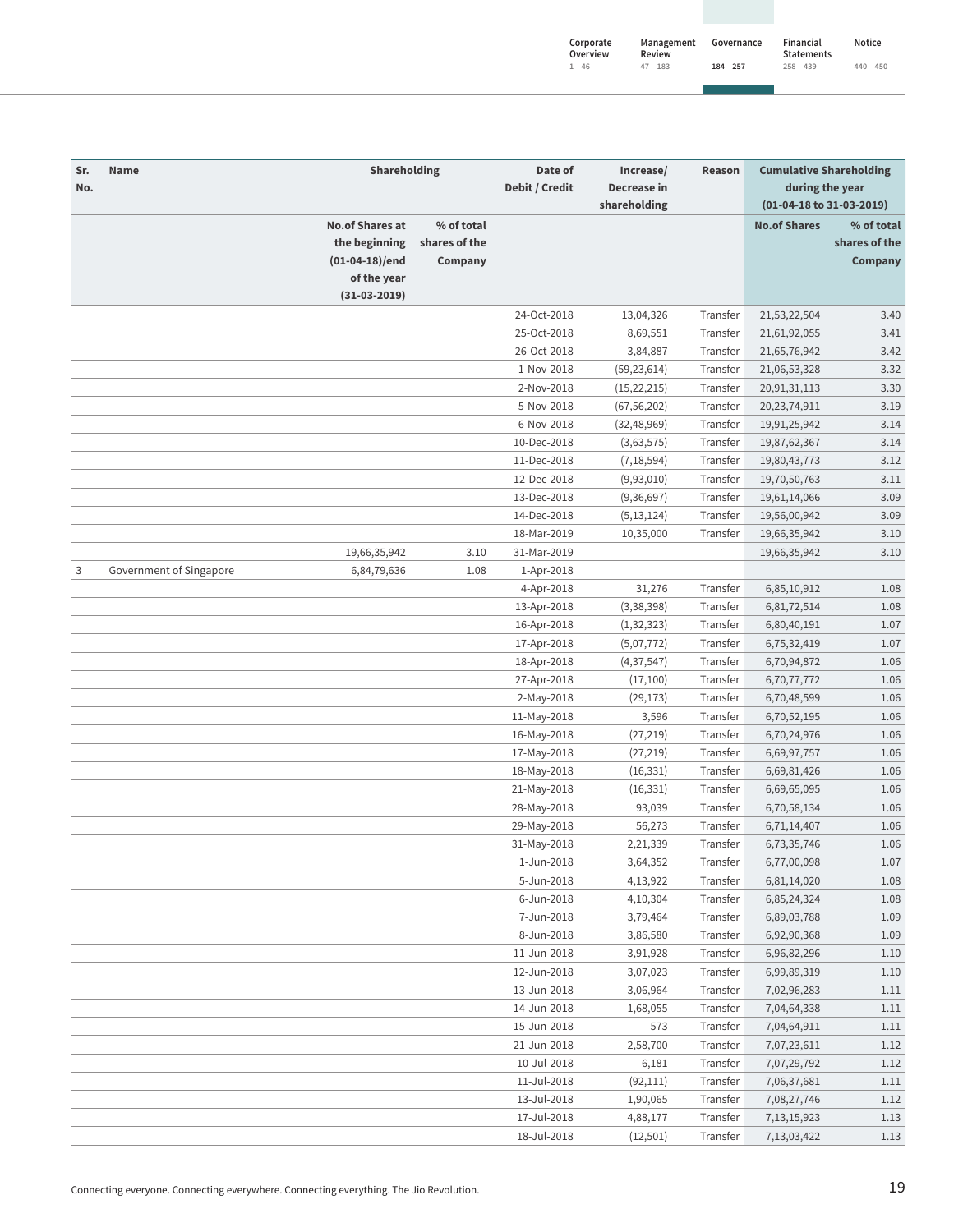| Sr.<br>No. | Name                                                      | Shareholding |                                        | Date of<br>Debit / Credit | Increase/<br>Decrease in<br>shareholding | Reason   | <b>Cumulative Shareholding</b><br>during the year<br>(01-04-18 to 31-03-2019) |                                        |
|------------|-----------------------------------------------------------|--------------|----------------------------------------|---------------------------|------------------------------------------|----------|-------------------------------------------------------------------------------|----------------------------------------|
|            | <b>No.of Shares at</b><br>the beginning<br>(01-04-18)/end | of the year  | % of total<br>shares of the<br>Company |                           |                                          |          | <b>No.of Shares</b>                                                           | % of total<br>shares of the<br>Company |
|            | $(31-03-2019)$                                            |              |                                        |                           |                                          |          |                                                                               |                                        |
|            |                                                           |              |                                        | 23-Jul-2018               | 11,589                                   | Transfer | 7,13,15,011                                                                   | 1.13                                   |
|            |                                                           |              |                                        | 24-Jul-2018               | 6,381                                    | Transfer | 7, 13, 21, 392                                                                | 1.13                                   |
|            |                                                           |              |                                        | 27-Jul-2018               | (22, 626)                                | Transfer | 7,12,98,766                                                                   | 1.13                                   |
|            |                                                           |              |                                        | 1-Aug-2018                | (28, 837)                                | Transfer | 7,12,69,929                                                                   | 1.12                                   |
|            |                                                           |              |                                        | 3-Aug-2018                | 84,477                                   | Transfer | 7,13,54,406                                                                   | 1.13                                   |
|            |                                                           |              |                                        | 7-Aug-2018                | (1, 15, 959)                             | Transfer | 7, 12, 38, 447                                                                | 1.12                                   |
|            |                                                           |              |                                        | 8-Aug-2018                | (1,16,071)                               | Transfer | 7, 11, 22, 376                                                                | 1.12                                   |
|            |                                                           |              |                                        | 9-Aug-2018                | (32,064)                                 | Transfer | 7,10,90,312                                                                   | 1.12                                   |
|            |                                                           |              |                                        | 10-Aug-2018               | (23, 217)                                | Transfer | 7,10,67,095                                                                   | 1.12                                   |
|            |                                                           |              |                                        | 20-Aug-2018               | (1, 797)                                 | Transfer | 7,10,65,298                                                                   | 1.12                                   |
|            |                                                           |              |                                        | 21-Aug-2018               | 2,341                                    | Transfer | 7,10,67,639                                                                   | 1.12                                   |
|            |                                                           |              |                                        | 23-Aug-2018               | 3,35,207                                 | Transfer | 7,14,02,846                                                                   | 1.13                                   |
|            |                                                           |              |                                        | 24-Aug-2018               | 3,85,235                                 | Transfer | 7,17,88,081                                                                   | 1.13                                   |
|            |                                                           |              |                                        | 27-Aug-2018               | 5,29,491                                 | Transfer | 7,23,17,572                                                                   | 1.14                                   |
|            |                                                           |              |                                        | 28-Aug-2018               | 2,16,410                                 | Transfer | 7,25,33,982                                                                   | 1.14                                   |
|            |                                                           |              |                                        | 29-Aug-2018               | 3,27,249                                 | Transfer | 7,28,61,231                                                                   | 1.15                                   |
|            |                                                           |              |                                        | 30-Aug-2018               | 3,63,685                                 | Transfer | 7,32,24,916                                                                   | 1.16                                   |
|            |                                                           |              |                                        | 31-Aug-2018               | 2,29,703                                 | Transfer | 7,34,54,619                                                                   | 1.16                                   |
|            |                                                           |              |                                        | 3-Sep-2018                | 1,84,552                                 | Transfer | 7,36,39,171                                                                   | 1.16                                   |
|            |                                                           |              |                                        | 4-Sep-2018                | 1,85,207                                 | Transfer | 7,38,24,378                                                                   | 1.16                                   |
|            |                                                           |              |                                        | 6-Sep-2018                | 3,77,292                                 | Transfer | 7,42,01,670                                                                   | 1.17                                   |
|            |                                                           |              |                                        | 7-Sep-2018                | 2,83,323                                 | Transfer | 7,44,84,993                                                                   | 1.18                                   |
|            |                                                           |              |                                        | 10-Sep-2018               | 3,39,114                                 | Transfer | 7,48,24,107                                                                   | 1.18                                   |
|            |                                                           |              |                                        | 11-Sep-2018               | 4,46,680                                 | Transfer | 7,52,70,787                                                                   | 1.19                                   |
|            |                                                           |              |                                        | 12-Sep-2018               | 1,45,294                                 | Transfer | 7,54,16,081                                                                   | 1.19                                   |
|            |                                                           |              |                                        | 18-Sep-2018               | 2,38,390                                 | Transfer | 7,56,54,471                                                                   | 1.19                                   |
|            |                                                           |              |                                        | 21-Sep-2018               | 3,45,619                                 | Transfer | 7,60,00,090                                                                   | 1.20                                   |
|            |                                                           |              |                                        | 24-Sep-2018               | 1,15,318                                 | Transfer | 7,61,15,408                                                                   | 1.20                                   |
|            |                                                           |              |                                        | 25-Sep-2018               | 37,687                                   | Transfer | 7,61,53,095                                                                   | 1.20                                   |
|            |                                                           |              |                                        | 26-Sep-2018               | 1,143                                    | Transfer | 7,61,54,238                                                                   | 1.20                                   |
|            |                                                           |              |                                        | 27-Sep-2018               | 86,955                                   | Transfer | 7,62,41,193                                                                   | 1.20                                   |
|            |                                                           |              |                                        | 4-Oct-2018                | 3,360                                    | Transfer | 7,62,44,553                                                                   | 1.20                                   |
|            |                                                           |              |                                        | 5-Oct-2018                | 57,751                                   | Transfer | 7,63,02,304                                                                   | 1.20                                   |
|            |                                                           |              |                                        | 8-Oct-2018                | (2, 15, 338)                             | Transfer | 7,60,86,966                                                                   | 1.20                                   |
|            |                                                           |              |                                        | 11-Oct-2018               | (22, 485)                                | Transfer | 7,60,64,481                                                                   | 1.20                                   |
|            |                                                           |              |                                        | 12-Oct-2018               | (19,009)                                 | Transfer | 7,60,45,472                                                                   | 1.20                                   |
|            |                                                           |              |                                        | 15-Oct-2018               | 49,370                                   | Transfer | 7,60,94,842                                                                   | 1.20                                   |
|            |                                                           |              |                                        | 19-Oct-2018               | 1,49,422                                 | Transfer | 7,62,44,264                                                                   | 1.20                                   |
|            |                                                           |              |                                        | 22-Oct-2018               | (13, 132)                                | Transfer | 7,62,31,132                                                                   | 1.20                                   |
|            |                                                           |              |                                        | 29-Oct-2018               | (23,605)                                 | Transfer | 7,62,07,527                                                                   | 1.20                                   |
|            |                                                           |              |                                        | 2-Nov-2018                | 96,207                                   | Transfer | 7,63,03,734                                                                   | 1.20                                   |
|            |                                                           |              |                                        | 15-Nov-2018               | 48,554                                   | Transfer | 7,63,52,288                                                                   | 1.20                                   |
|            |                                                           |              |                                        | 22-Nov-2018               | 3,35,207                                 | Transfer | 7,66,87,495                                                                   | 1.21                                   |
|            |                                                           |              |                                        | 26-Nov-2018               | 3,54,900                                 | Transfer | 7,70,42,395                                                                   | 1.22                                   |
|            |                                                           |              |                                        | 27-Nov-2018               | (8,849)                                  | Transfer | 7,70,33,546                                                                   | 1.22                                   |
|            |                                                           |              |                                        | 28-Nov-2018               | 2,35,673                                 | Transfer | 7,72,69,219                                                                   | 1.22                                   |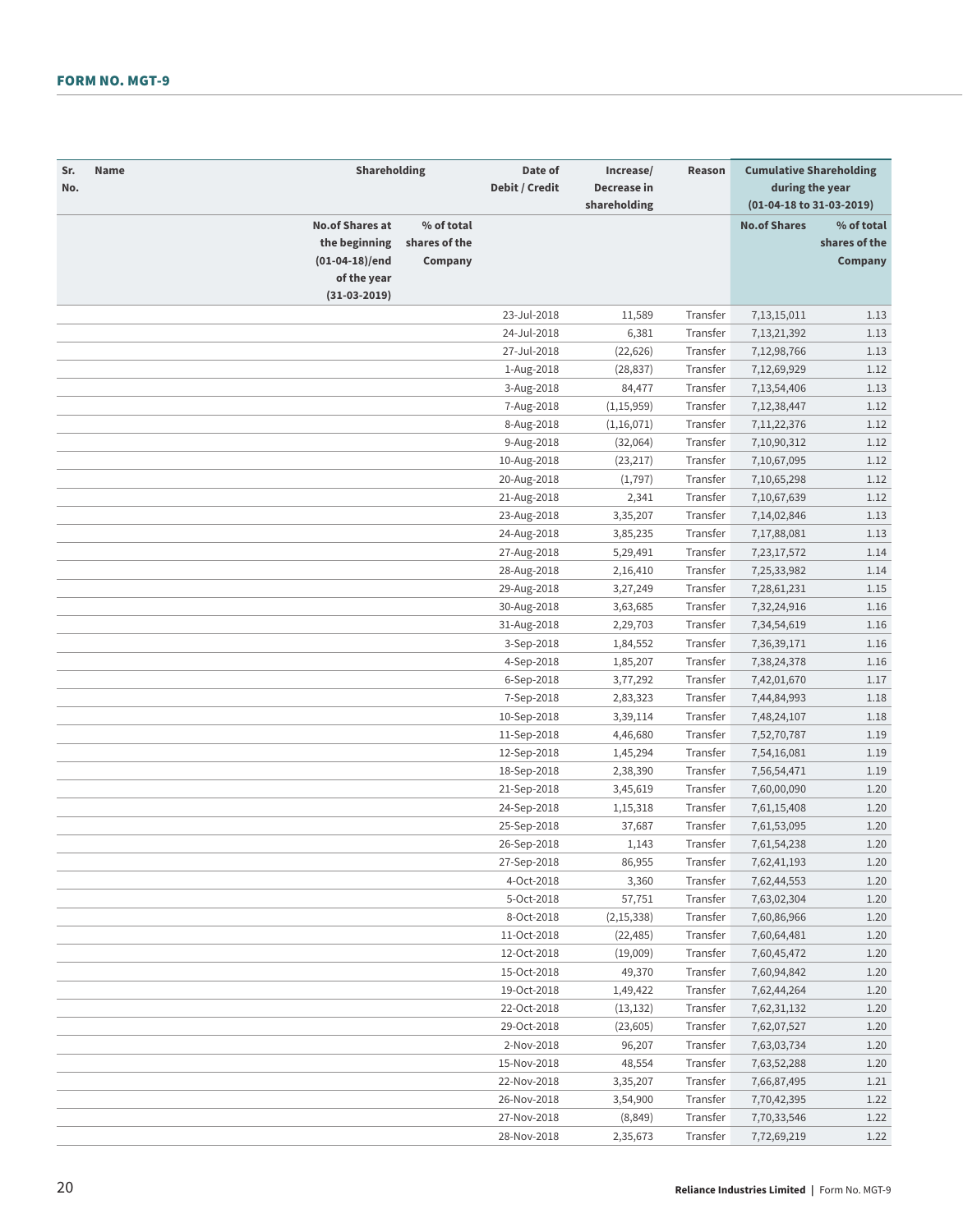| Corporate<br>Overview | Management<br>Review | Governance  | Financial<br><b>Statements</b> | Notice      |
|-----------------------|----------------------|-------------|--------------------------------|-------------|
| $1 - 46$              | $47 - 183$           | $184 - 257$ | $258 - 439$                    | $440 - 450$ |

| Sr.<br>No.     | <b>Name</b>             | Shareholding                                                               |                                        | Date of<br>Debit / Credit | Increase/<br>Decrease in<br>shareholding | Reason   | <b>Cumulative Shareholding</b><br>during the year<br>(01-04-18 to 31-03-2019) |                                        |
|----------------|-------------------------|----------------------------------------------------------------------------|----------------------------------------|---------------------------|------------------------------------------|----------|-------------------------------------------------------------------------------|----------------------------------------|
|                |                         | <b>No.of Shares at</b><br>the beginning<br>$(01-04-18)/end$<br>of the year | % of total<br>shares of the<br>Company |                           |                                          |          | <b>No.of Shares</b>                                                           | % of total<br>shares of the<br>Company |
|                |                         | $(31-03-2019)$                                                             |                                        |                           |                                          | Transfer |                                                                               |                                        |
|                |                         |                                                                            |                                        | 29-Nov-2018               | 7,09,119                                 |          | 7,79,78,338                                                                   | 1.23                                   |
|                |                         |                                                                            |                                        | 30-Nov-2018               | 3,54,379                                 | Transfer | 7,83,32,717                                                                   | 1.24                                   |
|                |                         |                                                                            |                                        | 3-Dec-2018                | (2,65,348)                               | Transfer | 7,80,67,369                                                                   | 1.23                                   |
|                |                         |                                                                            |                                        | 5-Dec-2018<br>6-Dec-2018  | 78,165                                   | Transfer | 7,81,45,534                                                                   | 1.23                                   |
|                |                         |                                                                            |                                        |                           | 1,41,435                                 | Transfer | 7,82,86,969                                                                   | 1.24                                   |
|                |                         |                                                                            |                                        | 7-Dec-2018                | 1,79,854                                 | Transfer | 7,84,66,823                                                                   | 1.24                                   |
|                |                         |                                                                            |                                        | 10-Dec-2018               | 1,15,500                                 | Transfer | 7,85,82,323                                                                   | 1.24                                   |
|                |                         |                                                                            |                                        | 12-Dec-2018               | 1,25,000                                 | Transfer | 7,87,07,323                                                                   | 1.24                                   |
|                |                         |                                                                            |                                        | 14-Dec-2018               | 50,681                                   | Transfer | 7,87,58,004                                                                   | 1.24                                   |
|                |                         |                                                                            |                                        | 17-Dec-2018               | (4, 542)                                 | Transfer | 7,87,53,462                                                                   | 1.24                                   |
|                |                         |                                                                            |                                        | 18-Dec-2018               | 4,73,864                                 | Transfer | 7,92,27,326                                                                   | 1.25                                   |
|                |                         |                                                                            |                                        | 21-Dec-2018               | (5, 721)                                 | Transfer | 7,92,21,605                                                                   | 1.25                                   |
|                |                         |                                                                            |                                        | 28-Dec-2018               | 2,19,500                                 | Transfer | 7,94,41,105                                                                   | 1.25                                   |
|                |                         |                                                                            |                                        | 1-Jan-2019                | 2,86,479                                 | Transfer | 7,97,27,584                                                                   | 1.26                                   |
|                |                         |                                                                            |                                        | 14-Jan-2019               | 46,204                                   | Transfer | 7,97,73,788                                                                   | 1.26                                   |
|                |                         |                                                                            |                                        | 16-Jan-2019               | (21, 446)                                | Transfer | 7,97,52,342                                                                   | 1.26                                   |
|                |                         |                                                                            |                                        | 29-Jan-2019               | 11,024                                   | Transfer | 7,97,63,366                                                                   | 1.26                                   |
|                |                         |                                                                            |                                        | 4-Feb-2019                | 8,79,457                                 | Transfer | 8,06,42,823                                                                   | 1.27                                   |
|                |                         |                                                                            |                                        | 18-Feb-2019               | 969                                      | Transfer | 8,06,43,792                                                                   | 1.27                                   |
|                |                         |                                                                            |                                        | 28-Feb-2019               | (6,05,576)                               | Transfer | 8,00,38,216                                                                   | 1.26                                   |
|                |                         |                                                                            |                                        | 1-Mar-2019                | (5,66,281)                               | Transfer | 7,94,71,935                                                                   | 1.25                                   |
|                |                         |                                                                            |                                        | 5-Mar-2019                | (4, 36, 726)                             | Transfer | 7,90,35,209                                                                   | 1.25                                   |
|                |                         |                                                                            |                                        | 6-Mar-2019                | (4, 32, 788)                             | Transfer | 7,86,02,421                                                                   | 1.24                                   |
|                |                         |                                                                            |                                        | 7-Mar-2019                | (997)                                    | Transfer | 7,86,01,424                                                                   | 1.24                                   |
|                |                         |                                                                            |                                        | 15-Mar-2019               | 2,96,825                                 | Transfer | 7,88,98,249                                                                   | 1.24                                   |
|                |                         |                                                                            |                                        | 18-Mar-2019               | 2,87,008                                 | Transfer | 7,91,85,257                                                                   | 1.25                                   |
|                |                         |                                                                            |                                        | 20-Mar-2019               | 2,94,838                                 | Transfer | 7,94,80,095                                                                   | 1.25                                   |
|                |                         | 7,94,80,095                                                                | 1.25                                   | 31-Mar-2019               |                                          |          | 7,94,80,095                                                                   | 1.25                                   |
| $\overline{4}$ | <b>SBI Mutual Funds</b> | 4,27,31,524                                                                | 0.67                                   | 1-Apr-2018                |                                          |          |                                                                               |                                        |
|                |                         |                                                                            |                                        | 3-Apr-2018                | (1,47,195)                               | Transfer | 4,25,84,329                                                                   | 0.67                                   |
|                |                         |                                                                            |                                        | 4-Apr-2018                | 3,32,650                                 | Transfer | 4,29,16,979                                                                   | 0.68                                   |
|                |                         |                                                                            |                                        | 5-Apr-2018                | 1,710                                    | Transfer | 4,29,18,689                                                                   | 0.68                                   |
|                |                         |                                                                            |                                        | 6-Apr-2018                | 39,326                                   | Transfer | 4,29,58,015                                                                   | 0.68                                   |
|                |                         |                                                                            |                                        | 9-Apr-2018                | 16,488                                   | Transfer | 4,29,74,503                                                                   | 0.68                                   |
|                |                         |                                                                            |                                        | 10-Apr-2018               | 36,738                                   | Transfer | 4,30,11,241                                                                   | 0.68                                   |
|                |                         |                                                                            |                                        | 11-Apr-2018               | 16,552                                   | Transfer | 4,30,27,793                                                                   | 0.68                                   |
|                |                         |                                                                            |                                        | 12-Apr-2018               | 11,694                                   | Transfer | 4,30,39,487                                                                   | 0.68                                   |
|                |                         |                                                                            |                                        | 13-Apr-2018               | 10,290                                   | Transfer | 4,30,49,777                                                                   | 0.68                                   |
|                |                         |                                                                            |                                        | 16-Apr-2018               | 20,172                                   | Transfer | 4,30,69,949                                                                   | 0.68                                   |
|                |                         |                                                                            |                                        | 17-Apr-2018               | 4,38,938                                 | Transfer | 4,35,08,887                                                                   | 0.69                                   |
|                |                         |                                                                            |                                        | 18-Apr-2018               | 62,556                                   | Transfer | 4, 35, 71, 443                                                                | 0.69                                   |
|                |                         |                                                                            |                                        | 19-Apr-2018               | 70,632                                   | Transfer | 4,36,42,075                                                                   | 0.69                                   |
|                |                         |                                                                            |                                        | 20-Apr-2018               | 66,174                                   | Transfer | 4,37,08,249                                                                   | 0.69                                   |
|                |                         |                                                                            |                                        | 23-Apr-2018               | 60,036                                   | Transfer | 4,37,68,285                                                                   | 0.69                                   |
|                |                         |                                                                            |                                        | 24-Apr-2018               | 60,936                                   | Transfer | 4,38,29,221                                                                   | 0.69                                   |
|                |                         |                                                                            |                                        | 25-Apr-2018               | 66,564                                   | Transfer | 4,38,95,785                                                                   | 0.69                                   |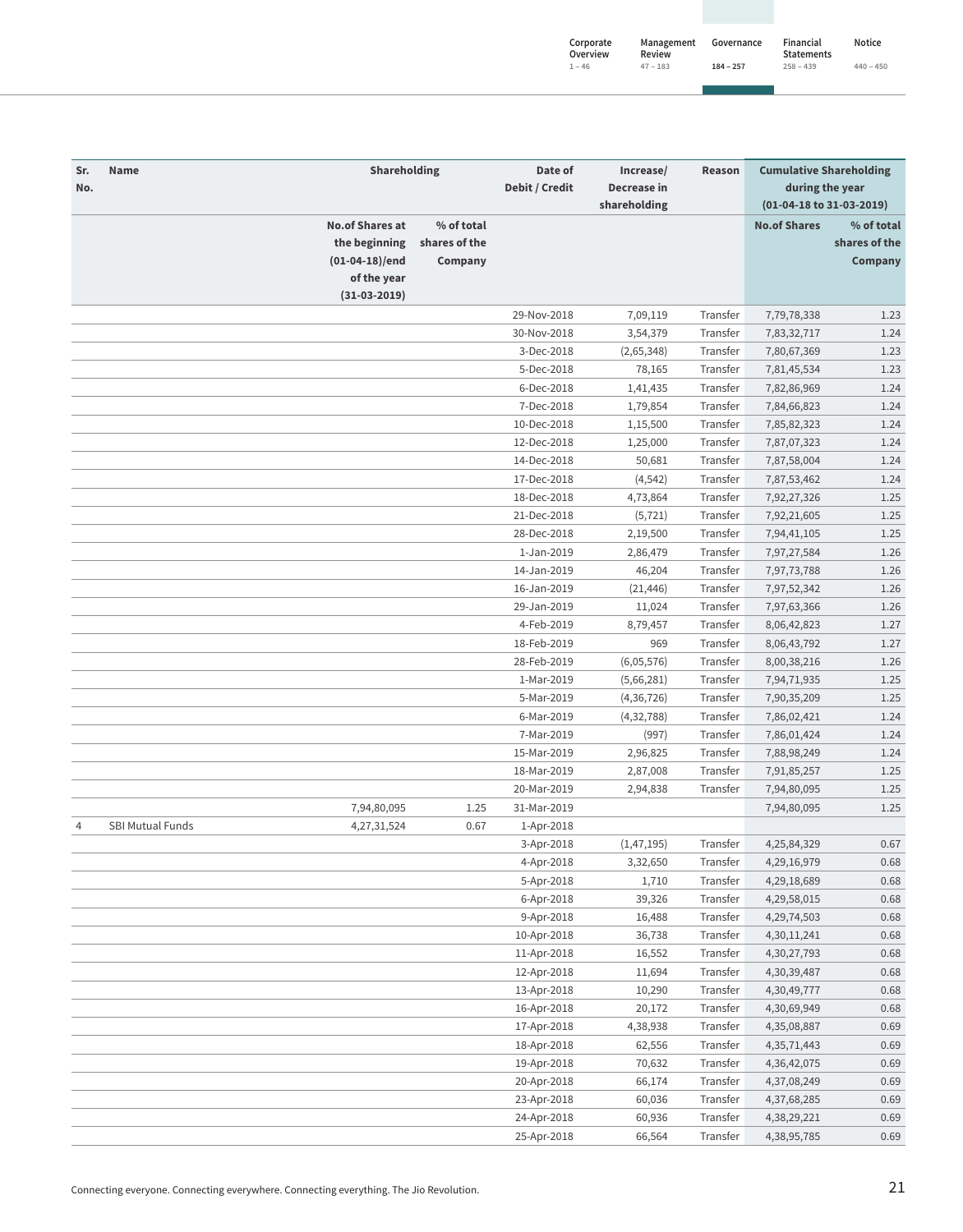| Sr.<br>No. | Name | Shareholding                                                             |                                        | Date of<br>Debit / Credit | Increase/<br>Decrease in<br>shareholding | Reason   | <b>Cumulative Shareholding</b><br>during the year<br>(01-04-18 to 31-03-2019) |                                        |
|------------|------|--------------------------------------------------------------------------|----------------------------------------|---------------------------|------------------------------------------|----------|-------------------------------------------------------------------------------|----------------------------------------|
|            |      | <b>No.of Shares at</b><br>the beginning<br>(01-04-18)/end<br>of the year | % of total<br>shares of the<br>Company |                           |                                          |          | <b>No.of Shares</b>                                                           | % of total<br>shares of the<br>Company |
|            |      | $(31-03-2019)$                                                           |                                        |                           |                                          |          |                                                                               |                                        |
|            |      |                                                                          |                                        | 26-Apr-2018               | 85,428                                   | Transfer | 4,39,81,213                                                                   | 0.69                                   |
|            |      |                                                                          |                                        | 27-Apr-2018               | 89,778                                   | Transfer | 4,40,70,991                                                                   | 0.70                                   |
|            |      |                                                                          |                                        | 2-May-2018                | 2,14,048                                 | Transfer | 4,42,85,039                                                                   | 0.70                                   |
|            |      |                                                                          |                                        | 3-May-2018                | 88,165                                   | Transfer | 4, 43, 73, 204                                                                | 0.70                                   |
|            |      |                                                                          |                                        | 4-May-2018                | 86,592                                   | Transfer | 4,44,59,796                                                                   | 0.70                                   |
|            |      |                                                                          |                                        | 7-May-2018                | 81,462                                   | Transfer | 4,45,41,258                                                                   | 0.70                                   |
|            |      |                                                                          |                                        | 8-May-2018                | 87,402                                   | Transfer | 4,46,28,660                                                                   | 0.70                                   |
|            |      |                                                                          |                                        | 9-May-2018                | (1,78,147)                               | Transfer | 4,44,50,513                                                                   | 0.70                                   |
|            |      |                                                                          |                                        | 10-May-2018               | 90,962                                   | Transfer | 4, 45, 41, 475                                                                | 0.70                                   |
|            |      |                                                                          |                                        | 11-May-2018               | 87,936                                   | Transfer | 4,46,29,411                                                                   | 0.70                                   |
|            |      |                                                                          |                                        | 14-May-2018               | 1,07,064                                 | Transfer | 4,47,36,475                                                                   | 0.71                                   |
|            |      |                                                                          |                                        | 15-May-2018               | 1,85,298                                 | Transfer | 4,49,21,773                                                                   | 0.71                                   |
|            |      |                                                                          |                                        | 16-May-2018               | (40, 644)                                | Transfer | 4,48,81,129                                                                   | 0.71                                   |
|            |      |                                                                          |                                        | 17-May-2018               | 92,360                                   | Transfer | 4,49,73,489                                                                   | 0.71                                   |
|            |      |                                                                          |                                        | 18-May-2018               | 11,460                                   | Transfer | 4,49,84,949                                                                   | 0.71                                   |
|            |      |                                                                          |                                        | 21-May-2018               | 7,70,521                                 | Transfer | 4,57,55,470                                                                   | 0.72                                   |
|            |      |                                                                          |                                        | 22-May-2018               | (9,921)                                  | Transfer | 4,57,45,549                                                                   | 0.72                                   |
|            |      |                                                                          |                                        | 23-May-2018               | 91,167                                   | Transfer | 4,58,36,716                                                                   | 0.72                                   |
|            |      |                                                                          |                                        | 24-May-2018               | 50,514                                   | Transfer | 4,58,87,230                                                                   | 0.72                                   |
|            |      |                                                                          |                                        | 25-May-2018               | 70,950                                   | Transfer | 4,59,58,180                                                                   | 0.73                                   |
|            |      |                                                                          |                                        | 28-May-2018               | 46,591                                   | Transfer | 4,60,04,771                                                                   | 0.73                                   |
|            |      |                                                                          |                                        | 29-May-2018               | 68,066                                   | Transfer | 4,60,72,837                                                                   | 0.73                                   |
|            |      |                                                                          |                                        | 30-May-2018               | 60,274                                   | Transfer | 4,61,33,111                                                                   | 0.73                                   |
|            |      |                                                                          |                                        | 31-May-2018               | 44,546                                   | Transfer | 4,61,77,657                                                                   | 0.73                                   |
|            |      |                                                                          |                                        | 1-Jun-2018                | 41,831                                   | Transfer | 4,62,19,488                                                                   | 0.73                                   |
|            |      |                                                                          |                                        | 4-Jun-2018                | 43,570                                   | Transfer | 4,62,63,058                                                                   | 0.73                                   |
|            |      |                                                                          |                                        | 5-Jun-2018                | 68,269                                   | Transfer | 4,63,31,327                                                                   | 0.73                                   |
|            |      |                                                                          |                                        | 6-Jun-2018                | 44,160                                   | Transfer | 4,63,75,487                                                                   | 0.73                                   |
|            |      |                                                                          |                                        | 7-Jun-2018                | 53,023                                   | Transfer | 4,64,28,510                                                                   | 0.73                                   |
|            |      |                                                                          |                                        | 8-Jun-2018                | 1,07,474                                 | Transfer | 4,65,35,984                                                                   | 0.73                                   |
|            |      |                                                                          |                                        | 11-Jun-2018               | 43,086                                   | Transfer | 4,65,79,070                                                                   | 0.74                                   |
|            |      |                                                                          |                                        | 12-Jun-2018               | 70,500                                   | Transfer | 4,66,49,570                                                                   | 0.74                                   |
|            |      |                                                                          |                                        | 13-Jun-2018               | 39,408                                   | Transfer | 4,66,88,978                                                                   | 0.74                                   |
|            |      |                                                                          |                                        | 14-Jun-2018               | 77,642                                   | Transfer | 4,67,66,620                                                                   | 0.74                                   |
|            |      |                                                                          |                                        | 15-Jun-2018               | 1,02,400                                 | Transfer | 4,68,69,020                                                                   | 0.74                                   |
|            |      |                                                                          |                                        | 18-Jun-2018               | (2, 32, 351)                             | Transfer | 4,66,36,669                                                                   | 0.74                                   |
|            |      |                                                                          |                                        | 19-Jun-2018               | 52,543                                   | Transfer | 4,66,89,212                                                                   | 0.74                                   |
|            |      |                                                                          |                                        | 20-Jun-2018               | 51,126                                   | Transfer | 4,67,40,338                                                                   | 0.74                                   |
|            |      |                                                                          |                                        | 21-Jun-2018               | 55,232                                   | Transfer | 4,67,95,570                                                                   | 0.74                                   |
|            |      |                                                                          |                                        | 22-Jun-2018               | 44,550                                   | Transfer | 4,68,40,120                                                                   | 0.74                                   |
|            |      |                                                                          |                                        | 25-Jun-2018               | 94,408                                   | Transfer | 4,69,34,528                                                                   | 0.74                                   |
|            |      |                                                                          |                                        | 26-Jun-2018               | 1,42,485                                 | Transfer | 4,70,77,013                                                                   | 0.74                                   |
|            |      |                                                                          |                                        | 27-Jun-2018               | 41,905                                   | Transfer | 4,71,18,918                                                                   | 0.74                                   |
|            |      |                                                                          |                                        | 28-Jun-2018               | 76,639                                   | Transfer | 4,71,95,557                                                                   | 0.74                                   |
|            |      |                                                                          |                                        | 29-Jun-2018               | 33,255                                   | Transfer | 4,72,28,812                                                                   | 0.75                                   |
|            |      |                                                                          |                                        | 2-Jul-2018                | 5,01,136                                 | Transfer | 4,77,29,948                                                                   | 0.75                                   |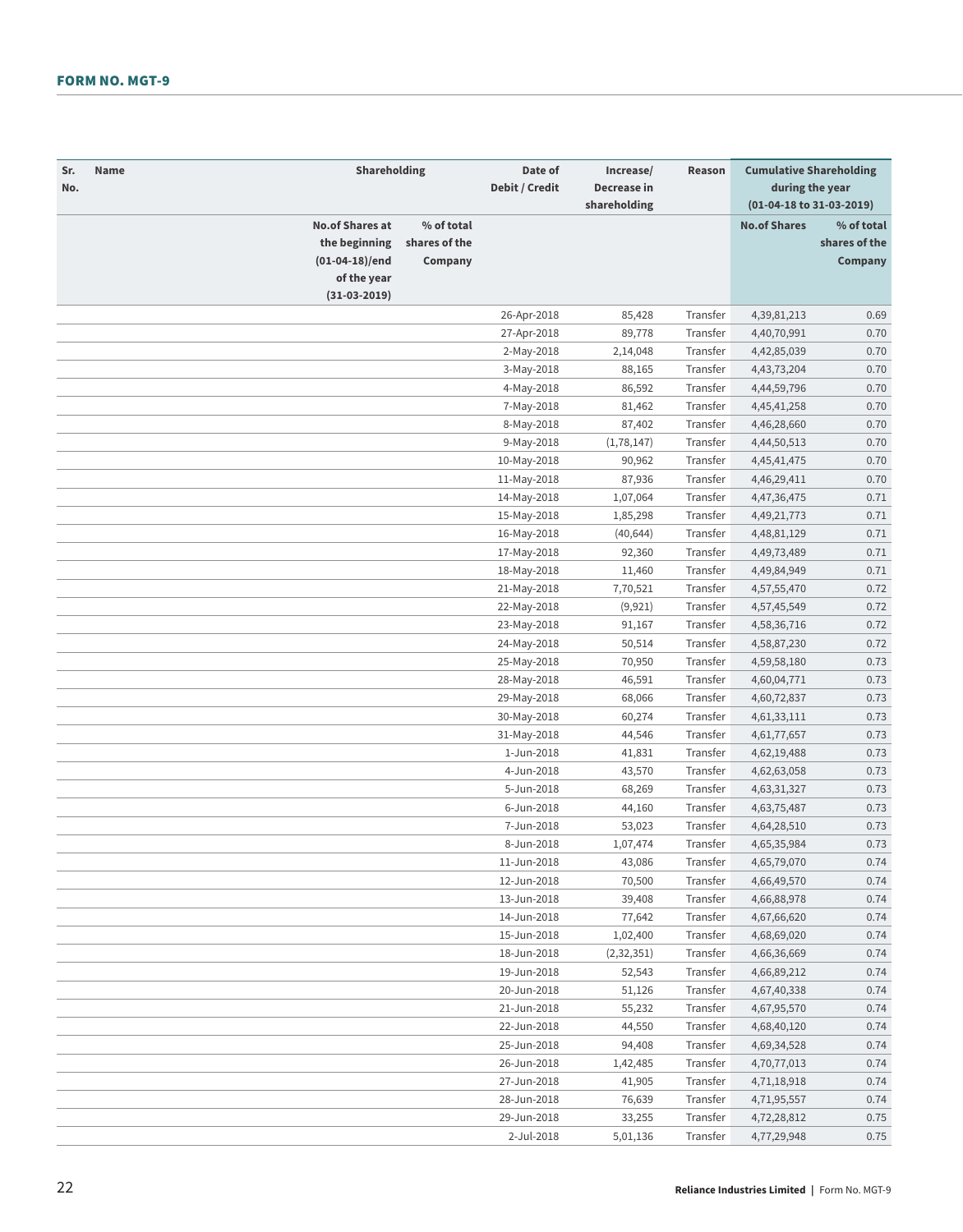| Corporate<br>Overview | Management<br>Review | Governance  | Financial<br><b>Statements</b> | Notice      |
|-----------------------|----------------------|-------------|--------------------------------|-------------|
| $1 - 46$              | $47 - 183$           | $184 - 257$ | $258 - 439$                    | $440 - 450$ |

| Sr.<br>No. | Name                   | Shareholding     |               | Date of<br>Debit / Credit | Increase/<br>Decrease in<br>shareholding | Reason   | <b>Cumulative Shareholding</b><br>during the year<br>(01-04-18 to 31-03-2019) |               |
|------------|------------------------|------------------|---------------|---------------------------|------------------------------------------|----------|-------------------------------------------------------------------------------|---------------|
|            |                        |                  |               |                           |                                          |          |                                                                               |               |
|            | <b>No.of Shares at</b> |                  | % of total    |                           |                                          |          | <b>No.of Shares</b>                                                           | % of total    |
|            |                        | the beginning    | shares of the |                           |                                          |          |                                                                               | shares of the |
|            |                        | $(01-04-18)/end$ | Company       |                           |                                          |          |                                                                               | Company       |
|            |                        | of the year      |               |                           |                                          |          |                                                                               |               |
|            |                        | $(31-03-2019)$   |               |                           |                                          |          |                                                                               |               |
|            |                        |                  |               | 3-Jul-2018                | 37,081                                   | Transfer | 4,77,67,029                                                                   | 0.75          |
|            |                        |                  |               | 4-Jul-2018                | 65,390                                   | Transfer | 4,78,32,419                                                                   | 0.75          |
|            |                        |                  |               | 5-Jul-2018                | 27,425                                   | Transfer | 4,78,59,844                                                                   | 0.76          |
|            |                        |                  |               | 6-Jul-2018                | 89,714                                   | Transfer | 4,79,49,558                                                                   | 0.76          |
|            |                        |                  |               | 9-Jul-2018                | 72,692                                   | Transfer | 4,80,22,250                                                                   | 0.76          |
|            |                        |                  |               | 10-Jul-2018               | 83,011                                   | Transfer | 4,81,05,261                                                                   | 0.76          |
|            |                        |                  |               | 11-Jul-2018               | 73,455                                   | Transfer | 4,81,78,716                                                                   | 0.76          |
|            |                        |                  |               | 12-Jul-2018               | (3,00,352)                               | Transfer | 4,78,78,364                                                                   | 0.76          |
|            |                        |                  |               | 13-Jul-2018               | (8, 15, 750)                             | Transfer | 4,70,62,614                                                                   | 0.74          |
|            |                        |                  |               | 16-Jul-2018               | (1,03,410)                               | Transfer | 4,69,59,204                                                                   | 0.74          |
|            |                        |                  |               | 17-Jul-2018               | 36,328                                   | Transfer | 4,69,95,532                                                                   | 0.74          |
|            |                        |                  |               | 18-Jul-2018               | 51,900                                   | Transfer | 4,70,47,432                                                                   | 0.74          |
|            |                        |                  |               | 19-Jul-2018               | 42,356                                   | Transfer | 4,70,89,788                                                                   | 0.74          |
|            |                        |                  |               | 20-Jul-2018               | 44,457                                   | Transfer | 4,71,34,245                                                                   | 0.74          |
|            |                        |                  |               | 23-Jul-2018               | (56, 520)                                | Transfer | 4,70,77,725                                                                   | 0.74          |
|            |                        |                  |               | 24-Jul-2018               | 47,800                                   | Transfer | 4,71,25,525                                                                   | 0.74          |
|            |                        |                  |               | 25-Jul-2018               | 42,150                                   | Transfer | 4,71,67,675                                                                   | 0.74          |
|            |                        |                  |               | 26-Jul-2018               | 65,345                                   | Transfer | 4,72,33,020                                                                   | 0.75          |
|            |                        |                  |               | 27-Jul-2018               |                                          | Transfer |                                                                               | 0.74          |
|            |                        |                  |               | 30-Jul-2018               | (5,44,250)                               | Transfer | 4,66,88,770                                                                   | 0.74          |
|            |                        |                  |               |                           | 13,180                                   |          | 4,67,01,950                                                                   |               |
|            |                        |                  |               | 31-Jul-2018               | (34, 491)                                | Transfer | 4,66,67,459                                                                   | 0.74          |
|            |                        |                  |               | 1-Aug-2018                | 24,898                                   | Transfer | 4,66,92,357                                                                   | 0.74          |
|            |                        |                  |               | 2-Aug-2018                | 16,16,595                                | Transfer | 4,83,08,952                                                                   | 0.76          |
|            |                        |                  |               | 3-Aug-2018                | 34,980                                   | Transfer | 4,83,43,932                                                                   | 0.76          |
|            |                        |                  |               | 6-Aug-2018                | (1,85,193)                               | Transfer | 4,81,58,739                                                                   | 0.76          |
|            |                        |                  |               | 7-Aug-2018                | 86,429                                   | Transfer | 4,82,45,168                                                                   | 0.76          |
|            |                        |                  |               | 8-Aug-2018                | (13, 297)                                | Transfer | 4,82,31,871                                                                   | 0.76          |
|            |                        |                  |               | 9-Aug-2018                | 33,097                                   | Transfer | 4,82,64,968                                                                   | 0.76          |
|            |                        |                  |               | 10-Aug-2018               | 1,00,872                                 | Transfer | 4,83,65,840                                                                   | 0.76          |
|            |                        |                  |               | 13-Aug-2018               | 34,975                                   | Transfer | 4,84,00,815                                                                   | 0.76          |
|            |                        |                  |               | 14-Aug-2018               | 35,627                                   | Transfer | 4,84,36,442                                                                   | 0.76          |
|            |                        |                  |               | 16-Aug-2018               | 41,816                                   | Transfer | 4,84,78,258                                                                   | 0.76          |
|            |                        |                  |               | 20-Aug-2018               | 36.125                                   | Transfer | 4,85,14,383                                                                   | 0.77          |
|            |                        |                  |               | 21-Aug-2018               | 11,485                                   | Transfer | 4,85,25,868                                                                   | 0.77          |
|            |                        |                  |               | 23-Aug-2018               | 14,425                                   | Transfer | 4,85,40,293                                                                   | 0.77          |
|            |                        |                  |               | 24-Aug-2018               | 1,32,775                                 | Transfer | 4,86,73,068                                                                   | 0.77          |
|            |                        |                  |               | 27-Aug-2018               | 65,619                                   | Transfer | 4,87,38,687                                                                   | 0.77          |
|            |                        |                  |               | 28-Aug-2018               | 1,49,885                                 | Transfer | 4,88,88,572                                                                   | 0.77          |
|            |                        |                  |               | 29-Aug-2018               | 1,17,265                                 | Transfer | 4,90,05,837                                                                   | 0.77          |
|            |                        |                  |               | 30-Aug-2018               | 1,14,817                                 | Transfer | 4,91,20,654                                                                   | 0.78          |
|            |                        |                  |               | 31-Aug-2018               | 1,04,257                                 | Transfer | 4,92,24,911                                                                   | 0.78          |
|            |                        |                  |               | 3-Sep-2018                | 1,07,153                                 | Transfer | 4,93,32,064                                                                   | 0.78          |
|            |                        |                  |               | 4-Sep-2018                | 1,20,765                                 | Transfer | 4,94,52,829                                                                   | 0.78          |
|            |                        |                  |               | 5-Sep-2018                | (678)                                    | Transfer | 4,94,52,151                                                                   | 0.78          |
|            |                        |                  |               | 6-Sep-2018                | 5,60,730                                 | Transfer | 5,00,12,881                                                                   | 0.79          |
|            |                        |                  |               | 7-Sep-2018                | 1,19,071                                 | Transfer | 5,01,31,952                                                                   | 0.79          |
|            |                        |                  |               |                           |                                          |          |                                                                               |               |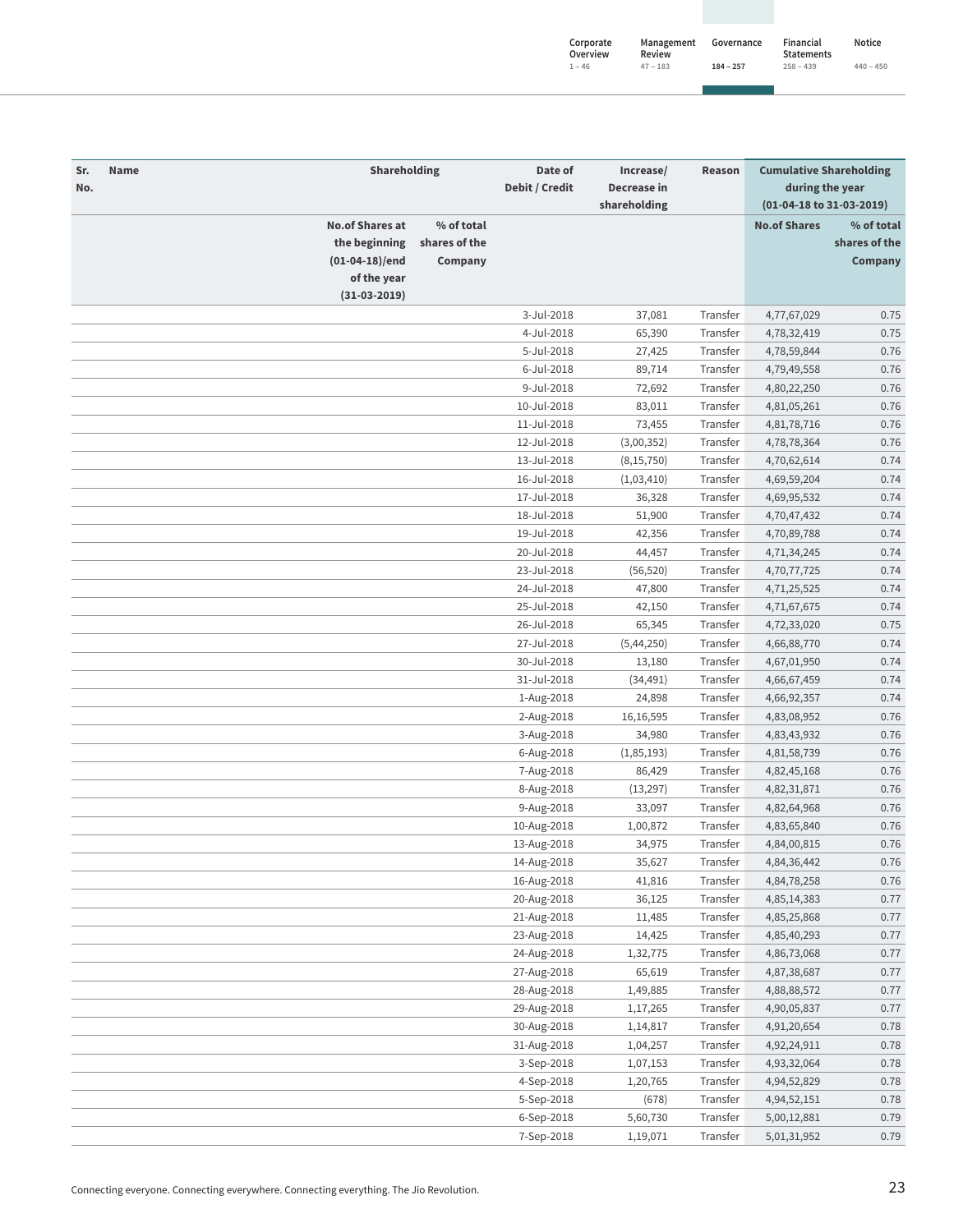| Sr.<br>No. | Name | Shareholding                                                             |                                        | Date of<br>Debit / Credit | Increase/<br>Decrease in<br>shareholding | Reason   | <b>Cumulative Shareholding</b><br>during the year<br>(01-04-18 to 31-03-2019) |                                        |
|------------|------|--------------------------------------------------------------------------|----------------------------------------|---------------------------|------------------------------------------|----------|-------------------------------------------------------------------------------|----------------------------------------|
|            |      | <b>No.of Shares at</b><br>the beginning<br>(01-04-18)/end<br>of the year | % of total<br>shares of the<br>Company |                           |                                          |          | <b>No.of Shares</b>                                                           | % of total<br>shares of the<br>Company |
|            |      | $(31-03-2019)$                                                           |                                        |                           |                                          |          |                                                                               |                                        |
|            |      |                                                                          |                                        | 10-Sep-2018               | 76,840                                   | Transfer | 5,02,08,792                                                                   | 0.79                                   |
|            |      |                                                                          |                                        | 11-Sep-2018               | 1,64,420                                 | Transfer | 5,03,73,212                                                                   | 0.79                                   |
|            |      |                                                                          |                                        | 12-Sep-2018               | 1,11,377                                 | Transfer | 5,04,84,589                                                                   | 0.80                                   |
|            |      |                                                                          |                                        | 14-Sep-2018               | 1,02,650                                 | Transfer | 5,05,87,239                                                                   | 0.80                                   |
|            |      |                                                                          |                                        | 17-Sep-2018               | 1,10,021                                 | Transfer | 5,06,97,260                                                                   | 0.80                                   |
|            |      |                                                                          |                                        | 18-Sep-2018               | 1,05,855                                 | Transfer | 5,08,03,115                                                                   | 0.80                                   |
|            |      |                                                                          |                                        | 19-Sep-2018               | 82,240                                   | Transfer | 5,08,85,355                                                                   | 0.80                                   |
|            |      |                                                                          |                                        | 21-Sep-2018               | 36,636                                   | Transfer | 5,09,21,991                                                                   | 0.80                                   |
|            |      |                                                                          |                                        | 24-Sep-2018               | (2, 185)                                 | Transfer | 5,09,19,806                                                                   | 0.80                                   |
|            |      |                                                                          |                                        | 25-Sep-2018               | 34,605                                   | Transfer | 5,09,54,411                                                                   | 0.80                                   |
|            |      |                                                                          |                                        | 26-Sep-2018               | 95,372                                   | Transfer | 5, 10, 49, 783                                                                | 0.81                                   |
|            |      |                                                                          |                                        | 27-Sep-2018               | 3,73,000                                 | Transfer | 5, 14, 22, 783                                                                | 0.81                                   |
|            |      |                                                                          |                                        | 28-Sep-2018               | (10, 82, 786)                            | Transfer | 5,03,39,997                                                                   | 0.79                                   |
|            |      |                                                                          |                                        | 1-Oct-2018                | 1,05,686                                 | Transfer | 5,04,45,683                                                                   | 0.80                                   |
|            |      |                                                                          |                                        | 3-Oct-2018                | 8,71,090                                 | Transfer | 5, 13, 16, 773                                                                | 0.81                                   |
|            |      |                                                                          |                                        | 4-Oct-2018                | 1,18,647                                 | Transfer | 5, 14, 35, 420                                                                | 0.81                                   |
|            |      |                                                                          |                                        | 5-Oct-2018                | 48,407                                   | Transfer | 5, 14, 83, 827                                                                | 0.81                                   |
|            |      |                                                                          |                                        | 8-Oct-2018                | 4,40,266                                 | Transfer | 5, 19, 24, 093                                                                | 0.82                                   |
|            |      |                                                                          |                                        | 9-Oct-2018                | 3,95,534                                 | Transfer | 5,23,19,627                                                                   | 0.83                                   |
|            |      |                                                                          |                                        | 10-Oct-2018               | 59,060                                   | Transfer | 5,23,78,687                                                                   | 0.83                                   |
|            |      |                                                                          |                                        | 11-Oct-2018               | 96,605                                   | Transfer | 5, 24, 75, 292                                                                | 0.83                                   |
|            |      |                                                                          |                                        | 12-Oct-2018               | 49,720                                   | Transfer | 5,25,25,012                                                                   | 0.83                                   |
|            |      |                                                                          |                                        | 15-Oct-2018               | (4,51,526)                               | Transfer | 5,20,73,486                                                                   | 0.82                                   |
|            |      |                                                                          |                                        | 16-Oct-2018               | 29,457                                   | Transfer | 5,21,02,943                                                                   | 0.82                                   |
|            |      |                                                                          |                                        | 17-Oct-2018               | 5,215                                    | Transfer | 5,21,08,158                                                                   | 0.82                                   |
|            |      |                                                                          |                                        | 19-Oct-2018               | 64,417                                   | Transfer | 5, 21, 72, 575                                                                | 0.82                                   |
|            |      |                                                                          |                                        | 22-Oct-2018               | (1,44,208)                               | Transfer | 5,20,28,367                                                                   | 0.82                                   |
|            |      |                                                                          |                                        | 23-Oct-2018               | 6,509                                    | Transfer | 5,20,34,876                                                                   | 0.82                                   |
|            |      |                                                                          |                                        | 24-Oct-2018               | 76,275                                   | Transfer | 5, 21, 11, 151                                                                | 0.82                                   |
|            |      |                                                                          |                                        | 25-Oct-2018               | 2,15,764                                 | Transfer | 5,23,26,915                                                                   | 0.83                                   |
|            |      |                                                                          |                                        | 26-Oct-2018               | 1,08,994                                 | Transfer | 5,24,35,909                                                                   | 0.83                                   |
|            |      |                                                                          |                                        | 29-Oct-2018               | 6,45,053                                 | Transfer | 5,30,80,962                                                                   | 0.84                                   |
|            |      |                                                                          |                                        | 30-Oct-2018               | 95,358                                   | Transfer | 5, 31, 76, 320                                                                | 0.84                                   |
|            |      |                                                                          |                                        | 31-Oct-2018               | 4,32,519                                 | Transfer | 5,36,08,839                                                                   | 0.85                                   |
|            |      |                                                                          |                                        | 1-Nov-2018                | 3,46,491                                 | Transfer | 5,39,55,330                                                                   | 0.85                                   |
|            |      |                                                                          |                                        | 2-Nov-2018                | 69,638                                   | Transfer | 5,40,24,968                                                                   | 0.85                                   |
|            |      |                                                                          |                                        | 5-Nov-2018                | 68,827                                   | Transfer | 5,40,93,795                                                                   | 0.85                                   |
|            |      |                                                                          |                                        | 6-Nov-2018                | 65,492                                   | Transfer | 5,41,59,287                                                                   | 0.85                                   |
|            |      |                                                                          |                                        | 9-Nov-2018                | 79,865                                   | Transfer | 5,42,39,152                                                                   | 0.86                                   |
|            |      |                                                                          |                                        | 12-Nov-2018               | (10, 345)                                | Transfer | 5,42,28,807                                                                   | 0.86                                   |
|            |      |                                                                          |                                        | 13-Nov-2018               | 74,565                                   | Transfer | 5,43,03,372                                                                   | 0.86                                   |
|            |      |                                                                          |                                        | 14-Nov-2018               | 65,041                                   | Transfer | 5,43,68,413                                                                   | 0.86                                   |
|            |      |                                                                          |                                        | 15-Nov-2018               | 70,915                                   | Transfer | 5,44,39,328                                                                   | 0.86                                   |
|            |      |                                                                          |                                        | 16-Nov-2018               | 76,895                                   | Transfer | 5,45,16,223                                                                   | 0.86                                   |
|            |      |                                                                          |                                        | 19-Nov-2018               | 62,794                                   | Transfer | 5,45,79,017                                                                   | 0.86                                   |
|            |      |                                                                          |                                        | 20-Nov-2018               | 61,985                                   | Transfer | 5,46,41,002                                                                   | 0.86                                   |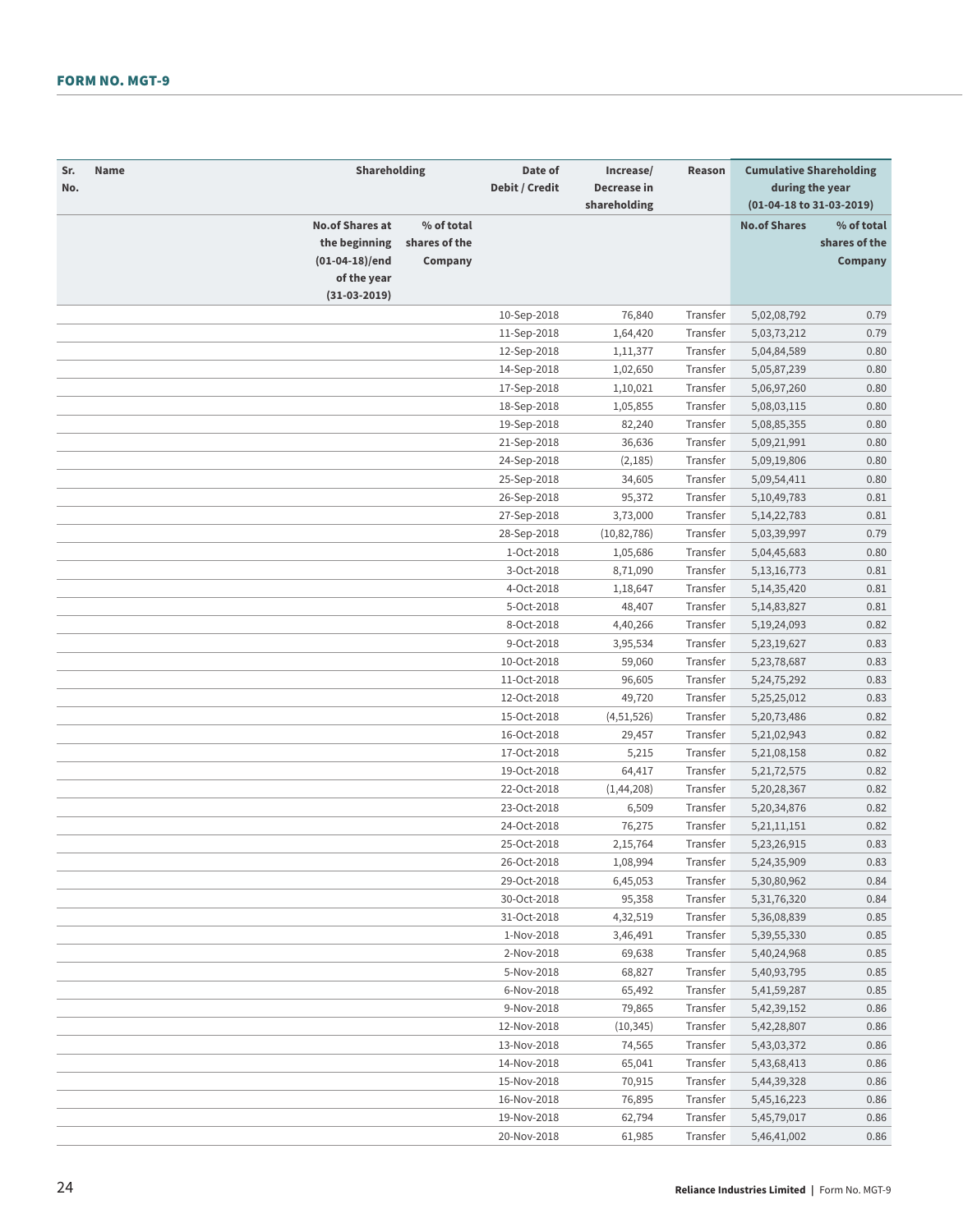| Corporate<br>Overview | Management<br>Review | Governance  | Financial<br><b>Statements</b> | Notice      |
|-----------------------|----------------------|-------------|--------------------------------|-------------|
| $1 - 46$              | $47 - 183$           | $184 - 257$ | $258 - 439$                    | $440 - 450$ |

| Sr.<br>No. | Name                   | Shareholding  | Date of<br>Debit / Credit | Increase/<br>Decrease in | Reason   | <b>Cumulative Shareholding</b><br>during the year |               |
|------------|------------------------|---------------|---------------------------|--------------------------|----------|---------------------------------------------------|---------------|
|            |                        |               |                           | shareholding             |          | (01-04-18 to 31-03-2019)                          |               |
|            | <b>No.of Shares at</b> | % of total    |                           |                          |          | <b>No.of Shares</b>                               | % of total    |
|            | the beginning          | shares of the |                           |                          |          |                                                   | shares of the |
|            | $(01-04-18)/end$       | Company       |                           |                          |          |                                                   | Company       |
|            | of the year            |               |                           |                          |          |                                                   |               |
|            | $(31-03-2019)$         |               |                           |                          |          |                                                   |               |
|            |                        |               | 22-Nov-2018               | 79,135                   | Transfer | 5,47,20,137                                       | 0.86          |
|            |                        |               | 26-Nov-2018               | 1,10,912                 | Transfer | 5,48,31,049                                       | 0.87          |
|            |                        |               | 27-Nov-2018               | 3,569                    | Transfer | 5,48,34,618                                       | 0.87          |
|            |                        |               | 28-Nov-2018               | 62,750                   | Transfer | 5,48,97,368                                       | 0.87          |
|            |                        |               | 29-Nov-2018               | 10,759                   | Transfer | 5,49,08,127                                       | 0.87          |
|            |                        |               | 30-Nov-2018               | 29,930                   | Transfer | 5,49,38,057                                       | 0.87          |
|            |                        |               | 3-Dec-2018                | 2,96,995                 | Transfer | 5,52,35,052                                       | 0.87          |
|            |                        |               | 4-Dec-2018                | (12,994)                 | Transfer | 5,52,22,058                                       | 0.87          |
|            |                        |               | 5-Dec-2018                | 3,475                    | Transfer | 5, 52, 25, 533                                    | 0.87          |
|            |                        |               | 6-Dec-2018                | 8,069                    | Transfer | 5,52,33,602                                       | 0.87          |
|            |                        |               | 7-Dec-2018                | (42, 693)                | Transfer | 5,51,90,909                                       | 0.87          |
|            |                        |               | 10-Dec-2018               | (70, 144)                | Transfer | 5,51,20,765                                       | 0.87          |
|            |                        |               | 11-Dec-2018               | 3,25,016                 | Transfer | 5,54,45,781                                       | 0.87          |
|            |                        |               | 12-Dec-2018               | 1,26,486                 | Transfer | 5, 55, 72, 267                                    | 0.88          |
|            |                        |               | 13-Dec-2018               | 7,80,058                 | Transfer | 5,63,52,325                                       | 0.89          |
|            |                        |               | 14-Dec-2018               | 16,06,172                | Transfer | 5,79,58,497                                       | 0.91          |
|            |                        |               | 17-Dec-2018               | 5,89,184                 | Transfer | 5,85,47,681                                       | 0.92          |
|            |                        |               | 18-Dec-2018               | 8,44,985                 | Transfer | 5,93,92,666                                       | 0.94          |
|            |                        |               | 19-Dec-2018               | 89,605                   | Transfer | 5,94,82,271                                       | 0.94          |
|            |                        |               | 20-Dec-2018               | 53,314                   | Transfer | 5,95,35,585                                       | 0.94          |
|            |                        |               | 21-Dec-2018               | 47,810                   | Transfer | 5,95,83,395                                       | 0.94          |
|            |                        |               | 24-Dec-2018               | (1, 18, 204)             | Transfer | 5,94,65,191                                       | 0.94          |
|            |                        |               | 26-Dec-2018               | 7,48,321                 | Transfer | 6,02,13,512                                       | 0.95          |
|            |                        |               | 27-Dec-2018               | 1,02,610                 | Transfer | 6,03,16,122                                       | 0.95          |
|            |                        |               | 28-Dec-2018               | (31, 622)                | Transfer | 6,02,84,500                                       | 0.95          |
|            |                        |               | 31-Dec-2018               | 82,230                   | Transfer | 6,03,66,730                                       | 0.95          |
|            |                        |               | 1-Jan-2019                | 2,63,136                 | Transfer | 6,06,29,866                                       | 0.96          |
|            |                        |               | 2-Jan-2019                | 1,42,640                 | Transfer | 6,07,72,506                                       | 0.96          |
|            |                        |               | 3-Jan-2019                | 1,72,637                 | Transfer | 6,09,45,143                                       | 0.96          |
|            |                        |               | 4-Jan-2019                | 1,06,152                 | Transfer | 6, 10, 51, 295                                    | 0.96          |
|            |                        |               | 7-Jan-2019                |                          | Transfer |                                                   | 0.96          |
|            |                        |               | 8-Jan-2019                | 1,15,500<br>2,10,514     | Transfer | 6,11,66,795                                       | 0.97          |
|            |                        |               | 9-Jan-2019                |                          | Transfer | 6, 13, 77, 309                                    | 0.97          |
|            |                        |               |                           | 1,08,832                 | Transfer | 6, 14, 86, 141                                    | 0.97          |
|            |                        |               | 10-Jan-2019               | 1,02,937                 | Transfer | 6,15,89,078                                       |               |
|            |                        |               | 11-Jan-2019               | 97,353                   |          | 6, 16, 86, 431                                    | 0.97          |
|            |                        |               | 14-Jan-2019               | 95,179                   | Transfer | 6,17,81,610                                       | 0.97          |
|            |                        |               | 15-Jan-2019               | 83,940                   | Transfer | 6,18,65,550                                       | 0.98          |
|            |                        |               | 16-Jan-2019               | 50,036                   | Transfer | 6, 19, 15, 586                                    | 0.98          |
|            |                        |               | 17-Jan-2019               | 1,42,168                 | Transfer | 6,20,57,754                                       | 0.98          |
|            |                        |               | 18-Jan-2019               | 62,951                   | Transfer | 6,21,20,705                                       | 0.98          |
|            |                        |               | 21-Jan-2019               | 1,03,123                 | Transfer | 6,22,23,828                                       | 0.98          |
|            |                        |               | 22-Jan-2019               | 96,796                   | Transfer | 6,23,20,624                                       | 0.98          |
|            |                        |               | 23-Jan-2019               | 97,544                   | Transfer | 6,24,18,168                                       | 0.98          |
|            |                        |               | 24-Jan-2019               | 85,668                   | Transfer | 6,25,03,836                                       | 0.99          |
|            |                        |               | 25-Jan-2019               | 1,33,432                 | Transfer | 6,26,37,268                                       | 0.99          |
|            |                        |               | 28-Jan-2019               | 93,756                   | Transfer | 6,27,31,024                                       | 0.99          |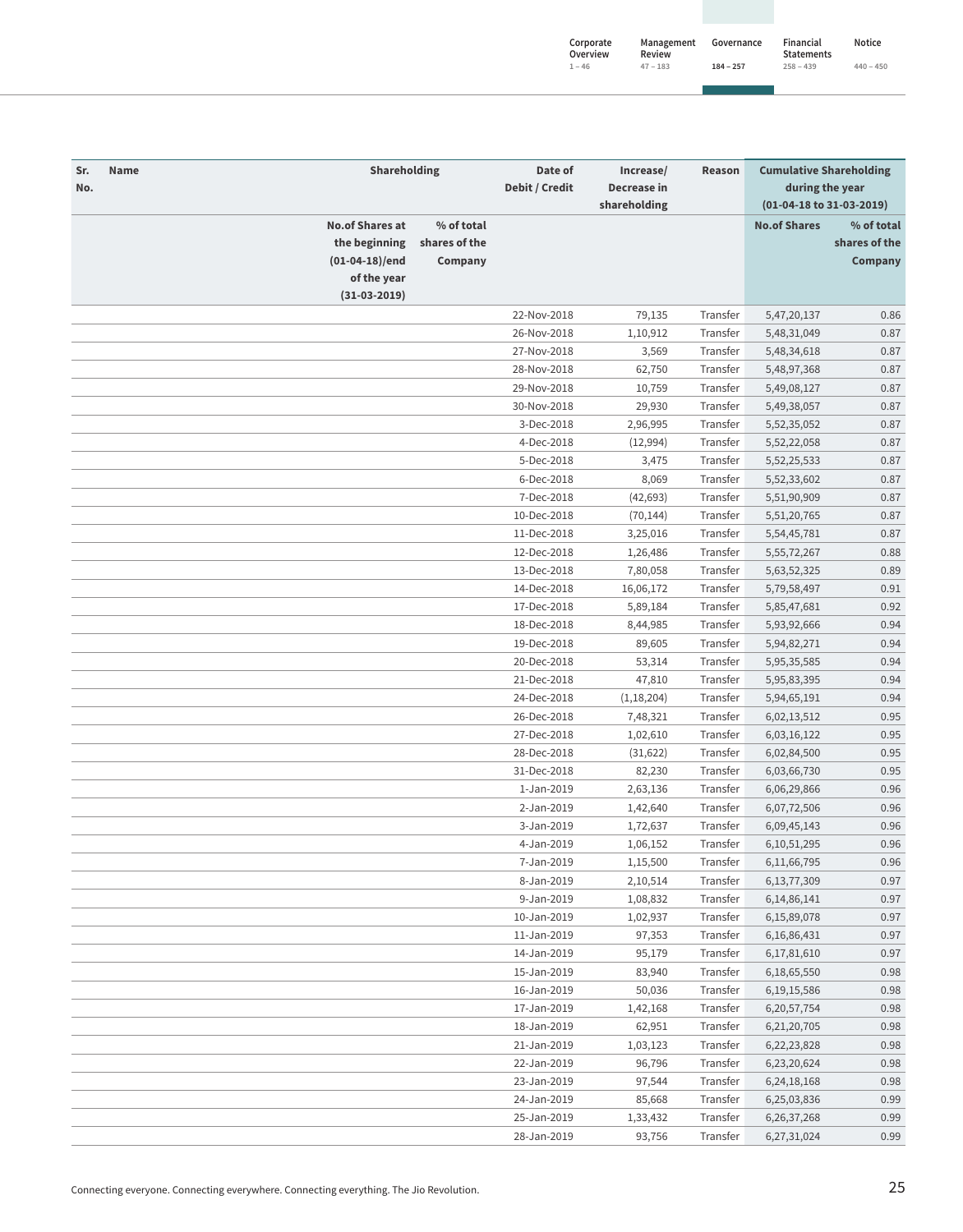| Sr.<br>No. | Name                       | Shareholding                                              |                                        | Date of<br>Debit / Credit | Increase/<br>Decrease in<br>shareholding | Reason                                | <b>Cumulative Shareholding</b><br>during the year<br>(01-04-18 to 31-03-2019) |                                        |
|------------|----------------------------|-----------------------------------------------------------|----------------------------------------|---------------------------|------------------------------------------|---------------------------------------|-------------------------------------------------------------------------------|----------------------------------------|
|            |                            | <b>No.of Shares at</b><br>the beginning<br>(01-04-18)/end | % of total<br>shares of the<br>Company |                           |                                          |                                       | <b>No.of Shares</b>                                                           | % of total<br>shares of the<br>Company |
|            |                            | of the year<br>$(31-03-2019)$                             |                                        |                           |                                          |                                       |                                                                               |                                        |
|            |                            |                                                           |                                        | 29-Jan-2019               | 95,816                                   | Transfer                              | 6,28,26,840                                                                   | 0.99                                   |
|            |                            |                                                           |                                        | 30-Jan-2019               | 1,08,476                                 | Transfer                              | 6,29,35,316                                                                   | 0.99                                   |
|            |                            |                                                           |                                        | 31-Jan-2019               | 1,10,125                                 | Transfer                              | 6,30,45,441                                                                   | 0.99                                   |
|            |                            |                                                           |                                        | 1-Feb-2019                | 2,06,108                                 | Transfer                              | 6,32,51,549                                                                   | 1.00                                   |
|            |                            |                                                           |                                        | 4-Feb-2019                | 1,30,344                                 | Transfer                              | 6,33,81,893                                                                   | 1.00                                   |
|            |                            |                                                           |                                        | 5-Feb-2019                | 82,908                                   | Transfer                              | 6,34,64,801                                                                   | 1.00                                   |
|            |                            |                                                           |                                        | 6-Feb-2019                | 90,980                                   | Transfer                              | 6, 35, 55, 781                                                                | 1.00                                   |
|            |                            |                                                           |                                        | 7-Feb-2019                | 67,812                                   | Transfer                              | 6,36,23,593                                                                   | 1.00                                   |
|            |                            |                                                           |                                        | 8-Feb-2019                | 88,852                                   | Transfer                              | 6,37,12,445                                                                   | 1.01                                   |
|            |                            |                                                           |                                        | 11-Feb-2019               | 73,344                                   | Transfer                              | 6,37,85,789                                                                   | 1.01                                   |
|            |                            |                                                           |                                        | 12-Feb-2019               | 91,464                                   | Transfer                              | 6,38,77,253                                                                   | 1.01                                   |
|            |                            |                                                           |                                        | 13-Feb-2019               | 97,340                                   | Transfer                              | 6,39,74,593                                                                   | 1.01                                   |
|            |                            |                                                           |                                        | 14-Feb-2019               | 8,701                                    | Transfer                              | 6,39,83,294                                                                   | 1.01                                   |
|            |                            |                                                           |                                        | 15-Feb-2019               | 11,016                                   | Transfer                              | 6,39,94,310                                                                   | 1.01                                   |
|            |                            |                                                           |                                        | 18-Feb-2019               | 27,174                                   | Transfer                              | 6,40,21,484                                                                   | 1.01                                   |
|            |                            |                                                           |                                        | 20-Feb-2019               | 78,718                                   | Transfer                              | 6,41,00,202                                                                   | 1.01                                   |
|            |                            |                                                           |                                        | 21-Feb-2019               | 1,26,836                                 | Transfer                              | 6,42,27,038                                                                   | 1.01                                   |
|            |                            |                                                           |                                        | 22-Feb-2019               | 67,856                                   | Transfer                              | 6,42,94,894                                                                   | 1.01                                   |
|            |                            |                                                           |                                        | 25-Feb-2019               | 4,55,419                                 | Transfer                              | 6,47,50,313                                                                   | 1.02                                   |
|            |                            |                                                           |                                        | 26-Feb-2019               | 4,16,920                                 | Transfer                              | 6,51,67,233                                                                   | 1.03                                   |
|            |                            |                                                           |                                        | 27-Feb-2019               | 1,44,196                                 | Transfer                              | 6,53,11,429                                                                   | 1.03                                   |
|            |                            |                                                           |                                        | 28-Feb-2019               | 1,32,119                                 | Transfer                              | 6,54,43,548                                                                   | 1.03                                   |
|            |                            |                                                           |                                        | 1-Mar-2019                | 57,722                                   | Transfer                              | 6,55,01,270                                                                   | 1.03                                   |
|            |                            |                                                           |                                        | 5-Mar-2019                | 1,27,122                                 | Transfer                              | 6,56,28,392                                                                   | 1.04                                   |
|            |                            |                                                           |                                        | 6-Mar-2019                | 97,356                                   | Transfer                              | 6,57,25,748                                                                   | 1.04                                   |
|            |                            |                                                           |                                        | 7-Mar-2019                | 1,65,424                                 | Transfer                              | 6,58,91,172                                                                   | 1.04                                   |
|            |                            |                                                           |                                        | 8-Mar-2019                | 1,23,536                                 | Transfer                              | 6,60,14,708                                                                   | 1.04                                   |
|            |                            |                                                           |                                        | 11-Mar-2019               | 1,08,905                                 | Transfer                              | 6,61,23,613                                                                   | 1.04                                   |
|            |                            |                                                           |                                        | 12-Mar-2019               | 1,43,988                                 | Transfer                              | 6,62,67,601                                                                   | 1.05                                   |
|            |                            |                                                           |                                        | 13-Mar-2019               | 1,25,452                                 | Transfer                              | 6,63,93,053                                                                   | 1.05                                   |
|            |                            |                                                           |                                        | 14-Mar-2019               | 1,28,744                                 | Transfer                              | 6,65,21,797                                                                   | 1.05                                   |
|            |                            |                                                           |                                        | 15-Mar-2019               | 84,190                                   | Transfer                              | 6,66,05,987                                                                   | 1.05                                   |
|            |                            |                                                           |                                        | 18-Mar-2019               | 38,968                                   | Transfer                              | 6,66,44,955                                                                   | 1.05                                   |
|            |                            |                                                           |                                        | 19-Mar-2019               | 1,14,477                                 | Transfer                              | 6,67,59,432                                                                   | 1.05                                   |
|            |                            |                                                           |                                        | 20-Mar-2019               | 64,423                                   | Transfer                              | 6,68,23,855                                                                   | 1.05                                   |
|            |                            |                                                           |                                        | 22-Mar-2019               | 2,62,953                                 | Transfer                              | 6,70,86,808                                                                   | 1.06                                   |
|            |                            |                                                           |                                        | 25-Mar-2019               | 74,701                                   | Transfer                              | 6,71,61,509                                                                   | 1.06                                   |
|            |                            |                                                           |                                        | 26-Mar-2019               | 61,636                                   | Transfer                              | 6,72,23,145                                                                   | 1.06                                   |
|            |                            |                                                           |                                        | 27-Mar-2019               | 1,81,864                                 | Transfer                              | 6,74,05,009                                                                   | 1.06                                   |
|            |                            |                                                           |                                        | 28-Mar-2019               | 63,995                                   | Transfer                              | 6,74,69,004                                                                   | 1.06                                   |
|            |                            |                                                           |                                        | 29-Mar-2019               | (11,699)                                 | Transfer                              | 6,74,57,305                                                                   | 1.06                                   |
|            |                            | 6,74,57,305                                               | 1.06                                   | 31-Mar-2019               |                                          |                                       | 6,74,57,305                                                                   | 1.06                                   |
| 5          | Reliance Chemicals Limited | 6,22,39,998                                               | 0.98                                   | 1-Apr-2018                |                                          | Nil<br>movement<br>during the<br>year |                                                                               |                                        |
|            |                            | 6,22,39,998                                               | 0.98                                   | 31-Mar-2019               |                                          |                                       | 6,22,39,998                                                                   | 0.98                                   |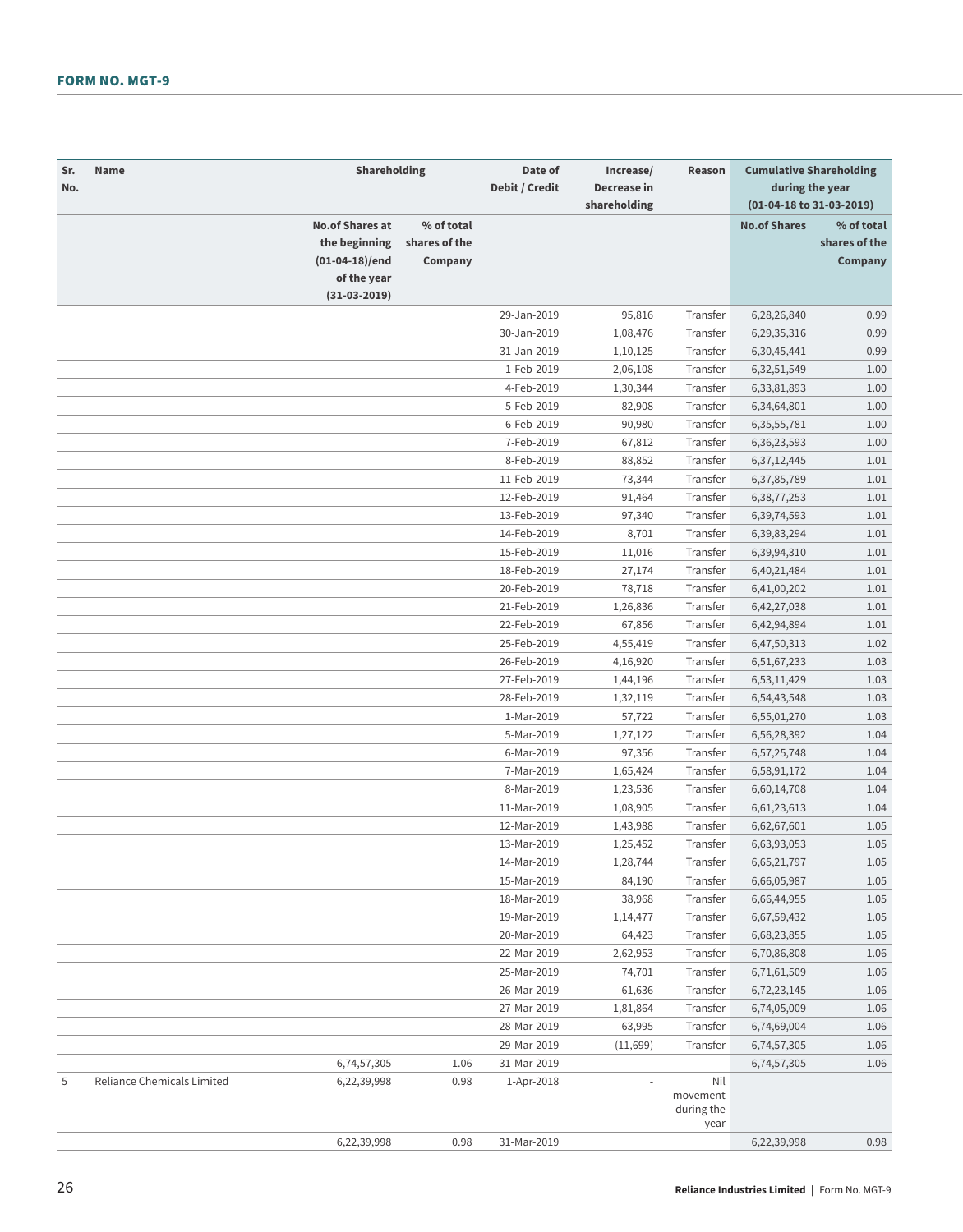| Corporate<br>Overview | Management<br>Review | Governance  | Financial<br><b>Statements</b> | <b>Notice</b> |
|-----------------------|----------------------|-------------|--------------------------------|---------------|
| $1 - 46$              | $47 - 183$           | $184 - 257$ | $258 - 439$                    | $440 - 450$   |

| Shareholding<br>Date of<br>Increase/<br><b>Cumulative Shareholding</b><br>Sr.<br><b>Name</b><br>Reason<br>Debit / Credit<br>Decrease in<br>during the year<br>No.<br>shareholding<br>(01-04-18 to 31-03-2019)<br><b>No.of Shares at</b><br>% of total<br><b>No.of Shares</b><br>% of total<br>shares of the<br>the beginning<br>shares of the<br>$(01-04-18)/end$<br>Company<br>Company<br>of the year<br>$(31-03-2019)$<br>Reliance Polyolefins Limited<br>Nil<br>6<br>6,11,94,924<br>0.97<br>1-Apr-2018<br>movement<br>during the<br>year<br>0.97<br>31-Mar-2019<br>0.97<br>6,11,94,924<br>6,11,94,924<br>7<br>HDFC Trustee Company Limited A/C HDFC<br>0.59<br>3,72,35,200<br>1-Apr-2018<br>Mutual Funds*<br>3-Apr-2018<br>8,07,553<br>Transfer<br>0.60<br>3,80,42,753<br>Transfer<br>4-Apr-2018<br>15,425<br>3,80,58,178<br>0.60<br>Transfer<br>5-Apr-2018<br>15,00,360<br>3,95,58,538<br>0.62<br>6-Apr-2018<br>9,92,271<br>Transfer<br>0.64<br>4,05,50,809<br>Transfer<br>9-Apr-2018<br>8,63,868<br>4, 14, 14, 677<br>0.65<br>Transfer<br>0.65<br>10-Apr-2018<br>3,281<br>4, 14, 17, 958<br>34<br>Transfer<br>0.65<br>11-Apr-2018<br>4, 14, 17, 992<br>Transfer<br>0.65<br>13-Apr-2018<br>2,196<br>4, 14, 20, 188<br>16-Apr-2018<br>4,00,000<br>Transfer<br>4, 18, 20, 188<br>0.66<br>Transfer<br>799<br>0.66<br>18-Apr-2018<br>4,18,20,987<br>249<br>Transfer<br>0.66<br>19-Apr-2018<br>4, 18, 21, 236<br>827<br>Transfer<br>0.66<br>23-Apr-2018<br>4, 18, 22, 063<br>Transfer<br>24-Apr-2018<br>(7, 917)<br>4, 18, 14, 146<br>0.66<br>Transfer<br>25-Apr-2018<br>3,77,592<br>4,21,91,738<br>0.67<br>26-Apr-2018<br>Transfer<br>0.67<br>628<br>4,21,92,366<br>Transfer<br>27-Apr-2018<br>(90, 322)<br>4,21,02,044<br>0.66<br>Transfer<br>2-May-2018<br>(2,843)<br>4,20,99,201<br>0.66<br>Transfer<br>0.66<br>2,148<br>4,21,01,349<br>3-May-2018<br>Transfer<br>(94)<br>4,21,01,255<br>0.66<br>4-May-2018<br>7-May-2018<br>(3, 448)<br>Transfer<br>4,20,97,807<br>0.66<br>Transfer<br>8-May-2018<br>(3,878)<br>0.66<br>4,20,93,929<br>(2,034)<br>Transfer<br>0.66<br>9-May-2018<br>4,20,91,895<br>10-May-2018<br>(984)<br>Transfer<br>0.66<br>4,20,90,911<br>(1,015)<br>Transfer<br>4,20,89,896<br>0.66<br>11-May-2018<br>Transfer<br>(1, 543)<br>4,20,88,353<br>0.66<br>14-May-2018<br>0.67<br>15-May-2018<br>3,01,297<br>Transfer<br>4,23,89,650<br>0.67<br>16-May-2018<br>(939)<br>Transfer<br>4,23,88,711<br>0.66<br>17-May-2018<br>(4,01,647)<br>Transfer<br>4, 19, 87, 064<br>0.66<br>18-May-2018<br>(3,01,644)<br>Transfer<br>4, 16, 85, 420<br>0.65<br>21-May-2018<br>(7, 77, 829)<br>Transfer<br>4,09,07,591<br>Transfer<br>0.65<br>22-May-2018<br>1,536<br>4,09,09,127<br>34,500<br>Transfer<br>0.65<br>23-May-2018<br>4,09,43,627<br>Transfer<br>0.65<br>24-May-2018<br>31,854<br>4,09,75,481<br>Transfer<br>0.65<br>25-May-2018<br>(407)<br>4,09,75,074<br>564<br>Transfer<br>0.65<br>28-May-2018<br>4,09,75,638<br>Transfer<br>0.65<br>29-May-2018<br>13,084<br>4,09,88,722<br>0.66<br>30-May-2018<br>7,00,935<br>Transfer<br>4,16,89,657<br>Transfer<br>31-May-2018<br>7,75,974<br>4,24,65,631<br>0.67<br>1-Jun-2018<br>(68, 364)<br>Transfer<br>0.67<br>4,23,97,267<br>4-Jun-2018<br>(29, 434)<br>0.67<br>Transfer<br>4,23,67,833 |  |  |  |  |  |
|-------------------------------------------------------------------------------------------------------------------------------------------------------------------------------------------------------------------------------------------------------------------------------------------------------------------------------------------------------------------------------------------------------------------------------------------------------------------------------------------------------------------------------------------------------------------------------------------------------------------------------------------------------------------------------------------------------------------------------------------------------------------------------------------------------------------------------------------------------------------------------------------------------------------------------------------------------------------------------------------------------------------------------------------------------------------------------------------------------------------------------------------------------------------------------------------------------------------------------------------------------------------------------------------------------------------------------------------------------------------------------------------------------------------------------------------------------------------------------------------------------------------------------------------------------------------------------------------------------------------------------------------------------------------------------------------------------------------------------------------------------------------------------------------------------------------------------------------------------------------------------------------------------------------------------------------------------------------------------------------------------------------------------------------------------------------------------------------------------------------------------------------------------------------------------------------------------------------------------------------------------------------------------------------------------------------------------------------------------------------------------------------------------------------------------------------------------------------------------------------------------------------------------------------------------------------------------------------------------------------------------------------------------------------------------------------------------------------------------------------------------------------------------------------------------------------------------------------------------------------------------------------------------------------------------------------------------------------------------------------------------------------------------------------------------------------------------------------------------------------------------------------------------------------------------------------------------------------------------------------------------|--|--|--|--|--|
|                                                                                                                                                                                                                                                                                                                                                                                                                                                                                                                                                                                                                                                                                                                                                                                                                                                                                                                                                                                                                                                                                                                                                                                                                                                                                                                                                                                                                                                                                                                                                                                                                                                                                                                                                                                                                                                                                                                                                                                                                                                                                                                                                                                                                                                                                                                                                                                                                                                                                                                                                                                                                                                                                                                                                                                                                                                                                                                                                                                                                                                                                                                                                                                                                                                       |  |  |  |  |  |
|                                                                                                                                                                                                                                                                                                                                                                                                                                                                                                                                                                                                                                                                                                                                                                                                                                                                                                                                                                                                                                                                                                                                                                                                                                                                                                                                                                                                                                                                                                                                                                                                                                                                                                                                                                                                                                                                                                                                                                                                                                                                                                                                                                                                                                                                                                                                                                                                                                                                                                                                                                                                                                                                                                                                                                                                                                                                                                                                                                                                                                                                                                                                                                                                                                                       |  |  |  |  |  |
|                                                                                                                                                                                                                                                                                                                                                                                                                                                                                                                                                                                                                                                                                                                                                                                                                                                                                                                                                                                                                                                                                                                                                                                                                                                                                                                                                                                                                                                                                                                                                                                                                                                                                                                                                                                                                                                                                                                                                                                                                                                                                                                                                                                                                                                                                                                                                                                                                                                                                                                                                                                                                                                                                                                                                                                                                                                                                                                                                                                                                                                                                                                                                                                                                                                       |  |  |  |  |  |
|                                                                                                                                                                                                                                                                                                                                                                                                                                                                                                                                                                                                                                                                                                                                                                                                                                                                                                                                                                                                                                                                                                                                                                                                                                                                                                                                                                                                                                                                                                                                                                                                                                                                                                                                                                                                                                                                                                                                                                                                                                                                                                                                                                                                                                                                                                                                                                                                                                                                                                                                                                                                                                                                                                                                                                                                                                                                                                                                                                                                                                                                                                                                                                                                                                                       |  |  |  |  |  |
|                                                                                                                                                                                                                                                                                                                                                                                                                                                                                                                                                                                                                                                                                                                                                                                                                                                                                                                                                                                                                                                                                                                                                                                                                                                                                                                                                                                                                                                                                                                                                                                                                                                                                                                                                                                                                                                                                                                                                                                                                                                                                                                                                                                                                                                                                                                                                                                                                                                                                                                                                                                                                                                                                                                                                                                                                                                                                                                                                                                                                                                                                                                                                                                                                                                       |  |  |  |  |  |
|                                                                                                                                                                                                                                                                                                                                                                                                                                                                                                                                                                                                                                                                                                                                                                                                                                                                                                                                                                                                                                                                                                                                                                                                                                                                                                                                                                                                                                                                                                                                                                                                                                                                                                                                                                                                                                                                                                                                                                                                                                                                                                                                                                                                                                                                                                                                                                                                                                                                                                                                                                                                                                                                                                                                                                                                                                                                                                                                                                                                                                                                                                                                                                                                                                                       |  |  |  |  |  |
|                                                                                                                                                                                                                                                                                                                                                                                                                                                                                                                                                                                                                                                                                                                                                                                                                                                                                                                                                                                                                                                                                                                                                                                                                                                                                                                                                                                                                                                                                                                                                                                                                                                                                                                                                                                                                                                                                                                                                                                                                                                                                                                                                                                                                                                                                                                                                                                                                                                                                                                                                                                                                                                                                                                                                                                                                                                                                                                                                                                                                                                                                                                                                                                                                                                       |  |  |  |  |  |
|                                                                                                                                                                                                                                                                                                                                                                                                                                                                                                                                                                                                                                                                                                                                                                                                                                                                                                                                                                                                                                                                                                                                                                                                                                                                                                                                                                                                                                                                                                                                                                                                                                                                                                                                                                                                                                                                                                                                                                                                                                                                                                                                                                                                                                                                                                                                                                                                                                                                                                                                                                                                                                                                                                                                                                                                                                                                                                                                                                                                                                                                                                                                                                                                                                                       |  |  |  |  |  |
|                                                                                                                                                                                                                                                                                                                                                                                                                                                                                                                                                                                                                                                                                                                                                                                                                                                                                                                                                                                                                                                                                                                                                                                                                                                                                                                                                                                                                                                                                                                                                                                                                                                                                                                                                                                                                                                                                                                                                                                                                                                                                                                                                                                                                                                                                                                                                                                                                                                                                                                                                                                                                                                                                                                                                                                                                                                                                                                                                                                                                                                                                                                                                                                                                                                       |  |  |  |  |  |
|                                                                                                                                                                                                                                                                                                                                                                                                                                                                                                                                                                                                                                                                                                                                                                                                                                                                                                                                                                                                                                                                                                                                                                                                                                                                                                                                                                                                                                                                                                                                                                                                                                                                                                                                                                                                                                                                                                                                                                                                                                                                                                                                                                                                                                                                                                                                                                                                                                                                                                                                                                                                                                                                                                                                                                                                                                                                                                                                                                                                                                                                                                                                                                                                                                                       |  |  |  |  |  |
|                                                                                                                                                                                                                                                                                                                                                                                                                                                                                                                                                                                                                                                                                                                                                                                                                                                                                                                                                                                                                                                                                                                                                                                                                                                                                                                                                                                                                                                                                                                                                                                                                                                                                                                                                                                                                                                                                                                                                                                                                                                                                                                                                                                                                                                                                                                                                                                                                                                                                                                                                                                                                                                                                                                                                                                                                                                                                                                                                                                                                                                                                                                                                                                                                                                       |  |  |  |  |  |
|                                                                                                                                                                                                                                                                                                                                                                                                                                                                                                                                                                                                                                                                                                                                                                                                                                                                                                                                                                                                                                                                                                                                                                                                                                                                                                                                                                                                                                                                                                                                                                                                                                                                                                                                                                                                                                                                                                                                                                                                                                                                                                                                                                                                                                                                                                                                                                                                                                                                                                                                                                                                                                                                                                                                                                                                                                                                                                                                                                                                                                                                                                                                                                                                                                                       |  |  |  |  |  |
|                                                                                                                                                                                                                                                                                                                                                                                                                                                                                                                                                                                                                                                                                                                                                                                                                                                                                                                                                                                                                                                                                                                                                                                                                                                                                                                                                                                                                                                                                                                                                                                                                                                                                                                                                                                                                                                                                                                                                                                                                                                                                                                                                                                                                                                                                                                                                                                                                                                                                                                                                                                                                                                                                                                                                                                                                                                                                                                                                                                                                                                                                                                                                                                                                                                       |  |  |  |  |  |
|                                                                                                                                                                                                                                                                                                                                                                                                                                                                                                                                                                                                                                                                                                                                                                                                                                                                                                                                                                                                                                                                                                                                                                                                                                                                                                                                                                                                                                                                                                                                                                                                                                                                                                                                                                                                                                                                                                                                                                                                                                                                                                                                                                                                                                                                                                                                                                                                                                                                                                                                                                                                                                                                                                                                                                                                                                                                                                                                                                                                                                                                                                                                                                                                                                                       |  |  |  |  |  |
|                                                                                                                                                                                                                                                                                                                                                                                                                                                                                                                                                                                                                                                                                                                                                                                                                                                                                                                                                                                                                                                                                                                                                                                                                                                                                                                                                                                                                                                                                                                                                                                                                                                                                                                                                                                                                                                                                                                                                                                                                                                                                                                                                                                                                                                                                                                                                                                                                                                                                                                                                                                                                                                                                                                                                                                                                                                                                                                                                                                                                                                                                                                                                                                                                                                       |  |  |  |  |  |
|                                                                                                                                                                                                                                                                                                                                                                                                                                                                                                                                                                                                                                                                                                                                                                                                                                                                                                                                                                                                                                                                                                                                                                                                                                                                                                                                                                                                                                                                                                                                                                                                                                                                                                                                                                                                                                                                                                                                                                                                                                                                                                                                                                                                                                                                                                                                                                                                                                                                                                                                                                                                                                                                                                                                                                                                                                                                                                                                                                                                                                                                                                                                                                                                                                                       |  |  |  |  |  |
|                                                                                                                                                                                                                                                                                                                                                                                                                                                                                                                                                                                                                                                                                                                                                                                                                                                                                                                                                                                                                                                                                                                                                                                                                                                                                                                                                                                                                                                                                                                                                                                                                                                                                                                                                                                                                                                                                                                                                                                                                                                                                                                                                                                                                                                                                                                                                                                                                                                                                                                                                                                                                                                                                                                                                                                                                                                                                                                                                                                                                                                                                                                                                                                                                                                       |  |  |  |  |  |
|                                                                                                                                                                                                                                                                                                                                                                                                                                                                                                                                                                                                                                                                                                                                                                                                                                                                                                                                                                                                                                                                                                                                                                                                                                                                                                                                                                                                                                                                                                                                                                                                                                                                                                                                                                                                                                                                                                                                                                                                                                                                                                                                                                                                                                                                                                                                                                                                                                                                                                                                                                                                                                                                                                                                                                                                                                                                                                                                                                                                                                                                                                                                                                                                                                                       |  |  |  |  |  |
|                                                                                                                                                                                                                                                                                                                                                                                                                                                                                                                                                                                                                                                                                                                                                                                                                                                                                                                                                                                                                                                                                                                                                                                                                                                                                                                                                                                                                                                                                                                                                                                                                                                                                                                                                                                                                                                                                                                                                                                                                                                                                                                                                                                                                                                                                                                                                                                                                                                                                                                                                                                                                                                                                                                                                                                                                                                                                                                                                                                                                                                                                                                                                                                                                                                       |  |  |  |  |  |
|                                                                                                                                                                                                                                                                                                                                                                                                                                                                                                                                                                                                                                                                                                                                                                                                                                                                                                                                                                                                                                                                                                                                                                                                                                                                                                                                                                                                                                                                                                                                                                                                                                                                                                                                                                                                                                                                                                                                                                                                                                                                                                                                                                                                                                                                                                                                                                                                                                                                                                                                                                                                                                                                                                                                                                                                                                                                                                                                                                                                                                                                                                                                                                                                                                                       |  |  |  |  |  |
|                                                                                                                                                                                                                                                                                                                                                                                                                                                                                                                                                                                                                                                                                                                                                                                                                                                                                                                                                                                                                                                                                                                                                                                                                                                                                                                                                                                                                                                                                                                                                                                                                                                                                                                                                                                                                                                                                                                                                                                                                                                                                                                                                                                                                                                                                                                                                                                                                                                                                                                                                                                                                                                                                                                                                                                                                                                                                                                                                                                                                                                                                                                                                                                                                                                       |  |  |  |  |  |
|                                                                                                                                                                                                                                                                                                                                                                                                                                                                                                                                                                                                                                                                                                                                                                                                                                                                                                                                                                                                                                                                                                                                                                                                                                                                                                                                                                                                                                                                                                                                                                                                                                                                                                                                                                                                                                                                                                                                                                                                                                                                                                                                                                                                                                                                                                                                                                                                                                                                                                                                                                                                                                                                                                                                                                                                                                                                                                                                                                                                                                                                                                                                                                                                                                                       |  |  |  |  |  |
|                                                                                                                                                                                                                                                                                                                                                                                                                                                                                                                                                                                                                                                                                                                                                                                                                                                                                                                                                                                                                                                                                                                                                                                                                                                                                                                                                                                                                                                                                                                                                                                                                                                                                                                                                                                                                                                                                                                                                                                                                                                                                                                                                                                                                                                                                                                                                                                                                                                                                                                                                                                                                                                                                                                                                                                                                                                                                                                                                                                                                                                                                                                                                                                                                                                       |  |  |  |  |  |
|                                                                                                                                                                                                                                                                                                                                                                                                                                                                                                                                                                                                                                                                                                                                                                                                                                                                                                                                                                                                                                                                                                                                                                                                                                                                                                                                                                                                                                                                                                                                                                                                                                                                                                                                                                                                                                                                                                                                                                                                                                                                                                                                                                                                                                                                                                                                                                                                                                                                                                                                                                                                                                                                                                                                                                                                                                                                                                                                                                                                                                                                                                                                                                                                                                                       |  |  |  |  |  |
|                                                                                                                                                                                                                                                                                                                                                                                                                                                                                                                                                                                                                                                                                                                                                                                                                                                                                                                                                                                                                                                                                                                                                                                                                                                                                                                                                                                                                                                                                                                                                                                                                                                                                                                                                                                                                                                                                                                                                                                                                                                                                                                                                                                                                                                                                                                                                                                                                                                                                                                                                                                                                                                                                                                                                                                                                                                                                                                                                                                                                                                                                                                                                                                                                                                       |  |  |  |  |  |
|                                                                                                                                                                                                                                                                                                                                                                                                                                                                                                                                                                                                                                                                                                                                                                                                                                                                                                                                                                                                                                                                                                                                                                                                                                                                                                                                                                                                                                                                                                                                                                                                                                                                                                                                                                                                                                                                                                                                                                                                                                                                                                                                                                                                                                                                                                                                                                                                                                                                                                                                                                                                                                                                                                                                                                                                                                                                                                                                                                                                                                                                                                                                                                                                                                                       |  |  |  |  |  |
|                                                                                                                                                                                                                                                                                                                                                                                                                                                                                                                                                                                                                                                                                                                                                                                                                                                                                                                                                                                                                                                                                                                                                                                                                                                                                                                                                                                                                                                                                                                                                                                                                                                                                                                                                                                                                                                                                                                                                                                                                                                                                                                                                                                                                                                                                                                                                                                                                                                                                                                                                                                                                                                                                                                                                                                                                                                                                                                                                                                                                                                                                                                                                                                                                                                       |  |  |  |  |  |
|                                                                                                                                                                                                                                                                                                                                                                                                                                                                                                                                                                                                                                                                                                                                                                                                                                                                                                                                                                                                                                                                                                                                                                                                                                                                                                                                                                                                                                                                                                                                                                                                                                                                                                                                                                                                                                                                                                                                                                                                                                                                                                                                                                                                                                                                                                                                                                                                                                                                                                                                                                                                                                                                                                                                                                                                                                                                                                                                                                                                                                                                                                                                                                                                                                                       |  |  |  |  |  |
|                                                                                                                                                                                                                                                                                                                                                                                                                                                                                                                                                                                                                                                                                                                                                                                                                                                                                                                                                                                                                                                                                                                                                                                                                                                                                                                                                                                                                                                                                                                                                                                                                                                                                                                                                                                                                                                                                                                                                                                                                                                                                                                                                                                                                                                                                                                                                                                                                                                                                                                                                                                                                                                                                                                                                                                                                                                                                                                                                                                                                                                                                                                                                                                                                                                       |  |  |  |  |  |
|                                                                                                                                                                                                                                                                                                                                                                                                                                                                                                                                                                                                                                                                                                                                                                                                                                                                                                                                                                                                                                                                                                                                                                                                                                                                                                                                                                                                                                                                                                                                                                                                                                                                                                                                                                                                                                                                                                                                                                                                                                                                                                                                                                                                                                                                                                                                                                                                                                                                                                                                                                                                                                                                                                                                                                                                                                                                                                                                                                                                                                                                                                                                                                                                                                                       |  |  |  |  |  |
|                                                                                                                                                                                                                                                                                                                                                                                                                                                                                                                                                                                                                                                                                                                                                                                                                                                                                                                                                                                                                                                                                                                                                                                                                                                                                                                                                                                                                                                                                                                                                                                                                                                                                                                                                                                                                                                                                                                                                                                                                                                                                                                                                                                                                                                                                                                                                                                                                                                                                                                                                                                                                                                                                                                                                                                                                                                                                                                                                                                                                                                                                                                                                                                                                                                       |  |  |  |  |  |
|                                                                                                                                                                                                                                                                                                                                                                                                                                                                                                                                                                                                                                                                                                                                                                                                                                                                                                                                                                                                                                                                                                                                                                                                                                                                                                                                                                                                                                                                                                                                                                                                                                                                                                                                                                                                                                                                                                                                                                                                                                                                                                                                                                                                                                                                                                                                                                                                                                                                                                                                                                                                                                                                                                                                                                                                                                                                                                                                                                                                                                                                                                                                                                                                                                                       |  |  |  |  |  |
|                                                                                                                                                                                                                                                                                                                                                                                                                                                                                                                                                                                                                                                                                                                                                                                                                                                                                                                                                                                                                                                                                                                                                                                                                                                                                                                                                                                                                                                                                                                                                                                                                                                                                                                                                                                                                                                                                                                                                                                                                                                                                                                                                                                                                                                                                                                                                                                                                                                                                                                                                                                                                                                                                                                                                                                                                                                                                                                                                                                                                                                                                                                                                                                                                                                       |  |  |  |  |  |
|                                                                                                                                                                                                                                                                                                                                                                                                                                                                                                                                                                                                                                                                                                                                                                                                                                                                                                                                                                                                                                                                                                                                                                                                                                                                                                                                                                                                                                                                                                                                                                                                                                                                                                                                                                                                                                                                                                                                                                                                                                                                                                                                                                                                                                                                                                                                                                                                                                                                                                                                                                                                                                                                                                                                                                                                                                                                                                                                                                                                                                                                                                                                                                                                                                                       |  |  |  |  |  |
|                                                                                                                                                                                                                                                                                                                                                                                                                                                                                                                                                                                                                                                                                                                                                                                                                                                                                                                                                                                                                                                                                                                                                                                                                                                                                                                                                                                                                                                                                                                                                                                                                                                                                                                                                                                                                                                                                                                                                                                                                                                                                                                                                                                                                                                                                                                                                                                                                                                                                                                                                                                                                                                                                                                                                                                                                                                                                                                                                                                                                                                                                                                                                                                                                                                       |  |  |  |  |  |
|                                                                                                                                                                                                                                                                                                                                                                                                                                                                                                                                                                                                                                                                                                                                                                                                                                                                                                                                                                                                                                                                                                                                                                                                                                                                                                                                                                                                                                                                                                                                                                                                                                                                                                                                                                                                                                                                                                                                                                                                                                                                                                                                                                                                                                                                                                                                                                                                                                                                                                                                                                                                                                                                                                                                                                                                                                                                                                                                                                                                                                                                                                                                                                                                                                                       |  |  |  |  |  |
|                                                                                                                                                                                                                                                                                                                                                                                                                                                                                                                                                                                                                                                                                                                                                                                                                                                                                                                                                                                                                                                                                                                                                                                                                                                                                                                                                                                                                                                                                                                                                                                                                                                                                                                                                                                                                                                                                                                                                                                                                                                                                                                                                                                                                                                                                                                                                                                                                                                                                                                                                                                                                                                                                                                                                                                                                                                                                                                                                                                                                                                                                                                                                                                                                                                       |  |  |  |  |  |
|                                                                                                                                                                                                                                                                                                                                                                                                                                                                                                                                                                                                                                                                                                                                                                                                                                                                                                                                                                                                                                                                                                                                                                                                                                                                                                                                                                                                                                                                                                                                                                                                                                                                                                                                                                                                                                                                                                                                                                                                                                                                                                                                                                                                                                                                                                                                                                                                                                                                                                                                                                                                                                                                                                                                                                                                                                                                                                                                                                                                                                                                                                                                                                                                                                                       |  |  |  |  |  |
|                                                                                                                                                                                                                                                                                                                                                                                                                                                                                                                                                                                                                                                                                                                                                                                                                                                                                                                                                                                                                                                                                                                                                                                                                                                                                                                                                                                                                                                                                                                                                                                                                                                                                                                                                                                                                                                                                                                                                                                                                                                                                                                                                                                                                                                                                                                                                                                                                                                                                                                                                                                                                                                                                                                                                                                                                                                                                                                                                                                                                                                                                                                                                                                                                                                       |  |  |  |  |  |
|                                                                                                                                                                                                                                                                                                                                                                                                                                                                                                                                                                                                                                                                                                                                                                                                                                                                                                                                                                                                                                                                                                                                                                                                                                                                                                                                                                                                                                                                                                                                                                                                                                                                                                                                                                                                                                                                                                                                                                                                                                                                                                                                                                                                                                                                                                                                                                                                                                                                                                                                                                                                                                                                                                                                                                                                                                                                                                                                                                                                                                                                                                                                                                                                                                                       |  |  |  |  |  |
|                                                                                                                                                                                                                                                                                                                                                                                                                                                                                                                                                                                                                                                                                                                                                                                                                                                                                                                                                                                                                                                                                                                                                                                                                                                                                                                                                                                                                                                                                                                                                                                                                                                                                                                                                                                                                                                                                                                                                                                                                                                                                                                                                                                                                                                                                                                                                                                                                                                                                                                                                                                                                                                                                                                                                                                                                                                                                                                                                                                                                                                                                                                                                                                                                                                       |  |  |  |  |  |
|                                                                                                                                                                                                                                                                                                                                                                                                                                                                                                                                                                                                                                                                                                                                                                                                                                                                                                                                                                                                                                                                                                                                                                                                                                                                                                                                                                                                                                                                                                                                                                                                                                                                                                                                                                                                                                                                                                                                                                                                                                                                                                                                                                                                                                                                                                                                                                                                                                                                                                                                                                                                                                                                                                                                                                                                                                                                                                                                                                                                                                                                                                                                                                                                                                                       |  |  |  |  |  |
|                                                                                                                                                                                                                                                                                                                                                                                                                                                                                                                                                                                                                                                                                                                                                                                                                                                                                                                                                                                                                                                                                                                                                                                                                                                                                                                                                                                                                                                                                                                                                                                                                                                                                                                                                                                                                                                                                                                                                                                                                                                                                                                                                                                                                                                                                                                                                                                                                                                                                                                                                                                                                                                                                                                                                                                                                                                                                                                                                                                                                                                                                                                                                                                                                                                       |  |  |  |  |  |
|                                                                                                                                                                                                                                                                                                                                                                                                                                                                                                                                                                                                                                                                                                                                                                                                                                                                                                                                                                                                                                                                                                                                                                                                                                                                                                                                                                                                                                                                                                                                                                                                                                                                                                                                                                                                                                                                                                                                                                                                                                                                                                                                                                                                                                                                                                                                                                                                                                                                                                                                                                                                                                                                                                                                                                                                                                                                                                                                                                                                                                                                                                                                                                                                                                                       |  |  |  |  |  |
|                                                                                                                                                                                                                                                                                                                                                                                                                                                                                                                                                                                                                                                                                                                                                                                                                                                                                                                                                                                                                                                                                                                                                                                                                                                                                                                                                                                                                                                                                                                                                                                                                                                                                                                                                                                                                                                                                                                                                                                                                                                                                                                                                                                                                                                                                                                                                                                                                                                                                                                                                                                                                                                                                                                                                                                                                                                                                                                                                                                                                                                                                                                                                                                                                                                       |  |  |  |  |  |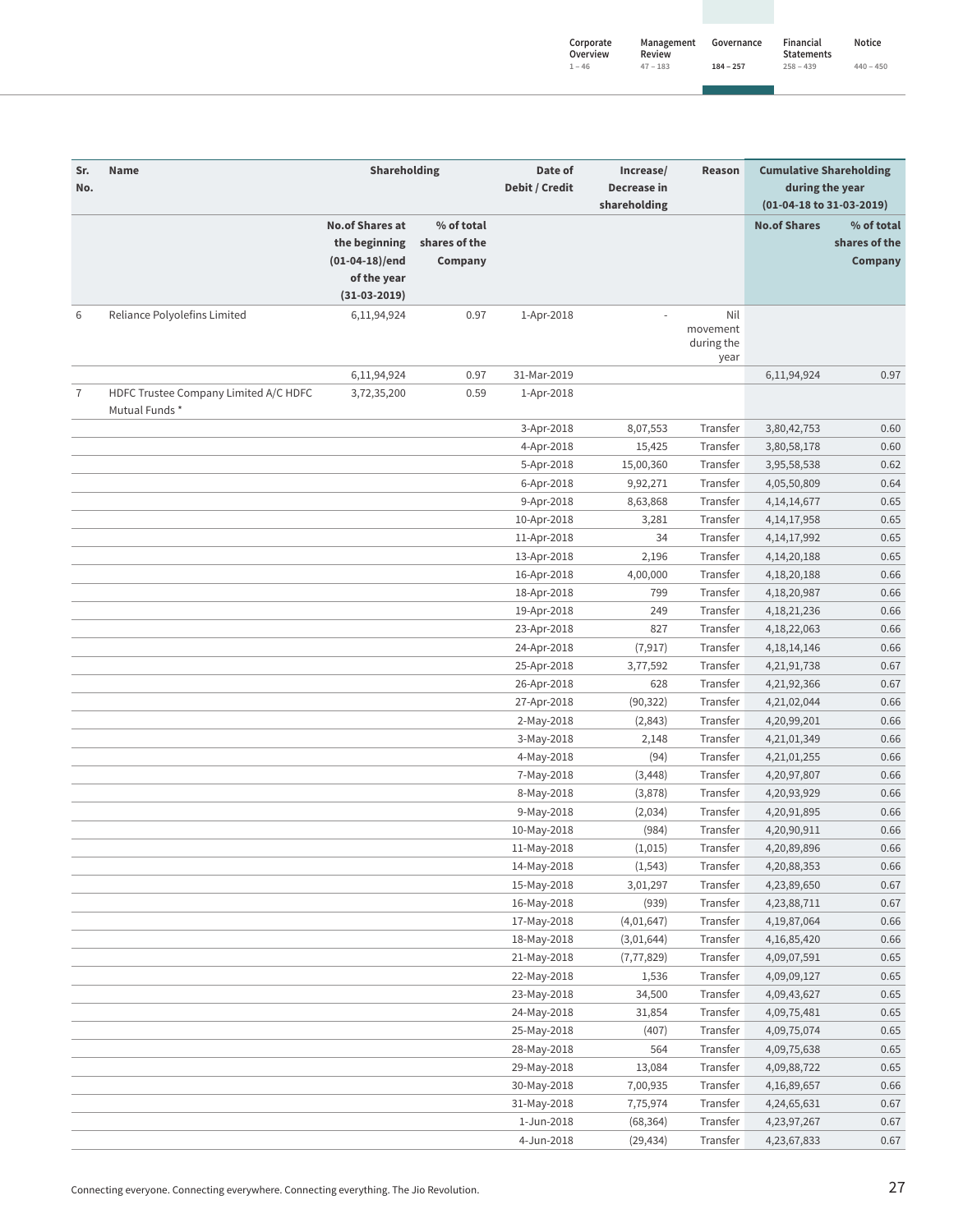| Sr.<br>Name<br>No. | Shareholding                                                             |                                        | Date of<br>Debit / Credit | Increase/<br>Decrease in<br>shareholding | Reason               | <b>Cumulative Shareholding</b><br>during the year<br>(01-04-18 to 31-03-2019) |                                        |
|--------------------|--------------------------------------------------------------------------|----------------------------------------|---------------------------|------------------------------------------|----------------------|-------------------------------------------------------------------------------|----------------------------------------|
|                    | <b>No.of Shares at</b><br>the beginning<br>(01-04-18)/end<br>of the year | % of total<br>shares of the<br>Company |                           |                                          |                      | <b>No.of Shares</b>                                                           | % of total<br>shares of the<br>Company |
|                    | $(31-03-2019)$                                                           |                                        |                           |                                          |                      |                                                                               |                                        |
|                    |                                                                          |                                        | 5-Jun-2018                | 8,99,013                                 | Transfer             | 4,32,66,846                                                                   | 0.68                                   |
|                    |                                                                          |                                        | 6-Jun-2018                | 6,00,635                                 | Transfer             | 4,38,67,481                                                                   | 0.69                                   |
|                    |                                                                          |                                        | 7-Jun-2018                | 4,01,200                                 | Transfer             | 4,42,68,681                                                                   | 0.70                                   |
|                    |                                                                          |                                        | 8-Jun-2018                | 4,00,526                                 | Transfer             | 4,46,69,207                                                                   | 0.71                                   |
|                    |                                                                          |                                        | 11-Jun-2018               | (98, 048)                                | Transfer             | 4, 45, 71, 159                                                                | 0.70                                   |
|                    |                                                                          |                                        | 12-Jun-2018               | 3,539                                    | Transfer             | 4,45,74,698                                                                   | 0.70                                   |
|                    |                                                                          |                                        | 13-Jun-2018               | 1,229                                    | Transfer             | 4,45,75,927                                                                   | 0.70                                   |
|                    |                                                                          |                                        | 14-Jun-2018               | 2,00,631                                 | Transfer             | 4,47,76,558                                                                   | 0.71                                   |
|                    |                                                                          |                                        | 15-Jun-2018               | 4,542                                    | Transfer             | 4,47,81,100                                                                   | 0.71                                   |
|                    |                                                                          |                                        | 18-Jun-2018               | (1, 577)                                 | Transfer             | 4,47,79,523                                                                   | 0.71                                   |
|                    |                                                                          |                                        | 19-Jun-2018               | (609)                                    | Transfer             | 4,47,78,914                                                                   | 0.71                                   |
|                    |                                                                          |                                        | 20-Jun-2018               | 4,50,636                                 | Transfer             | 4,52,29,550                                                                   | 0.71                                   |
|                    |                                                                          |                                        | 21-Jun-2018               | 2,00,172                                 | Transfer             | 4,54,29,722                                                                   | 0.72                                   |
|                    |                                                                          |                                        | 22-Jun-2018               | 2,00,666                                 | Transfer             | 4,56,30,388                                                                   | 0.72                                   |
|                    |                                                                          |                                        | 25-Jun-2018               | 96,997                                   | Transfer             | 4,57,27,385                                                                   | 0.72                                   |
|                    |                                                                          |                                        | 26-Jun-2018               | 2,96,713                                 | Transfer             | 4,60,24,098                                                                   | 0.73                                   |
|                    |                                                                          |                                        | 27-Jun-2018               | (5,03,837)                               | Transfer             | 4,55,20,261                                                                   | 0.72                                   |
|                    |                                                                          |                                        | 28-Jun-2018               | (6, 19, 816)                             | Transfer             | 4,49,00,445                                                                   | 0.71                                   |
|                    |                                                                          |                                        | 29-Jun-2018               | 1,569                                    | Transfer             | 4,49,02,014                                                                   | 0.71                                   |
|                    |                                                                          |                                        | 2-Jul-2018                | 807                                      | Transfer             | 4,49,02,821                                                                   | 0.71                                   |
|                    |                                                                          |                                        | 3-Jul-2018                | 9,596                                    | Transfer             | 4,49,12,417                                                                   | 0.71                                   |
|                    |                                                                          |                                        | 4-Jul-2018                | 2,645                                    | Transfer             | 4,49,15,062                                                                   | 0.71                                   |
|                    |                                                                          |                                        | 5-Jul-2018                | 1,279                                    | Transfer             | 4,49,16,341                                                                   | 0.71                                   |
|                    |                                                                          |                                        | 6-Jul-2018                | 302                                      | Transfer             | 4,49,16,643                                                                   | 0.71                                   |
|                    |                                                                          |                                        | 9-Jul-2018                | 432                                      | Transfer             | 4,49,17,075                                                                   | 0.71                                   |
|                    |                                                                          |                                        | 10-Jul-2018               | 555                                      | Transfer             | 4,49,17,630                                                                   | 0.71                                   |
|                    |                                                                          |                                        | 12-Jul-2018               | 2,398                                    | Transfer             | 4,49,20,028                                                                   | 0.71                                   |
|                    |                                                                          |                                        | 13-Jul-2018               | (2,08,797)                               | Transfer             | 4, 47, 11, 231                                                                | 0.71                                   |
|                    |                                                                          |                                        | 16-Jul-2018               | 646                                      | Transfer             | 4,47,11,877                                                                   | 0.71                                   |
|                    |                                                                          |                                        | 17-Jul-2018               | 357                                      | Transfer             | 4, 47, 12, 234                                                                | 0.71                                   |
|                    |                                                                          |                                        | 18-Jul-2018               | 591                                      | Transfer             | 4,47,12,825                                                                   | 0.71                                   |
|                    |                                                                          |                                        | 19-Jul-2018               | 2,177                                    | Transfer             | 4,47,15,002                                                                   | 0.71                                   |
|                    |                                                                          |                                        | 20-Jul-2018               | 769                                      | Transfer             | 4, 47, 15, 771                                                                | 0.71                                   |
|                    |                                                                          |                                        |                           |                                          |                      |                                                                               |                                        |
|                    |                                                                          |                                        | 23-Jul-2018               | 203                                      | Transfer             | 4,47,15,974                                                                   | 0.71                                   |
|                    |                                                                          |                                        | 24-Jul-2018               | 162                                      | Transfer<br>Transfer | 4,47,16,136                                                                   | 0.71                                   |
|                    |                                                                          |                                        | 25-Jul-2018               | (10, 528)                                |                      | 4,47,05,608                                                                   | 0.71                                   |
|                    |                                                                          |                                        | 26-Jul-2018               | 339                                      | Transfer             | 4,47,05,947                                                                   | 0.71                                   |
|                    |                                                                          |                                        | 27-Jul-2018               | (4, 490)                                 | Transfer             | 4,47,01,457                                                                   | 0.71                                   |
|                    |                                                                          |                                        | 30-Jul-2018               | 95,246                                   | Transfer             | 4,47,96,703                                                                   | 0.71                                   |
|                    |                                                                          |                                        | 31-Jul-2018               | 12,175                                   | Transfer             | 4,48,08,878                                                                   | 0.71                                   |
|                    |                                                                          |                                        | 1-Aug-2018                | 39,714                                   | Transfer             | 4,48,48,592                                                                   | 0.71                                   |
|                    |                                                                          |                                        | 2-Aug-2018                | (3, 412)                                 | Transfer             | 4,48,45,180                                                                   | 0.71                                   |
|                    |                                                                          |                                        | 3-Aug-2018                | 1,056                                    | Transfer             | 4,48,46,236                                                                   | 0.71                                   |
|                    |                                                                          |                                        | 6-Aug-2018                | 240                                      | Transfer             | 4,48,46,476                                                                   | 0.71                                   |
|                    |                                                                          |                                        | 7-Aug-2018                | 59,783                                   | Transfer             | 4,49,06,259                                                                   | 0.71                                   |
|                    |                                                                          |                                        | 8-Aug-2018                | 586                                      | Transfer             | 4,49,06,845                                                                   | 0.71                                   |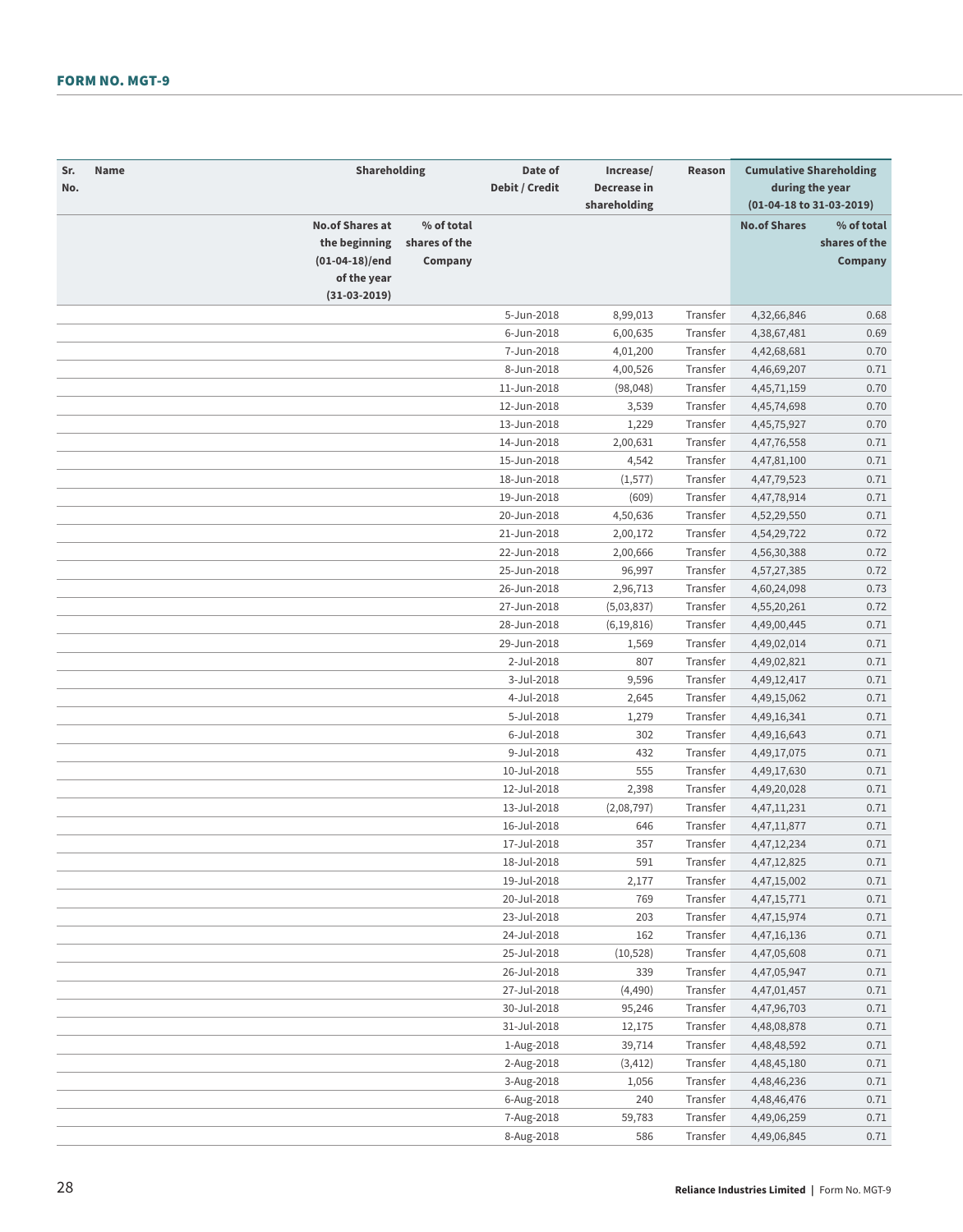| Corporate<br>Overview | Management<br>Review | Governance  | Financial<br><b>Statements</b> | Notice      |
|-----------------------|----------------------|-------------|--------------------------------|-------------|
| $1 - 46$              | $47 - 183$           | $184 - 257$ | $258 - 439$                    | $440 - 450$ |

| Sr.<br>No. | Name                   | Shareholding  | Date of<br>Debit / Credit | Increase/<br>Decrease in | Reason   | <b>Cumulative Shareholding</b><br>during the year |               |
|------------|------------------------|---------------|---------------------------|--------------------------|----------|---------------------------------------------------|---------------|
|            |                        |               |                           | shareholding             |          | (01-04-18 to 31-03-2019)                          |               |
|            | <b>No.of Shares at</b> | % of total    |                           |                          |          | <b>No.of Shares</b>                               | % of total    |
|            | the beginning          | shares of the |                           |                          |          |                                                   | shares of the |
|            | $(01-04-18)/end$       | Company       |                           |                          |          |                                                   | Company       |
|            | of the year            |               |                           |                          |          |                                                   |               |
|            | $(31-03-2019)$         |               |                           |                          |          |                                                   |               |
|            |                        |               | 9-Aug-2018                | 2,401                    | Transfer | 4,49,09,246                                       | 0.71          |
|            |                        |               | 10-Aug-2018               | (2,632)                  | Transfer | 4,49,06,614                                       | 0.71          |
|            |                        |               | 13-Aug-2018               | (65, 447)                | Transfer | 4,48,41,167                                       | 0.71          |
|            |                        |               | 14-Aug-2018               | 156                      | Transfer | 4,48,41,323                                       | 0.71          |
|            |                        |               | 16-Aug-2018               | 1,300                    | Transfer | 4,48,42,623                                       | 0.71          |
|            |                        |               | 20-Aug-2018               | (6, 757)                 | Transfer | 4,48,35,866                                       | 0.71          |
|            |                        |               | 21-Aug-2018               | 9,33,054                 | Transfer | 4,57,68,920                                       | 0.72          |
|            |                        |               | 23-Aug-2018               | (1,59,286)               | Transfer | 4,56,09,634                                       | 0.72          |
|            |                        |               | 24-Aug-2018               | 517                      | Transfer | 4,56,10,151                                       | 0.72          |
|            |                        |               | 27-Aug-2018               | 733                      | Transfer | 4,56,10,884                                       | 0.72          |
|            |                        |               | 28-Aug-2018               | (18, 437)                | Transfer | 4,55,92,447                                       | 0.72          |
|            |                        |               | 29-Aug-2018               | (18, 330)                | Transfer | 4,55,74,117                                       | 0.72          |
|            |                        |               | 30-Aug-2018               | 30,056                   | Transfer | 4,56,04,173                                       | 0.72          |
|            |                        |               | 31-Aug-2018               | (99, 633)                | Transfer | 4,55,04,540                                       | 0.72          |
|            |                        |               | 3-Sep-2018                | 4,953                    | Transfer | 4,55,09,493                                       | 0.72          |
|            |                        |               | 4-Sep-2018                | (81, 677)                | Transfer | 4,54,27,816                                       | 0.72          |
|            |                        |               | 5-Sep-2018                | 1,89,563                 | Transfer | 4,56,17,379                                       | 0.72          |
|            |                        |               | 6-Sep-2018                | 19,171                   | Transfer | 4,56,36,550                                       | 0.72          |
|            |                        |               | 7-Sep-2018                | (98, 166)                | Transfer | 4,55,38,384                                       | 0.72          |
|            |                        |               | 10-Sep-2018               | (1, 35, 940)             | Transfer | 4,54,02,444                                       | 0.72          |
|            |                        |               | 11-Sep-2018               | (10, 150)                | Transfer | 4,53,92,294                                       | 0.72          |
|            |                        |               | 12-Sep-2018               | 13                       | Transfer | 4,53,92,307                                       | 0.72          |
|            |                        |               | 14-Sep-2018               | 1,092                    | Transfer | 4,53,93,399                                       | 0.72          |
|            |                        |               | 17-Sep-2018               | 3,894                    | Transfer | 4,53,97,293                                       | 0.72          |
|            |                        |               | 18-Sep-2018               | 850                      | Transfer | 4,53,98,143                                       | 0.72          |
|            |                        |               | 19-Sep-2018               | 41,022                   | Transfer | 4,54,39,165                                       | 0.72          |
|            |                        |               | 21-Sep-2018               | 1,689                    | Transfer | 4,54,40,854                                       | 0.72          |
|            |                        |               | 24-Sep-2018               | 3,397                    | Transfer | 4,54,44,251                                       | 0.72          |
|            |                        |               | 25-Sep-2018               | 2,679                    | Transfer | 4,54,46,930                                       | 0.72          |
|            |                        |               | 26-Sep-2018               | 62,642                   | Transfer | 4,55,09,572                                       | 0.72          |
|            |                        |               | 27-Sep-2018               | 37,105                   | Transfer | 4,55,46,677                                       | 0.72          |
|            |                        |               | 28-Sep-2018               | (12, 525)                | Transfer | 4,55,34,152                                       | 0.72          |
|            |                        |               | 1-Oct-2018                | 29,991                   | Transfer | 4,55,64,143                                       | 0.72          |
|            |                        |               | 3-Oct-2018                | 49,233                   | Transfer | 4,56,13,376                                       | 0.72          |
|            |                        |               | 4-Oct-2018                | 4,073                    | Transfer | 4,56,17,449                                       | 0.72          |
|            |                        |               | 5-Oct-2018                |                          | Transfer |                                                   |               |
|            |                        |               | 8-Oct-2018                | 3,421                    | Transfer | 4,56,20,870                                       | 0.72          |
|            |                        |               |                           | 4,155                    |          | 4,56,25,025                                       | 0.72          |
|            |                        |               | 9-Oct-2018                | 2,00,142                 | Transfer | 4,58,25,167                                       | 0.72          |
|            |                        |               | 10-Oct-2018               | 73,505                   | Transfer | 4,58,98,672                                       | 0.72          |
|            |                        |               | 11-Oct-2018               | 3,984                    | Transfer | 4,59,02,656                                       | 0.72          |
|            |                        |               | 12-Oct-2018               | 3,043                    | Transfer | 4,59,05,699                                       | 0.72          |
|            |                        |               | 15-Oct-2018               | 13,296                   | Transfer | 4,59,18,995                                       | 0.72          |
|            |                        |               | 16-Oct-2018               | 5,142                    | Transfer | 4,59,24,137                                       | 0.72          |
|            |                        |               | 17-Oct-2018               | 3,03,772                 | Transfer | 4,62,27,909                                       | 0.73          |
|            |                        |               | 19-Oct-2018               | 3,689                    | Transfer | 4,62,31,598                                       | 0.73          |
|            |                        |               | 22-Oct-2018               | 2,445                    | Transfer | 4,62,34,043                                       | 0.73          |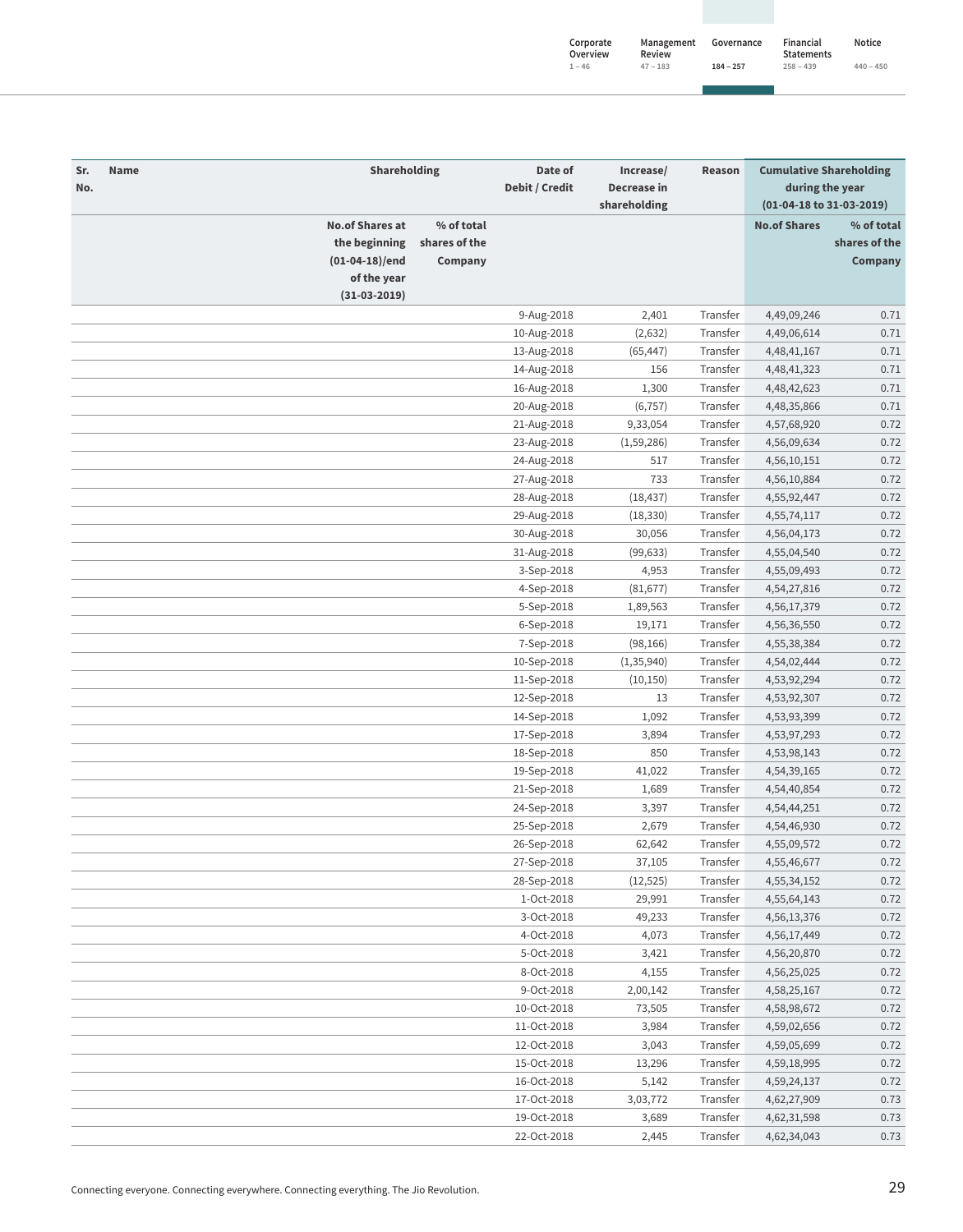| Sr.<br>Name<br>No. | Shareholding                                                             |                                        | Date of<br>Debit / Credit | Increase/<br>Decrease in<br>shareholding | Reason   | <b>Cumulative Shareholding</b><br>during the year<br>(01-04-18 to 31-03-2019) |                                        |
|--------------------|--------------------------------------------------------------------------|----------------------------------------|---------------------------|------------------------------------------|----------|-------------------------------------------------------------------------------|----------------------------------------|
|                    | <b>No.of Shares at</b><br>the beginning<br>(01-04-18)/end<br>of the year | % of total<br>shares of the<br>Company |                           |                                          |          | <b>No.of Shares</b>                                                           | % of total<br>shares of the<br>Company |
|                    | $(31-03-2019)$                                                           |                                        |                           |                                          |          |                                                                               |                                        |
|                    |                                                                          |                                        | 23-Oct-2018               | 12,25,499                                | Transfer | 4,74,59,542                                                                   | 0.75                                   |
|                    |                                                                          |                                        | 24-Oct-2018               | 74,250                                   | Transfer | 4,75,33,792                                                                   | 0.75                                   |
|                    |                                                                          |                                        | 25-Oct-2018               | 3,471                                    | Transfer | 4,75,37,263                                                                   | 0.75                                   |
|                    |                                                                          |                                        | 26-Oct-2018               | 1,48,191                                 | Transfer | 4,76,85,454                                                                   | 0.75                                   |
|                    |                                                                          |                                        | 29-Oct-2018               | 2,647                                    | Transfer | 4,76,88,101                                                                   | 0.75                                   |
|                    |                                                                          |                                        | 30-Oct-2018               | 1,711                                    | Transfer | 4,76,89,812                                                                   | 0.75                                   |
|                    |                                                                          |                                        | 31-Oct-2018               | 1,410                                    | Transfer | 4,76,91,222                                                                   | 0.75                                   |
|                    |                                                                          |                                        | 1-Nov-2018                | 7,179                                    | Transfer | 4,76,98,401                                                                   | 0.75                                   |
|                    |                                                                          |                                        | 2-Nov-2018                | 1,00,951                                 | Transfer | 4,77,99,352                                                                   | 0.75                                   |
|                    |                                                                          |                                        | 5-Nov-2018                | 2,412                                    | Transfer | 4,78,01,764                                                                   | 0.75                                   |
|                    |                                                                          |                                        | 6-Nov-2018                | 586                                      | Transfer | 4,78,02,350                                                                   | 0.75                                   |
|                    |                                                                          |                                        | 9-Nov-2018                | 721                                      | Transfer | 4,78,03,071                                                                   | 0.75                                   |
|                    |                                                                          |                                        | 12-Nov-2018               | 476                                      | Transfer | 4,78,03,547                                                                   | 0.75                                   |
|                    |                                                                          |                                        | 13-Nov-2018               | 587                                      | Transfer | 4,78,04,134                                                                   | 0.75                                   |
|                    |                                                                          |                                        | 14-Nov-2018               | 559                                      | Transfer | 4,78,04,693                                                                   | 0.75                                   |
|                    |                                                                          |                                        | 15-Nov-2018               | 1,283                                    | Transfer | 4,78,05,976                                                                   | 0.75                                   |
|                    |                                                                          |                                        | 16-Nov-2018               | 1,129                                    | Transfer | 4,78,07,105                                                                   | 0.75                                   |
|                    |                                                                          |                                        | 19-Nov-2018               | 1,336                                    | Transfer | 4,78,08,441                                                                   | 0.75                                   |
|                    |                                                                          |                                        | 20-Nov-2018               | 2,495                                    | Transfer | 4,78,10,936                                                                   | 0.75                                   |
|                    |                                                                          |                                        | 22-Nov-2018               | (1,07,618)                               | Transfer | 4,77,03,318                                                                   | 0.75                                   |
|                    |                                                                          |                                        | 26-Nov-2018               | (2,71,893)                               | Transfer | 4,74,31,425                                                                   | 0.75                                   |
|                    |                                                                          |                                        | 27-Nov-2018               | 3,605                                    | Transfer | 4,74,35,030                                                                   | 0.75                                   |
|                    |                                                                          |                                        | 28-Nov-2018               | 2,038                                    | Transfer | 4,74,37,068                                                                   | 0.75                                   |
|                    |                                                                          |                                        | 29-Nov-2018               | 9,140                                    | Transfer | 4,74,46,208                                                                   | 0.75                                   |
|                    |                                                                          |                                        | 30-Nov-2018               | 822                                      | Transfer | 4,74,47,030                                                                   | 0.75                                   |
|                    |                                                                          |                                        | 3-Dec-2018                | 911                                      | Transfer | 4,74,47,941                                                                   | 0.75                                   |
|                    |                                                                          |                                        | 4-Dec-2018                | 82,267                                   | Transfer | 4,75,30,208                                                                   | 0.75                                   |
|                    |                                                                          |                                        | 6-Dec-2018                | 8,397                                    | Transfer | 4,75,38,605                                                                   | 0.75                                   |
|                    |                                                                          |                                        | 7-Dec-2018                | 1,088                                    | Transfer | 4,75,39,693                                                                   | 0.75                                   |
|                    |                                                                          |                                        | 10-Dec-2018               | 2,904                                    | Transfer | 4,75,42,597                                                                   | 0.75                                   |
|                    |                                                                          |                                        | 11-Dec-2018               | 87,905                                   | Transfer | 4,76,30,502                                                                   | 0.75                                   |
|                    |                                                                          |                                        | 12-Dec-2018               | 5,21,935                                 | Transfer | 4,81,52,437                                                                   | 0.76                                   |
|                    |                                                                          |                                        | 13-Dec-2018               | 21,040                                   | Transfer | 4,81,73,477                                                                   | 0.76                                   |
|                    |                                                                          |                                        | 14-Dec-2018               | 77,429                                   | Transfer | 4,82,50,906                                                                   | 0.76                                   |
|                    |                                                                          |                                        | 17-Dec-2018               | 549                                      | Transfer | 4,82,51,455                                                                   | 0.76                                   |
|                    |                                                                          |                                        | 18-Dec-2018               | 1,590                                    | Transfer | 4,82,53,045                                                                   | 0.76                                   |
|                    |                                                                          |                                        | 19-Dec-2018               | 92,450                                   | Transfer | 4,83,45,495                                                                   | 0.76                                   |
|                    |                                                                          |                                        | 20-Dec-2018               | 1,182                                    | Transfer | 4,83,46,677                                                                   | 0.76                                   |
|                    |                                                                          |                                        | 21-Dec-2018               | 1,258                                    | Transfer | 4,83,47,935                                                                   | 0.76                                   |
|                    |                                                                          |                                        | 24-Dec-2018               | (3, 583)                                 | Transfer | 4,83,44,352                                                                   | 0.76                                   |
|                    |                                                                          |                                        | 26-Dec-2018               | 1,233                                    | Transfer | 4,83,45,585                                                                   | 0.76                                   |
|                    |                                                                          |                                        | 27-Dec-2018               | 4,677                                    | Transfer | 4,83,50,262                                                                   | 0.76                                   |
|                    |                                                                          |                                        | 28-Dec-2018               | (621)                                    | Transfer | 4,83,49,641                                                                   | 0.76                                   |
|                    |                                                                          |                                        | 31-Dec-2018               | 7,367                                    | Transfer | 4,83,57,008                                                                   | 0.76                                   |
|                    |                                                                          |                                        | 1-Jan-2019                | 56,803                                   | Transfer | 4,84,13,811                                                                   | 0.76                                   |
|                    |                                                                          |                                        | 2-Jan-2019                | 6,253                                    | Transfer | 4,84,20,064                                                                   | 0.76                                   |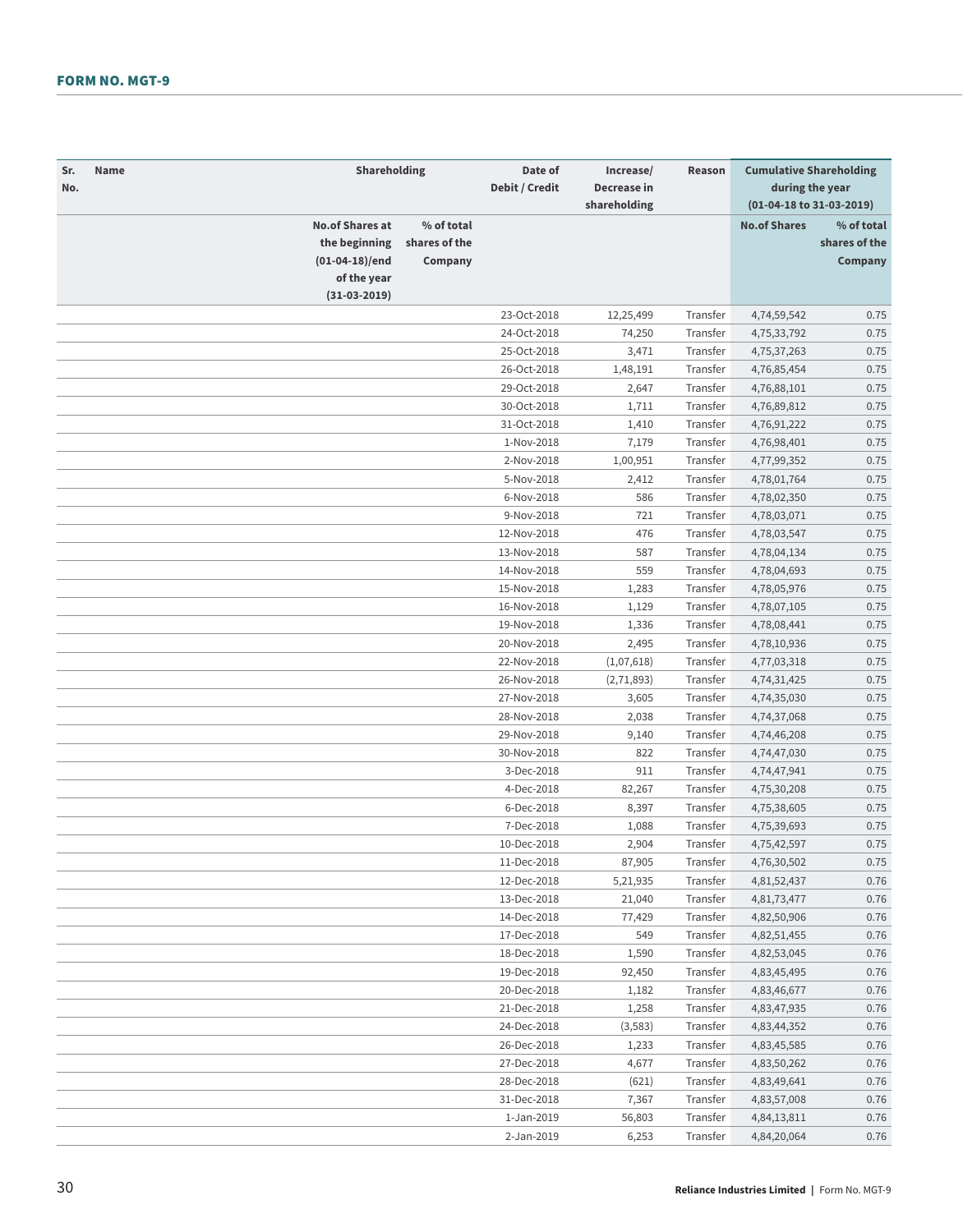| Corporate<br>Overview | Management<br>Review | Governance  | Financial<br><b>Statements</b> | Notice      |
|-----------------------|----------------------|-------------|--------------------------------|-------------|
| $1 - 46$              | $47 - 183$           | $184 - 257$ | $258 - 439$                    | $440 - 450$ |

| Sr.<br>No. | Name                                                                                         | Shareholding                           | Date of<br>Debit / Credit  | Increase/<br>Decrease in<br>shareholding | Reason   | <b>Cumulative Shareholding</b><br>during the year<br>(01-04-18 to 31-03-2019) |                                        |
|------------|----------------------------------------------------------------------------------------------|----------------------------------------|----------------------------|------------------------------------------|----------|-------------------------------------------------------------------------------|----------------------------------------|
|            | <b>No.of Shares at</b><br>the beginning<br>$(01-04-18)/end$<br>of the year<br>$(31-03-2019)$ | % of total<br>shares of the<br>Company |                            |                                          |          | <b>No.of Shares</b>                                                           | % of total<br>shares of the<br>Company |
|            |                                                                                              |                                        | 3-Jan-2019                 | 1,90,000                                 | Transfer | 4,86,10,064                                                                   | 0.77                                   |
|            |                                                                                              |                                        | 4-Jan-2019                 | 5,00,371                                 | Transfer | 4,91,10,435                                                                   | 0.77                                   |
|            |                                                                                              |                                        | 7-Jan-2019                 | 3,736                                    | Transfer | 4,91,14,171                                                                   | 0.77                                   |
|            |                                                                                              |                                        | 8-Jan-2019                 | 1,20,684                                 | Transfer | 4,92,34,855                                                                   | 0.78                                   |
|            |                                                                                              |                                        | 9-Jan-2019                 | 12,710                                   | Transfer | 4,92,47,565                                                                   | 0.78                                   |
|            |                                                                                              |                                        | 10-Jan-2019                | 6,937                                    | Transfer | 4,92,54,502                                                                   | 0.78                                   |
|            |                                                                                              |                                        |                            |                                          | Transfer |                                                                               | 0.78                                   |
|            |                                                                                              |                                        | 11-Jan-2019                | 132<br>3,071                             | Transfer | 4,92,54,634                                                                   | 0.78                                   |
|            |                                                                                              |                                        | 14-Jan-2019<br>15-Jan-2019 |                                          | Transfer | 4,92,57,705                                                                   | 0.78                                   |
|            |                                                                                              |                                        | 16-Jan-2019                | 93,444                                   | Transfer | 4,93,51,149                                                                   | 0.78                                   |
|            |                                                                                              |                                        | 17-Jan-2019                | 4,291                                    | Transfer | 4,93,55,440                                                                   | 0.78                                   |
|            |                                                                                              |                                        | 21-Jan-2019                | (924)                                    |          | 4,93,54,516                                                                   |                                        |
|            |                                                                                              |                                        |                            | 1,765                                    | Transfer | 4,93,56,281                                                                   | 0.78                                   |
|            |                                                                                              |                                        | 22-Jan-2019                | 467                                      | Transfer | 4,93,56,748                                                                   | 0.78                                   |
|            |                                                                                              |                                        | 23-Jan-2019                | 1,522                                    | Transfer | 4,93,58,270                                                                   | 0.78                                   |
|            |                                                                                              |                                        | 24-Jan-2019                | 1,234                                    | Transfer | 4,93,59,504                                                                   | 0.78                                   |
|            |                                                                                              |                                        | 25-Jan-2019                | 1,388                                    | Transfer | 4,93,60,892                                                                   | 0.78                                   |
|            |                                                                                              |                                        | 28-Jan-2019                | 1,277                                    | Transfer | 4,93,62,169                                                                   | 0.78                                   |
|            |                                                                                              |                                        | 29-Jan-2019                | 1,897                                    | Transfer | 4,93,64,066                                                                   | 0.78                                   |
|            |                                                                                              |                                        | 30-Jan-2019                | 8,019                                    | Transfer | 4,93,72,085                                                                   | 0.78                                   |
|            |                                                                                              |                                        | 31-Jan-2019                | 3,643                                    | Transfer | 4,93,75,728                                                                   | 0.78                                   |
|            |                                                                                              |                                        | 1-Feb-2019                 | 82,654                                   | Transfer | 4,94,58,382                                                                   | 0.78                                   |
|            |                                                                                              |                                        | 4-Feb-2019                 | 1,11,108                                 | Transfer | 4,95,69,490                                                                   | 0.78                                   |
|            |                                                                                              |                                        | 5-Feb-2019                 | (355)                                    | Transfer | 4,95,69,135                                                                   | 0.78                                   |
|            |                                                                                              |                                        | 6-Feb-2019                 | 598                                      | Transfer | 4,95,69,733                                                                   | 0.78                                   |
|            |                                                                                              |                                        | 7-Feb-2019                 | 2,752                                    | Transfer | 4,95,72,485                                                                   | 0.78                                   |
|            |                                                                                              |                                        | 8-Feb-2019                 | 1,768                                    | Transfer | 4,95,74,253                                                                   | 0.78                                   |
|            |                                                                                              |                                        | 11-Feb-2019                | 2,240                                    | Transfer | 4,95,76,493                                                                   | 0.78                                   |
|            |                                                                                              |                                        | 12-Feb-2019                | 817                                      | Transfer | 4,95,77,310                                                                   | 0.78                                   |
|            |                                                                                              |                                        | 13-Feb-2019                | (70, 389)                                | Transfer | 4,95,06,921                                                                   | 0.78                                   |
|            |                                                                                              |                                        | 14-Feb-2019                | 2,895                                    | Transfer | 4,95,09,816                                                                   | 0.78                                   |
|            |                                                                                              |                                        | 15-Feb-2019                | 1,39,141                                 | Transfer | 4,96,48,957                                                                   | 0.78                                   |
|            |                                                                                              |                                        | 18-Feb-2019                | 7,106                                    | Transfer | 4,96,56,063                                                                   | 0.78                                   |
|            |                                                                                              |                                        | 20-Feb-2019                | 1,04,032                                 | Transfer | 4,97,60,095                                                                   | 0.79                                   |
|            |                                                                                              |                                        | 21-Feb-2019                | 27,830                                   | Transfer | 4,97,87,925                                                                   | 0.79                                   |
|            |                                                                                              |                                        | 22-Feb-2019                | 835                                      | Transfer | 4,97,88,760                                                                   | 0.79                                   |
|            |                                                                                              |                                        | 25-Feb-2019                | 5,353                                    | Transfer | 4,97,94,113                                                                   | 0.79                                   |
|            |                                                                                              |                                        | 26-Feb-2019                | 27,000                                   | Transfer | 4,98,21,113                                                                   | 0.79                                   |
|            |                                                                                              |                                        | 27-Feb-2019                | 818                                      | Transfer | 4,98,21,931                                                                   | 0.79                                   |
|            |                                                                                              |                                        | 28-Feb-2019                | 7,921                                    | Transfer | 4,98,29,852                                                                   | 0.79                                   |
|            |                                                                                              |                                        | 1-Mar-2019                 | 1,165                                    | Transfer | 4,98,31,017                                                                   | 0.79                                   |
|            |                                                                                              |                                        | 5-Mar-2019                 | 3,553                                    | Transfer | 4,98,34,570                                                                   | 0.79                                   |
|            |                                                                                              |                                        | 6-Mar-2019                 | 399                                      | Transfer | 4,98,34,969                                                                   | 0.79                                   |
|            |                                                                                              |                                        | 7-Mar-2019                 | 1,747                                    | Transfer | 4,98,36,716                                                                   | 0.79                                   |
|            |                                                                                              |                                        | 8-Mar-2019                 | (4, 373)                                 | Transfer | 4,98,32,343                                                                   | 0.79                                   |
|            |                                                                                              |                                        | 11-Mar-2019                | 3,905                                    | Transfer | 4,98,36,248                                                                   | 0.79                                   |
|            |                                                                                              |                                        | 12-Mar-2019                | 883                                      | Transfer | 4,98,37,131                                                                   | 0.79                                   |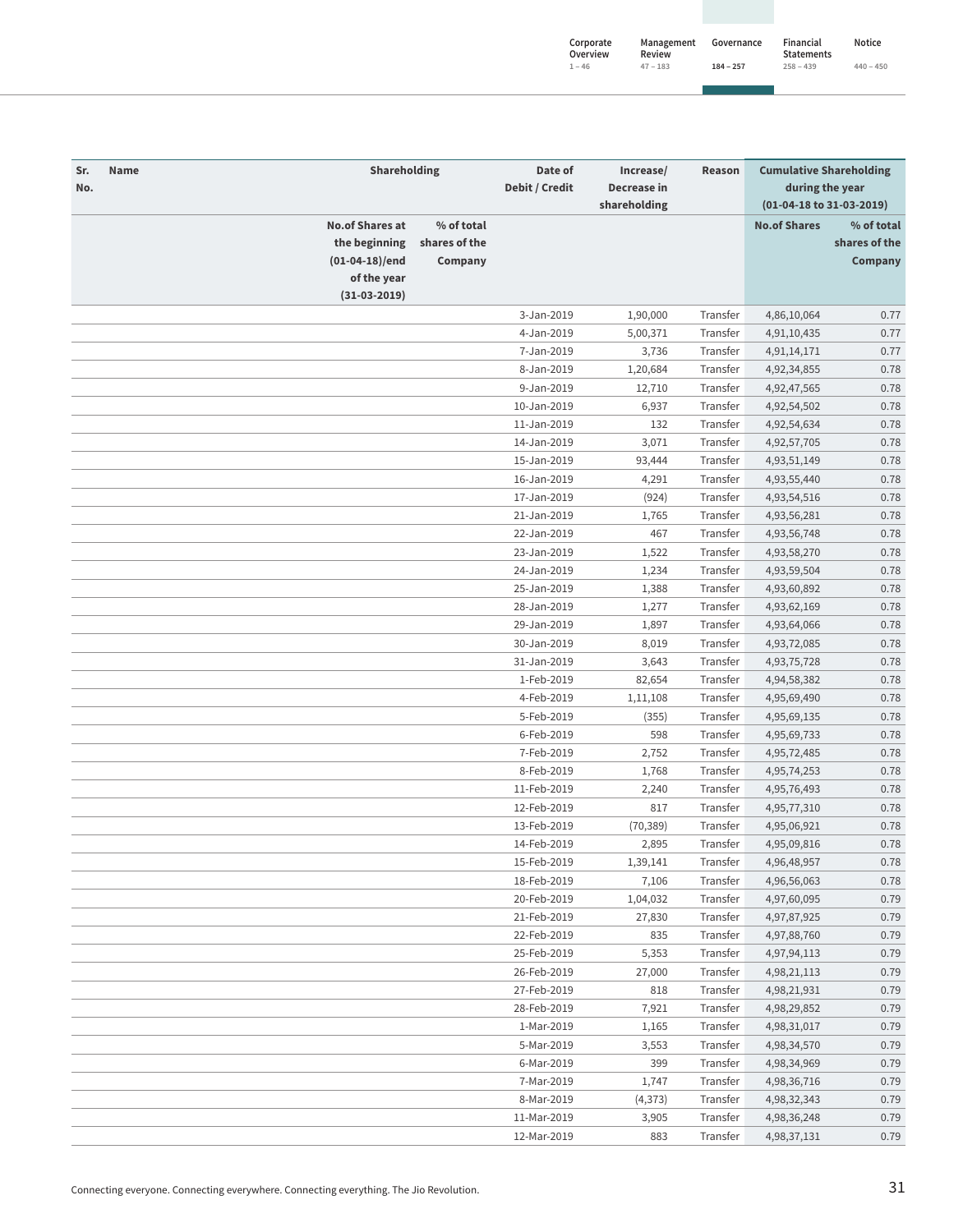### FORM NO. MGT-9

| Sr. | Name                                                                              | Shareholding           |               | Date of                   | Increase/     | Reason   | <b>Cumulative Shareholding</b> |               |
|-----|-----------------------------------------------------------------------------------|------------------------|---------------|---------------------------|---------------|----------|--------------------------------|---------------|
| No. |                                                                                   |                        |               | Debit / Credit            | Decrease in   |          | during the year                |               |
|     |                                                                                   |                        |               |                           | shareholding  |          | (01-04-18 to 31-03-2019)       |               |
|     |                                                                                   | <b>No.of Shares at</b> | % of total    |                           |               |          | <b>No.of Shares</b>            | % of total    |
|     |                                                                                   | the beginning          | shares of the |                           |               |          |                                | shares of the |
|     |                                                                                   | $(01-04-18)/end$       | Company       |                           |               |          |                                | Company       |
|     |                                                                                   | of the year            |               |                           |               |          |                                |               |
|     |                                                                                   | $(31-03-2019)$         |               |                           |               |          |                                |               |
|     |                                                                                   |                        |               | 13-Mar-2019               | 748           | Transfer | 4,98,37,879                    | 0.79          |
|     |                                                                                   |                        |               | 14-Mar-2019               | 4,465         | Transfer | 4,98,42,344                    | 0.79          |
|     |                                                                                   |                        |               | 15-Mar-2019               | (2, 488)      | Transfer | 4,98,39,856                    | 0.79          |
|     |                                                                                   |                        |               | 18-Mar-2019               | 1,779         | Transfer | 4,98,41,635                    | 0.79          |
|     |                                                                                   |                        |               | 19-Mar-2019               | (1,060)       | Transfer | 4,98,40,575                    | 0.79          |
|     |                                                                                   |                        |               | 20-Mar-2019               | 5,335         | Transfer | 4,98,45,910                    | 0.79          |
|     |                                                                                   |                        |               |                           |               |          |                                |               |
|     |                                                                                   |                        |               | 22-Mar-2019               | 196           | Transfer | 4,98,46,106                    | 0.79          |
|     |                                                                                   |                        |               | 25-Mar-2019               | (72)          | Transfer | 4,98,46,034                    | 0.79          |
|     |                                                                                   |                        |               | 26-Mar-2019               | 1,021         | Transfer | 4,98,47,055                    | 0.79          |
|     |                                                                                   |                        |               | 27-Mar-2019               | 7,641         | Transfer | 4,98,54,696                    | 0.79          |
|     |                                                                                   |                        |               | 28-Mar-2019               | (66, 187)     | Transfer | 4,97,88,509                    | 0.79          |
|     |                                                                                   |                        |               | 29-Mar-2019               | 16,322        | Transfer | 4,98,04,831                    | 0.79          |
|     |                                                                                   | 4,98,04,831            | 0.79          | 31-Mar-2019               |               |          | 4,98,04,831                    | 0.79          |
| 8   | Vanguard Emerging Markets Stock Index<br>Fund, A Series of Vanguard International | 5,12,40,761            | 0.81          | 1-Apr-2018                |               |          |                                |               |
|     | <b>Equity Index Funds</b>                                                         |                        |               |                           |               |          |                                |               |
|     |                                                                                   |                        |               | 3-Apr-2018                | (93, 412)     | Transfer | 5, 11, 47, 349                 | 0.81          |
|     |                                                                                   |                        |               | 4-May-2018                | (1,00,140)    | Transfer | 5, 10, 47, 209                 | 0.81          |
|     |                                                                                   |                        |               | 7-May-2018                | (95, 133)     | Transfer | 5,09,52,076                    | 0.80          |
|     |                                                                                   |                        |               | 31-May-2018               | (75, 105)     | Transfer | 5,08,76,971                    | 0.80          |
|     |                                                                                   |                        |               | 14-Jun-2018               | (75, 105)     | Transfer | 5,08,01,866                    | 0.80          |
|     |                                                                                   |                        |               | 15-Jun-2018               | (1, 38, 812)  | Transfer | 5,06,63,054                    | 0.80          |
|     |                                                                                   |                        |               | 18-Jun-2018               | (12, 49, 317) | Transfer | 4,94,13,737                    | 0.78          |
|     |                                                                                   |                        |               | 19-Jun-2018               | (1, 12, 148)  | Transfer | 4,93,01,589                    | 0.78          |
|     |                                                                                   |                        |               | 21-Jun-2018               | (89,010)      | Transfer | 4,92,12,579                    | 0.78          |
|     |                                                                                   |                        |               | 22-Jun-2018               | (1, 33, 861)  | Transfer | 4,90,78,718                    | 0.77          |
|     |                                                                                   |                        |               | 25-Jun-2018               | (93, 955)     | Transfer | 4,89,84,763                    | 0.77          |
|     |                                                                                   |                        |               | 26-Jun-2018               | (1, 28, 570)  | Transfer | 4,88,56,193                    | 0.77          |
|     |                                                                                   |                        |               | 28-Jun-2018               | (4, 48, 155)  | Transfer | 4,84,08,038                    | 0.76          |
|     |                                                                                   |                        |               | 29-Jun-2018               | (1,03,845)    | Transfer | 4,83,04,193                    | 0.76          |
|     |                                                                                   |                        |               | 4-Jul-2018                | (1, 33, 515)  | Transfer | 4,81,70,678                    | 0.76          |
|     |                                                                                   |                        |               | 9-Jul-2018                | (2, 12, 635)  | Transfer | 4,79,58,043                    | 0.76          |
|     |                                                                                   |                        |               | 24-Sep-2018               | (2,74,148)    | Transfer | 4,76,83,895                    | 0.75          |
|     |                                                                                   |                        |               | 13-Nov-2018               | 75,270        | Transfer | 4,77,59,165                    | 0.75          |
|     |                                                                                   |                        |               | 19-Nov-2018               | 1,00,360      | Transfer | 4,78,59,525                    | 0.76          |
|     |                                                                                   |                        |               | 20-Nov-2018               | 95,342        | Transfer | 4,79,54,867                    | 0.76          |
|     |                                                                                   |                        |               | 4-Dec-2018                | 95,342        | Transfer | 4,80,50,209                    | 0.76          |
|     |                                                                                   |                        |               | 17-Dec-2018               | 1,75,630      | Transfer | 4,82,25,839                    | 0.76          |
|     |                                                                                   |                        |               | 18-Dec-2018               | 95,342        | Transfer | 4,83,21,181                    | 0.76          |
|     |                                                                                   |                        |               | 24-Dec-2018               | (1, 72, 887)  | Transfer | 4,81,48,294                    | 0.76          |
|     |                                                                                   |                        |               | 28-Jan-2019               | 48,730        | Transfer | 4,81,97,024                    | 0.76          |
|     |                                                                                   |                        |               | 29-Jan-2019               |               | Transfer |                                |               |
|     |                                                                                   |                        |               |                           | 87,714        |          | 4,82,84,738                    | 0.76          |
|     |                                                                                   |                        |               | 31-Jan-2019<br>4-Feb-2019 | 1,46,190      | Transfer | 4,84,30,928                    | 0.76          |
|     |                                                                                   |                        |               |                           | 1,12,079      | Transfer | 4,85,43,007                    | 0.77          |
|     |                                                                                   |                        |               | 5-Feb-2019                | 2,19,285      | Transfer | 4,87,62,292                    | 0.77          |
|     |                                                                                   |                        |               | 6-Feb-2019                | 48,730        | Transfer | 4,88,11,022                    | 0.77          |
|     |                                                                                   |                        |               | 8-Feb-2019                | 5,04,937      | Transfer | 4,93,15,959                    | 0.78          |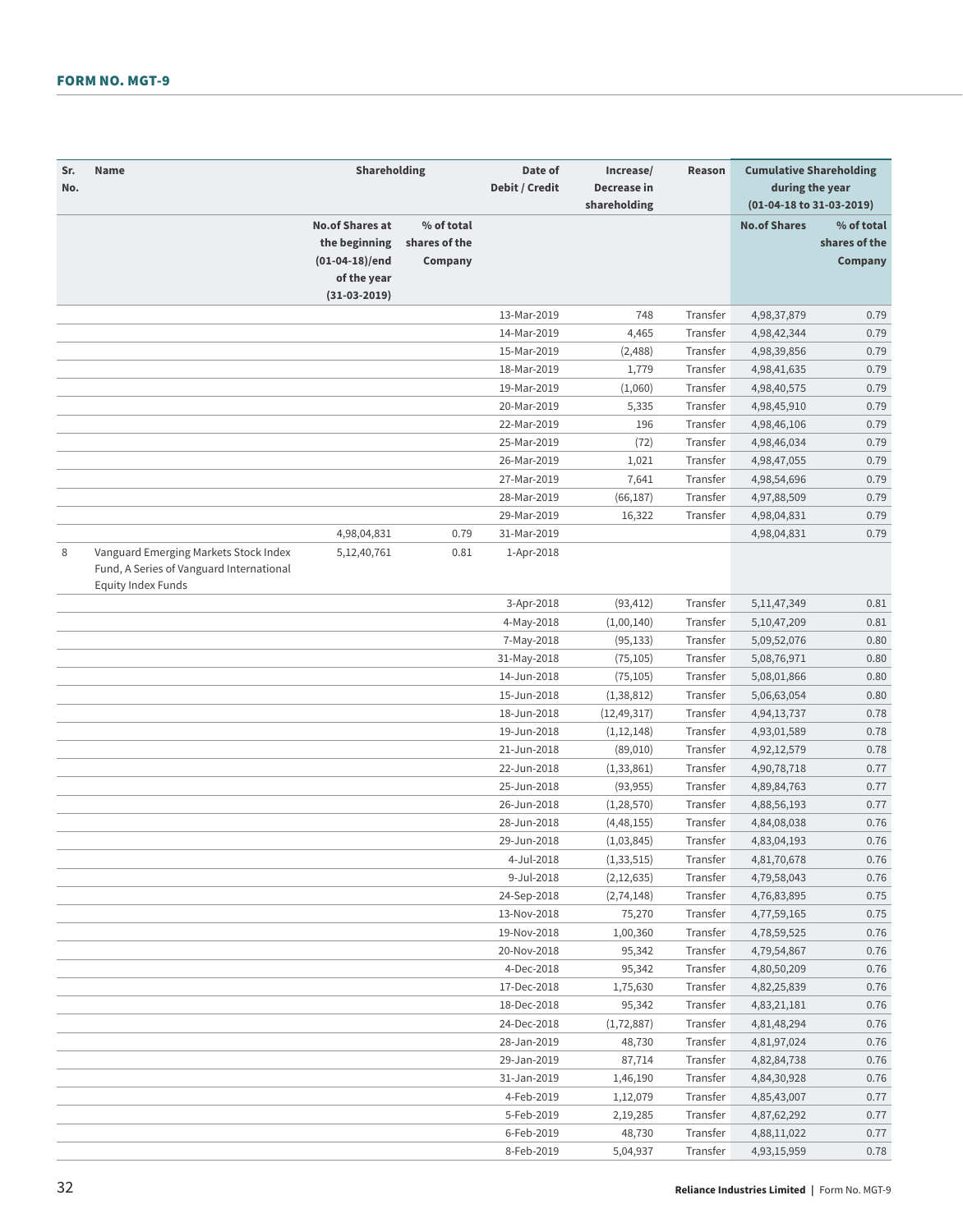| Corporate<br>Overview | Management<br>Review | Governance  | Financial<br><b>Statements</b> | <b>Notice</b> |
|-----------------------|----------------------|-------------|--------------------------------|---------------|
| $1 - 46$              | $47 - 183$           | $184 - 257$ | $258 - 439$                    | $440 - 450$   |

| Sr.<br>No. | Name                                             | Shareholding                                                                                 |                                        | Date of<br>Debit / Credit | Increase/<br>Decrease in<br>shareholding | Reason   | <b>Cumulative Shareholding</b><br>during the year<br>(01-04-18 to 31-03-2019) |                                        |
|------------|--------------------------------------------------|----------------------------------------------------------------------------------------------|----------------------------------------|---------------------------|------------------------------------------|----------|-------------------------------------------------------------------------------|----------------------------------------|
|            |                                                  | <b>No.of Shares at</b><br>the beginning<br>$(01-04-18)/end$<br>of the year<br>$(31-03-2019)$ | % of total<br>shares of the<br>Company |                           |                                          |          | <b>No.of Shares</b>                                                           | % of total<br>shares of the<br>Company |
|            |                                                  |                                                                                              |                                        |                           |                                          |          |                                                                               |                                        |
|            |                                                  |                                                                                              |                                        | 11-Feb-2019               | 16,474                                   | Transfer | 4,93,32,433                                                                   | 0.78                                   |
|            |                                                  |                                                                                              |                                        | 18-Mar-2019               | (4,10,017)                               | Transfer | 4,89,22,416                                                                   | 0.77                                   |
|            |                                                  |                                                                                              |                                        | 19-Mar-2019               | (3, 56, 332)                             | Transfer | 4,85,66,084                                                                   | 0.77                                   |
|            |                                                  |                                                                                              |                                        | 20-Mar-2019               | (34, 427)                                | Transfer | 4,85,31,657                                                                   | 0.77                                   |
|            |                                                  |                                                                                              |                                        | 25-Mar-2019               | 1,12,079                                 | Transfer | 4,86,43,736                                                                   | 0.77                                   |
| 9          | Vanguard Total International Stock Index<br>Fund | 4,86,43,736<br>4,17,76,067                                                                   | 0.77<br>0.66                           | 31-Mar-2019<br>1-Apr-2018 |                                          |          | 4,86,43,736                                                                   | 0.77                                   |
|            |                                                  |                                                                                              |                                        | 3-Apr-2018                | 57,514                                   | Transfer | 4, 18, 33, 581                                                                | 0.66                                   |
|            |                                                  |                                                                                              |                                        | 5-Apr-2018                | 1,04,975                                 | Transfer | 4, 19, 38, 556                                                                | 0.66                                   |
|            |                                                  |                                                                                              |                                        | 6-Apr-2018                | 54,830                                   | Transfer | 4,19,93,386                                                                   | 0.66                                   |
|            |                                                  |                                                                                              |                                        | 13-Apr-2018               | 84,226                                   | Transfer | 4,20,77,612                                                                   | 0.66                                   |
|            |                                                  |                                                                                              |                                        | 20-Apr-2018               | 64,335                                   | Transfer | 4,21,41,947                                                                   | 0.67                                   |
|            |                                                  |                                                                                              |                                        | 26-Apr-2018               | 46,860                                   | Transfer | 4,21,88,807                                                                   | 0.67                                   |
|            |                                                  |                                                                                              |                                        | 3-May-2018                | 47,593                                   | Transfer | 4,22,36,400                                                                   | 0.67                                   |
|            |                                                  |                                                                                              |                                        | 4-May-2018                | 2,38,349                                 | Transfer | 4, 24, 74, 749                                                                | 0.67                                   |
|            |                                                  |                                                                                              |                                        | 14-May-2018               | 70,997                                   | Transfer | 4,25,45,746                                                                   | 0.67                                   |
|            |                                                  |                                                                                              |                                        | 21-May-2018               | 1,17,108                                 | Transfer | 4,26,62,854                                                                   | 0.67                                   |
|            |                                                  |                                                                                              |                                        |                           |                                          | Transfer |                                                                               | 0.68                                   |
|            |                                                  |                                                                                              |                                        | 28-May-2018               | 2,51,128                                 | Transfer | 4,29,13,982                                                                   | 0.68                                   |
|            |                                                  |                                                                                              |                                        | 5-Jun-2018<br>8-Jun-2018  | 74,444                                   | Transfer | 4,29,88,426                                                                   |                                        |
|            |                                                  |                                                                                              |                                        |                           | 46,197                                   |          | 4,30,34,623                                                                   | 0.68                                   |
|            |                                                  |                                                                                              |                                        | 15-Jun-2018               | (7, 734)                                 | Transfer | 4,30,26,889                                                                   | 0.68                                   |
|            |                                                  |                                                                                              |                                        | 18-Jun-2018               | (69, 599)                                | Transfer | 4,29,57,290                                                                   | 0.68                                   |
|            |                                                  |                                                                                              |                                        | 21-Jun-2018               | 52,345                                   | Transfer | 4,30,09,635                                                                   | 0.68                                   |
|            |                                                  |                                                                                              |                                        | 22-Jun-2018               | 1,03,791                                 | Transfer | 4, 31, 13, 426                                                                | 0.68                                   |
|            |                                                  |                                                                                              |                                        | 28-Jun-2018               | 1,62,718                                 | Transfer | 4,32,76,144                                                                   | 0.68                                   |
|            |                                                  |                                                                                              |                                        | 29-Jun-2018               | 83,094                                   | Transfer | 4,33,59,238                                                                   | 0.68                                   |
|            |                                                  |                                                                                              |                                        | 2-Jul-2018                | 37,809                                   | Transfer | 4,33,97,047                                                                   | 0.68                                   |
|            |                                                  |                                                                                              |                                        | 3-Jul-2018                | 1,29,914                                 | Transfer | 4,35,26,961                                                                   | 0.69                                   |
|            |                                                  |                                                                                              |                                        | 5-Jul-2018                | 1,35,904                                 | Transfer | 4,36,62,865                                                                   | 0.69                                   |
|            |                                                  |                                                                                              |                                        | 9-Jul-2018                | 97,608                                   | Transfer | 4,37,60,473                                                                   | 0.69                                   |
|            |                                                  |                                                                                              |                                        | 13-Jul-2018               | 67,202                                   | Transfer | 4,38,27,675                                                                   | 0.69                                   |
|            |                                                  |                                                                                              |                                        | 19-Jul-2018               | 66,457                                   | Transfer | 4,38,94,132                                                                   | 0.69                                   |
|            |                                                  |                                                                                              |                                        | 20-Jul-2018               | 38,153                                   | Transfer | 4,39,32,285                                                                   | 0.69                                   |
|            |                                                  |                                                                                              |                                        | 24-Jul-2018               | 56,180                                   | Transfer | 4,39,88,465                                                                   | 0.69                                   |
|            |                                                  |                                                                                              |                                        | 26-Jul-2018               | 59,349                                   | Transfer | 4,40,47,814                                                                   | 0.70                                   |
|            |                                                  |                                                                                              |                                        | 2-Aug-2018                | 48,799                                   | Transfer | 4,40,96,613                                                                   | 0.70                                   |
|            |                                                  |                                                                                              |                                        | 3-Aug-2018                | 1,30,353                                 | Transfer | 4,42,26,966                                                                   | 0.70                                   |
|            |                                                  |                                                                                              |                                        | 7-Aug-2018                | 73,480                                   | Transfer | 4,43,00,446                                                                   | 0.70                                   |
|            |                                                  |                                                                                              |                                        | 9-Aug-2018                | 56,559                                   | Transfer | 4,43,57,005                                                                   | 0.70                                   |
|            |                                                  |                                                                                              |                                        | 10-Aug-2018               | 71,449                                   | Transfer | 4,44,28,454                                                                   | 0.70                                   |
|            |                                                  |                                                                                              |                                        | 20-Aug-2018               | 99,476                                   | Transfer | 4,45,27,930                                                                   | 0.70                                   |
|            |                                                  |                                                                                              |                                        | 21-Aug-2018               | 3,12,924                                 | Transfer | 4,48,40,854                                                                   | 0.71                                   |
|            |                                                  |                                                                                              |                                        | 23-Aug-2018               | 96,619                                   | Transfer | 4,49,37,473                                                                   | 0.71                                   |
|            |                                                  |                                                                                              |                                        | 24-Aug-2018               | 62,475                                   | Transfer | 4,49,99,948                                                                   | 0.71                                   |
|            |                                                  |                                                                                              |                                        | 27-Aug-2018               | 1,10,483                                 | Transfer | 4,51,10,431                                                                   | 0.71                                   |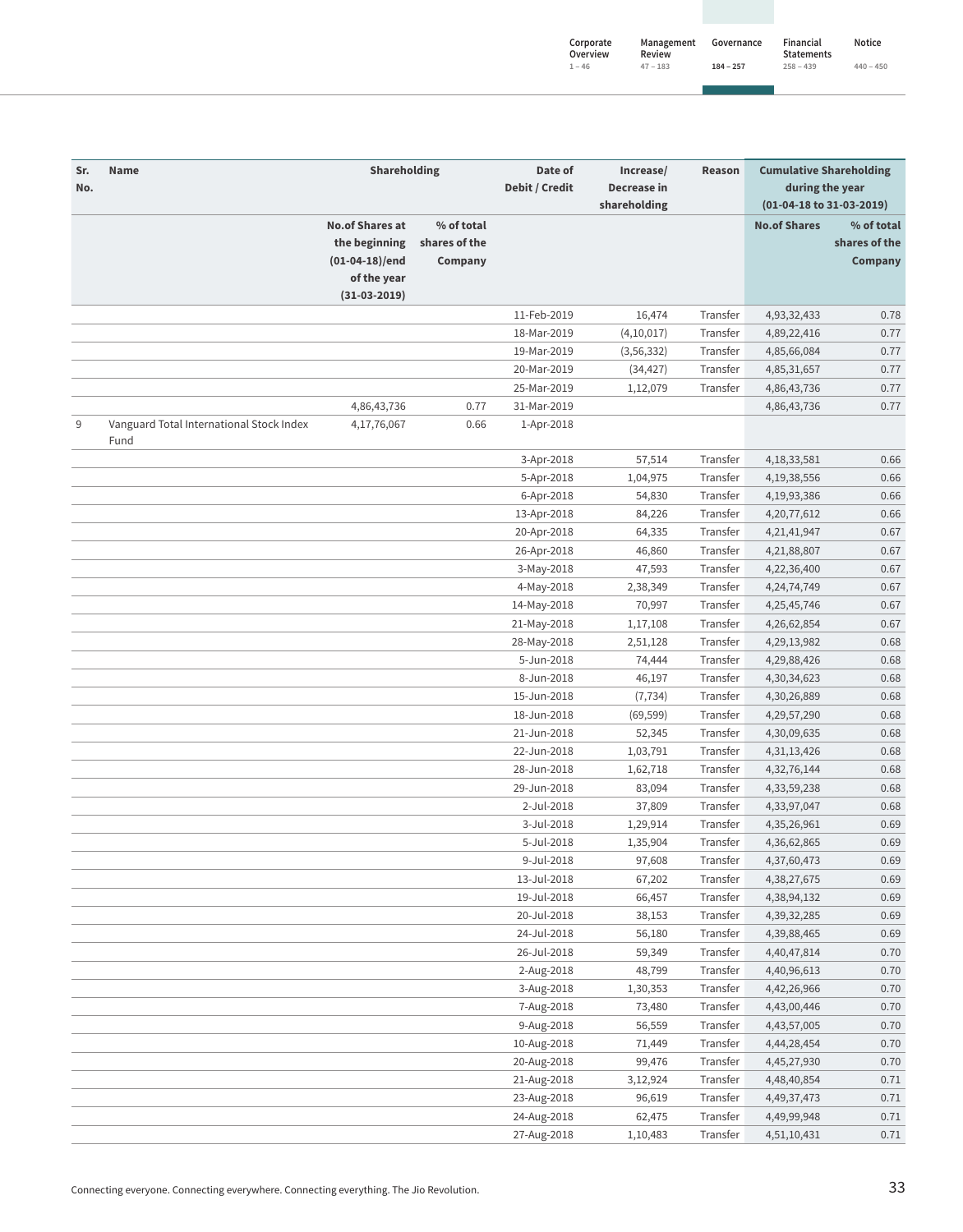| Sr.<br>No. | Name | Shareholding                                                             |                                        | Date of<br>Debit / Credit | Increase/<br>Decrease in<br>shareholding | Reason   | <b>Cumulative Shareholding</b><br>during the year<br>(01-04-18 to 31-03-2019) |                                        |
|------------|------|--------------------------------------------------------------------------|----------------------------------------|---------------------------|------------------------------------------|----------|-------------------------------------------------------------------------------|----------------------------------------|
|            |      | <b>No.of Shares at</b><br>the beginning<br>(01-04-18)/end<br>of the year | % of total<br>shares of the<br>Company |                           |                                          |          | <b>No.of Shares</b>                                                           | % of total<br>shares of the<br>Company |
|            |      | $(31-03-2019)$                                                           |                                        |                           |                                          |          |                                                                               |                                        |
|            |      |                                                                          |                                        | 7-Sep-2018                | 64,923                                   | Transfer | 4,51,75,354                                                                   | 0.71                                   |
|            |      |                                                                          |                                        | 10-Sep-2018               | 1,03,359                                 | Transfer | 4,52,78,713                                                                   | 0.71                                   |
|            |      |                                                                          |                                        | 11-Sep-2018               | 60,357                                   | Transfer | 4,53,39,070                                                                   | 0.72                                   |
|            |      |                                                                          |                                        | 14-Sep-2018               | 70,370                                   | Transfer | 4,54,09,440                                                                   | 0.72                                   |
|            |      |                                                                          |                                        | 17-Sep-2018               | 95,848                                   | Transfer | 4,55,05,288                                                                   | 0.72                                   |
|            |      |                                                                          |                                        | 21-Sep-2018               | 79,176                                   | Transfer | 4,55,84,464                                                                   | 0.72                                   |
|            |      |                                                                          |                                        | 24-Sep-2018               | (97, 391)                                | Transfer | 4,54,87,073                                                                   | 0.72                                   |
|            |      |                                                                          |                                        | 27-Sep-2018               | 42,128                                   | Transfer | 4,55,29,201                                                                   | 0.72                                   |
|            |      |                                                                          |                                        | 5-Oct-2018                | 92,513                                   | Transfer | 4,56,21,714                                                                   | 0.72                                   |
|            |      |                                                                          |                                        | 8-Oct-2018                | 53,813                                   | Transfer | 4,56,75,527                                                                   | 0.72                                   |
|            |      |                                                                          |                                        | 9-Oct-2018                | 53,412                                   | Transfer | 4,57,28,939                                                                   | 0.72                                   |
|            |      |                                                                          |                                        | 16-Oct-2018               | 1,17,513                                 | Transfer | 4,58,46,452                                                                   | 0.72                                   |
|            |      |                                                                          |                                        | 19-Oct-2018               | 1,05,943                                 | Transfer | 4,59,52,395                                                                   | 0.72                                   |
|            |      |                                                                          |                                        | 22-Oct-2018               | 40,832                                   | Transfer | 4,59,93,227                                                                   | 0.73                                   |
|            |      |                                                                          |                                        | 23-Oct-2018               | 71,569                                   | Transfer | 4,60,64,796                                                                   | 0.73                                   |
|            |      |                                                                          |                                        | 25-Oct-2018               | 46,115                                   | Transfer | 4,61,10,911                                                                   | 0.73                                   |
|            |      |                                                                          |                                        | 26-Oct-2018               | 54,040                                   | Transfer | 4,61,64,951                                                                   | 0.73                                   |
|            |      |                                                                          |                                        | 29-Oct-2018               | 81,754                                   | Transfer | 4,62,46,705                                                                   | 0.73                                   |
|            |      |                                                                          |                                        | 30-Oct-2018               | 2,26,065                                 | Transfer | 4,64,72,770                                                                   | 0.73                                   |
|            |      |                                                                          |                                        | 2-Nov-2018                | 1,10,060                                 | Transfer | 4,65,82,830                                                                   | 0.73                                   |
|            |      |                                                                          |                                        | 5-Nov-2018                | 49,790                                   | Transfer | 4,66,32,620                                                                   | 0.74                                   |
|            |      |                                                                          |                                        | 6-Nov-2018                | 1,33,832                                 | Transfer | 4,67,66,452                                                                   | 0.74                                   |
|            |      |                                                                          |                                        | 20-Nov-2018               | 1,17,730                                 | Transfer | 4,68,84,182                                                                   | 0.74                                   |
|            |      |                                                                          |                                        | 6-Dec-2018                | 32,374                                   | Transfer | 4,69,16,556                                                                   | 0.74                                   |
|            |      |                                                                          |                                        | 11-Dec-2018               | 91,725                                   | Transfer | 4,70,08,281                                                                   | 0.74                                   |
|            |      |                                                                          |                                        | 13-Dec-2018               | 87,088                                   | Transfer | 4,70,95,369                                                                   | 0.74                                   |
|            |      |                                                                          |                                        | 14-Dec-2018               | 73,433                                   | Transfer | 4,71,68,802                                                                   | 0.74                                   |
|            |      |                                                                          |                                        | 24-Dec-2018               | (1,60,170)                               | Transfer | 4,70,08,632                                                                   | 0.74                                   |
|            |      |                                                                          |                                        | 7-Jan-2019                | 2,24,329                                 | Transfer | 4,72,32,961                                                                   | 0.75                                   |
|            |      |                                                                          |                                        | 8-Jan-2019                | 1,17,519                                 | Transfer | 4,73,50,480                                                                   | 0.75                                   |
|            |      |                                                                          |                                        | 17-Jan-2019               | 41,172                                   | Transfer | 4,73,91,652                                                                   | 0.75                                   |
|            |      |                                                                          |                                        | 22-Jan-2019               | 41,399                                   | Transfer | 4,74,33,051                                                                   | 0.75                                   |
|            |      |                                                                          |                                        | 25-Jan-2019               | 38,624                                   | Transfer | 4,74,71,675                                                                   | 0.75                                   |
|            |      |                                                                          |                                        | 7-Feb-2019                | 98,987                                   | Transfer | 4,75,70,662                                                                   | 0.75                                   |
|            |      |                                                                          |                                        | 14-Feb-2019               | 77,187                                   | Transfer | 4,76,47,849                                                                   | 0.75                                   |
|            |      |                                                                          |                                        | 15-Feb-2019               | 47,275                                   | Transfer | 4,76,95,124                                                                   | 0.75                                   |
|            |      |                                                                          |                                        | 20-Feb-2019               | 47,730                                   | Transfer | 4,77,42,854                                                                   | 0.75                                   |
|            |      |                                                                          |                                        | 22-Feb-2019               | 50,320                                   | Transfer | 4,77,93,174                                                                   | 0.75                                   |
|            |      |                                                                          |                                        | 25-Feb-2019               | 55,256                                   | Transfer | 4,78,48,430                                                                   | 0.75                                   |
|            |      |                                                                          |                                        | 1-Mar-2019                | 35,709                                   | Transfer | 4,78,84,139                                                                   | 0.76                                   |
|            |      |                                                                          |                                        | 6-Mar-2019                | 89,920                                   | Transfer | 4,79,74,059                                                                   | 0.76                                   |
|            |      |                                                                          |                                        | 7-Mar-2019                | 40,656                                   | Transfer | 4,80,14,715                                                                   | 0.76                                   |
|            |      |                                                                          |                                        | 18-Mar-2019               | (78, 189)                                | Transfer | 4,79,36,526                                                                   | 0.76                                   |
|            |      |                                                                          |                                        | 19-Mar-2019               | (67, 952)                                | Transfer | 4,78,68,574                                                                   | 0.76                                   |
|            |      |                                                                          |                                        | 20-Mar-2019               | (6, 565)                                 | Transfer | 4,78,62,009                                                                   | 0.76                                   |
|            |      |                                                                          |                                        | 25-Mar-2019               | 1,16,980                                 | Transfer | 4,79,78,989                                                                   | 0.76                                   |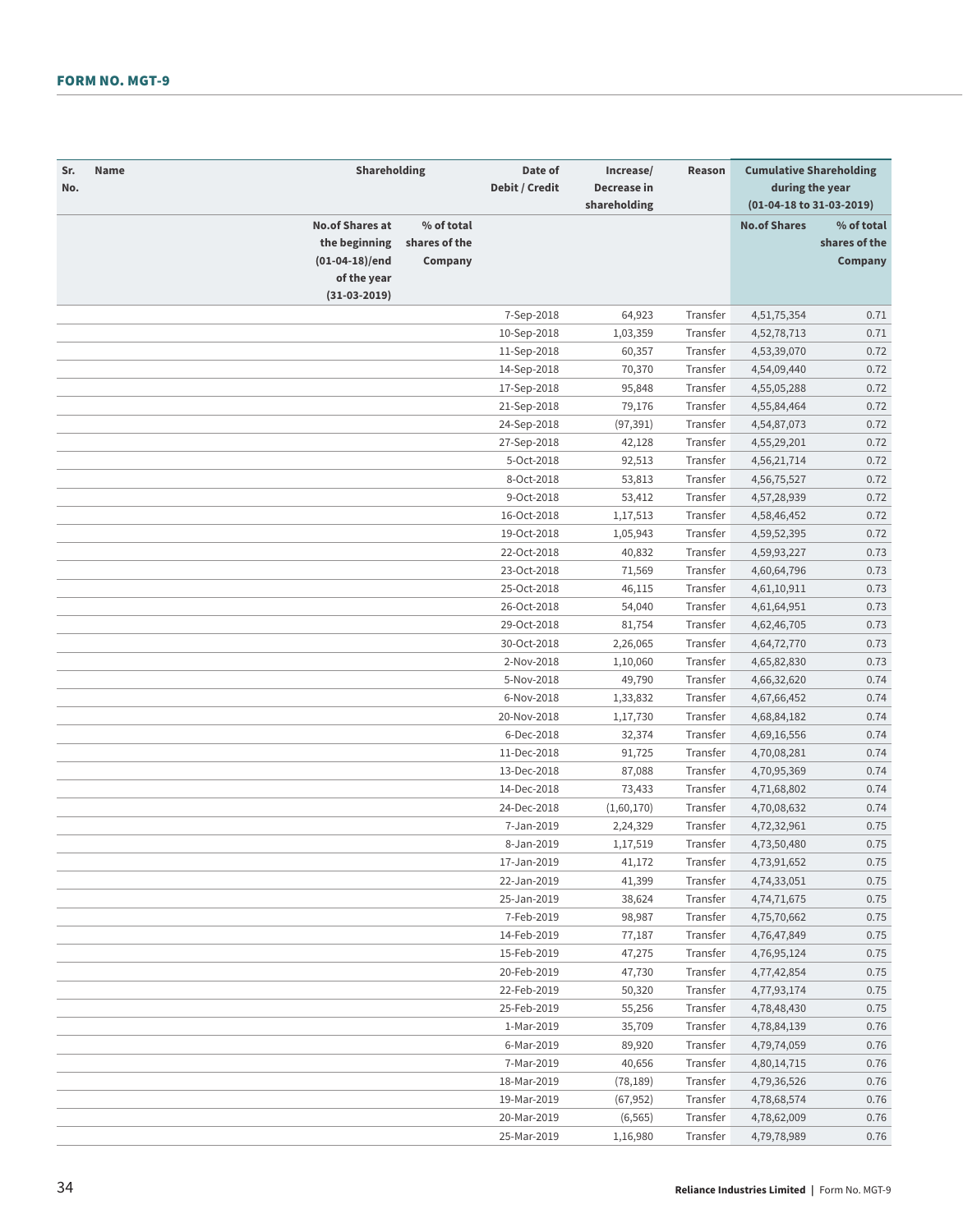| Corporate<br>Overview | Management<br>Review | Governance  | Financial<br><b>Statements</b> | <b>Notice</b> |
|-----------------------|----------------------|-------------|--------------------------------|---------------|
| $1 - 46$              | $47 - 183$           | $184 - 257$ | $258 - 439$                    | $440 - 450$   |

| Sr.<br>No. | <b>Name</b>            | Shareholding                                                |                                        | Date of<br>Debit / Credit  | Increase/<br>Decrease in     | Reason               | <b>Cumulative Shareholding</b><br>during the year |                                        |
|------------|------------------------|-------------------------------------------------------------|----------------------------------------|----------------------------|------------------------------|----------------------|---------------------------------------------------|----------------------------------------|
|            |                        | <b>No.of Shares at</b><br>the beginning<br>$(01-04-18)/end$ | % of total<br>shares of the<br>Company |                            | shareholding                 |                      | (01-04-18 to 31-03-2019)<br><b>No.of Shares</b>   | % of total<br>shares of the<br>Company |
|            |                        | of the year                                                 |                                        |                            |                              |                      |                                                   |                                        |
|            |                        | $(31-03-2019)$                                              |                                        |                            |                              |                      |                                                   |                                        |
|            |                        |                                                             |                                        | 26-Mar-2019                | 1,11,377                     | Transfer             | 4,80,90,366                                       | 0.76                                   |
|            |                        |                                                             |                                        | 28-Mar-2019                | 1,39,393                     | Transfer             | 4,82,29,759                                       | 0.76                                   |
|            |                        |                                                             |                                        | 29-Mar-2019                | 51,926                       | Transfer             | 4,82,81,685                                       | 0.76                                   |
|            |                        | 4,82,81,685                                                 | 0.76                                   | 31-Mar-2019                |                              |                      | 4,82,81,685                                       | 0.76                                   |
| 10         | New World Fund Inc     | 4,77,51,028                                                 | 0.75                                   | 1-Apr-2018                 |                              |                      |                                                   |                                        |
|            |                        |                                                             |                                        | 17-May-2018                | (20, 70, 000)                | Transfer             | 4,56,81,028                                       | 0.72                                   |
|            |                        |                                                             |                                        | 23-May-2018                | (2,04,905)                   | Transfer             | 4,54,76,123                                       | 0.72                                   |
|            |                        |                                                             |                                        | 24-May-2018                | (1, 29, 464)                 | Transfer             | 4,53,46,659                                       | 0.72                                   |
|            |                        |                                                             |                                        | 25-May-2018                | (1, 44, 385)                 | Transfer             | 4,52,02,274                                       | 0.71                                   |
|            |                        |                                                             |                                        | 28-May-2018                | (7, 11, 393)                 | Transfer             | 4,44,90,881                                       | 0.70                                   |
|            |                        |                                                             |                                        | 29-May-2018                | (2, 33, 509)                 | Transfer             | 4, 42, 57, 372                                    | 0.70                                   |
|            |                        |                                                             |                                        | 30-May-2018                | (5,48,139)                   | Transfer             | 4,37,09,233                                       | 0.69                                   |
|            |                        |                                                             |                                        | 31-May-2018                | (68, 299)                    | Transfer             | 4,36,40,934                                       | 0.69                                   |
|            |                        |                                                             |                                        | 1-Jun-2018                 | (4,50,529)                   | Transfer             | 4,31,90,405                                       | 0.68                                   |
|            |                        |                                                             |                                        | 4-Jun-2018                 | (5, 44, 377)                 | Transfer             | 4,26,46,028                                       | 0.67                                   |
|            |                        |                                                             |                                        | 3-Sep-2018                 | (6,10,076)                   | Transfer             | 4,20,35,952                                       | 0.66                                   |
|            |                        |                                                             |                                        | 4-Sep-2018                 | (5,89,924)                   | Transfer             | 4, 14, 46, 028                                    | 0.65                                   |
|            |                        |                                                             |                                        | 1-Nov-2018                 | (6,05,928)                   | Transfer             | 4,08,40,100                                       | 0.64                                   |
|            |                        |                                                             |                                        | 2-Nov-2018                 | (1, 43, 154)                 | Transfer             | 4,06,96,946                                       | 0.64                                   |
|            |                        |                                                             |                                        | 5-Nov-2018                 | (6, 35, 373)                 | Transfer             | 4,00,61,573                                       | 0.63                                   |
|            |                        |                                                             |                                        | 6-Nov-2018                 | (3,05,545)                   | Transfer             | 3,97,56,028                                       | 0.63                                   |
|            |                        | 3,97,56,028                                                 | 0.63                                   | 31-Mar-2019                |                              |                      | 3,97,56,028                                       | 0.63                                   |
| 11         | New Perspective Fund # | 5,04,60,000                                                 | 0.80                                   | 1-Apr-2018                 |                              |                      |                                                   |                                        |
|            |                        |                                                             |                                        | 18-May-2018                | (16, 72, 895)                | Transfer             | 4,87,87,105                                       | 0.77                                   |
|            |                        |                                                             |                                        | 21-May-2018                | (9, 24, 051)                 | Transfer<br>Transfer | 4,78,63,054                                       | 0.76                                   |
|            |                        |                                                             |                                        | 22-May-2018                | (17, 56, 989)                |                      | 4,61,06,065                                       | 0.73                                   |
|            |                        |                                                             |                                        | 23-May-2018                | (9,58,443)                   | Transfer<br>Transfer | 4,51,47,622                                       | 0.71<br>0.70                           |
|            |                        |                                                             |                                        | 24-May-2018<br>25-May-2018 | (6,05,556)                   | Transfer             | 4,45,42,066<br>4,38,66,715                        | 0.69                                   |
|            |                        |                                                             |                                        |                            | (6, 75, 351)                 | Transfer             |                                                   | 0.64                                   |
|            |                        |                                                             |                                        | 28-May-2018                | (33, 27, 494)                |                      | 4,05,39,221                                       |                                        |
|            |                        |                                                             |                                        | 29-May-2018<br>30-May-2018 | (10, 92, 218)                | Transfer<br>Transfer | 3,94,47,003<br>3,68,83,106                        | 0.62<br>0.58                           |
|            |                        |                                                             |                                        |                            | (25, 63, 897)                |                      |                                                   | 0.58                                   |
|            |                        |                                                             |                                        | 31-May-2018                | (3, 19, 462)                 | Transfer             | 3,65,63,644                                       | 0.54                                   |
|            |                        |                                                             |                                        | 1-Jun-2018<br>4-Jun-2018   | (21,07,330)<br>(25, 46, 314) | Transfer<br>Transfer | 3,44,56,314<br>3,19,10,000                        | 0.50                                   |
|            |                        |                                                             |                                        | 21-Sep-2018                | (6, 77, 271)                 | Transfer             | 3, 12, 32, 729                                    | 0.49                                   |
|            |                        |                                                             |                                        | 24-Sep-2018                | (8, 12, 729)                 | Transfer             | 3,04,20,000                                       | 0.48                                   |
|            |                        |                                                             |                                        | 31-Oct-2018                | (12, 14, 829)                | Transfer             | 2,92,05,171                                       | 0.46                                   |
|            |                        |                                                             |                                        | 1-Nov-2018                 | (15, 57, 377)                | Transfer             | 2,76,47,794                                       | 0.44                                   |
|            |                        |                                                             |                                        | 2-Nov-2018                 | (3,08,512)                   | Transfer             | 2,73,39,282                                       | 0.43                                   |
|            |                        |                                                             |                                        | 5-Nov-2018                 | (13,69,302)                  | Transfer             | 2,59,69,980                                       | 0.41                                   |
|            |                        |                                                             |                                        | 6-Nov-2018                 | (6,58,480)                   | Transfer             | 2,53,11,500                                       | 0.40                                   |
|            |                        | 2,53,11,500                                                 | 0.40                                   | 31-Mar-2019                |                              |                      | 2,53,11,500                                       | 0.40                                   |
|            |                        |                                                             |                                        |                            |                              |                      |                                                   |                                        |

\* Not in the list of top 10 shareholders as on 01-04-2018. The same has been reflected above since the shareholder was one of the top 10 shareholders as on 31-03-2019. # Ceased to be in the list of top 10 shareholders as on 31-03-2019. The same is reflected above since the shareholder was one of the Top 10 shareholder as on 01-04-2018.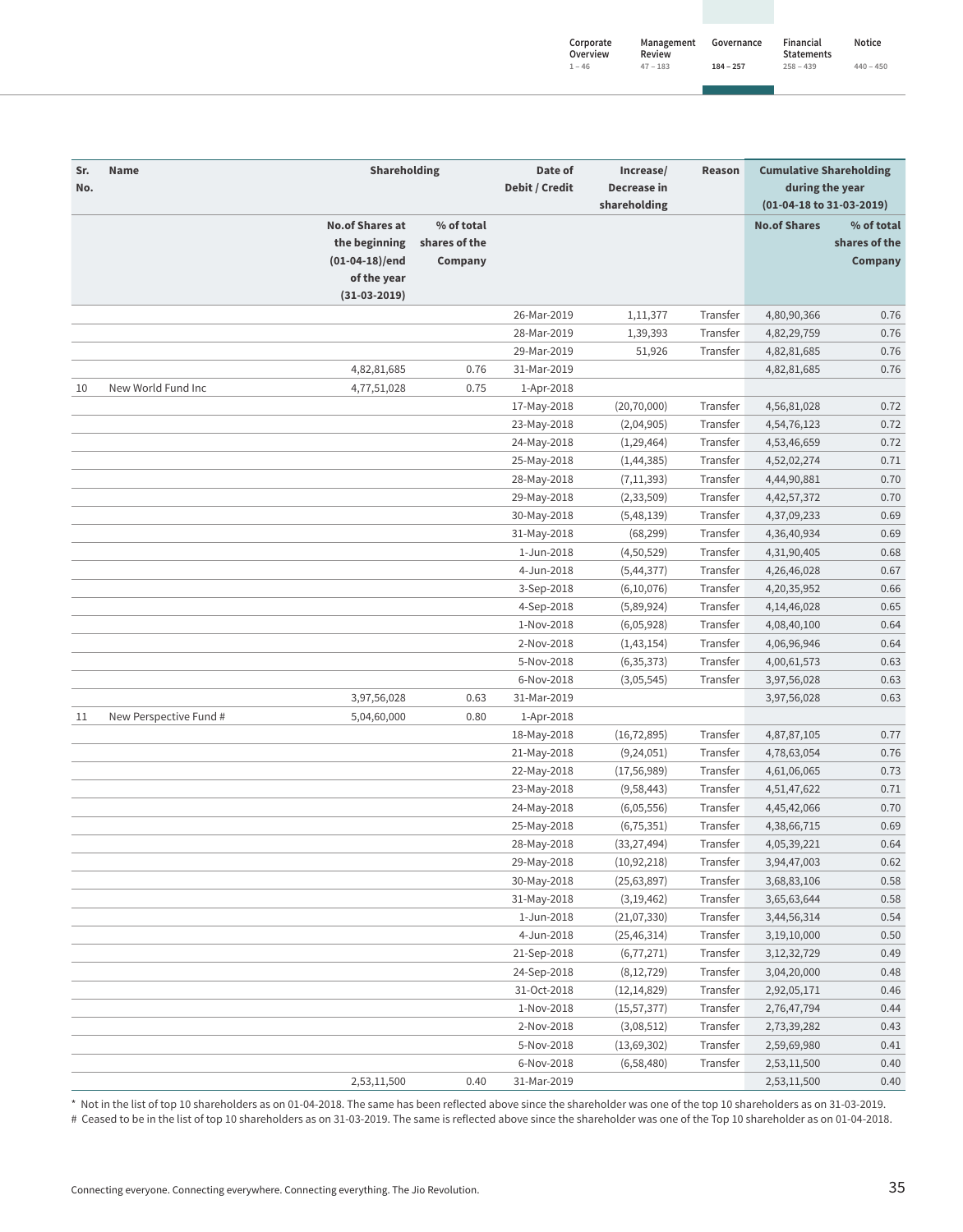# ATTACHMENT G

### **IV. SHAREHOLDING PATTERN (EQUITY SHARE CAPITAL BREAKUP AS PERCENTAGE OF TOTAL EQUITY)**

# v) Shareholding of Directors and Key Managerial Personnel

| Sr.<br>No.     | <b>Name</b>                                        | <b>Shareholding</b>                                                                          |                                           | Date of<br>Debit /<br><b>Credit</b> | Increase/<br><b>Decrease</b><br>in | Reason                          | <b>Cumulative Shareholding</b><br>during the year<br>(01-04-18 to 31-03-2019) |                                           |
|----------------|----------------------------------------------------|----------------------------------------------------------------------------------------------|-------------------------------------------|-------------------------------------|------------------------------------|---------------------------------|-------------------------------------------------------------------------------|-------------------------------------------|
|                |                                                    | <b>No.of Shares at</b><br>the beginning<br>$(01-04-18)/end$<br>of the year<br>$(31-03-2019)$ | % of total<br>shares<br>of the<br>Company |                                     | shareholding                       |                                 | No.of<br><b>Shares</b>                                                        | % of total<br>shares<br>of the<br>Company |
| Α              | <b>DIRECTORS:</b>                                  |                                                                                              |                                           |                                     |                                    |                                 |                                                                               |                                           |
| $\mathbf{1}$   | Mukesh D. Ambani<br>Chairman and Managing Director | 72,31,692                                                                                    | 0.11                                      | 1-Apr-2018                          | $\mathbf 0$                        | Nil movement<br>during the year |                                                                               |                                           |
|                |                                                    | 72,31,692                                                                                    | 0.11                                      | 31-Mar-2019                         |                                    |                                 | 72,31,692                                                                     | 0.11                                      |
| $\overline{2}$ | Nikhil R. Meswani<br><b>Executive Director</b>     | 33,56,748                                                                                    | 0.05                                      | 1-Apr-2018                          | $\mathbf 0$                        | Nil movement<br>during the year |                                                                               |                                           |
|                |                                                    | 33,56,748                                                                                    | 0.05                                      | 31-Mar-2019                         |                                    |                                 | 33,56,748                                                                     | 0.05                                      |
| 3              | Hital R. Meswani<br><b>Executive Director</b>      | 32,23,772                                                                                    | 0.05                                      | 1-Apr-2018                          | $\Omega$                           | Nil movement<br>during the year |                                                                               |                                           |
|                |                                                    | 32,23,772                                                                                    | 0.05                                      | 31-Mar-2019                         |                                    |                                 | 32,23,772                                                                     | 0.05                                      |
| $\overline{4}$ | Nita M. Ambani<br>Non-Executive Director           | 67,96,292                                                                                    | 0.11                                      | 1-Apr-2018                          | $\Omega$                           | Nil movement<br>during the year |                                                                               |                                           |
|                |                                                    | 67,96,292                                                                                    | 0.11                                      | 31-Mar-2019                         |                                    |                                 | 67,96,292                                                                     | 0.11                                      |
| 5              | P.M.S. Prasad<br><b>Executive Director</b>         | 6,00,000                                                                                     | 0.01                                      | 1-Apr-2018                          | $\Omega$                           | Nil movement<br>during the year |                                                                               |                                           |
|                |                                                    | 6,00,000                                                                                     | 0.01                                      | 31-Mar-2019                         |                                    |                                 | 6,00,000                                                                      | 0.01                                      |
| 6              | Pawan Kumar Kapil                                  | 61,000                                                                                       | 0.00                                      | 1-Apr-2018                          |                                    |                                 |                                                                               |                                           |
|                | <b>Executive Director</b>                          |                                                                                              |                                           | 21-Jun-2018                         | (250)                              | Transfer                        | 60,750                                                                        | 0.00                                      |
|                |                                                    |                                                                                              |                                           | 06-Aug-2018                         | (500)                              | Transfer                        | 60,250                                                                        | 0.00                                      |
|                |                                                    |                                                                                              |                                           | 08-Aug-2018                         | (250)                              | Transfer                        | 60,000                                                                        | 0.00                                      |
|                |                                                    |                                                                                              |                                           | 29-Nov-2018                         | (200)                              | Transfer                        | 59,800                                                                        | 0.00                                      |
|                |                                                    |                                                                                              |                                           | 30-Nov-2018                         | (200)                              | Transfer                        | 59,600                                                                        | 0.00                                      |
|                |                                                    |                                                                                              |                                           | 25-Jan-2019                         | (100)                              | Transfer                        | 59,500                                                                        | 0.00                                      |
|                |                                                    |                                                                                              |                                           | 05-Feb-2019                         | (200)                              | Transfer                        | 59,300                                                                        | 0.00                                      |
|                |                                                    |                                                                                              |                                           | 06-Feb-2019                         | (100)                              | Transfer                        | 59,200                                                                        | 0.00                                      |
|                |                                                    |                                                                                              |                                           | 13-Mar-2019                         | (200)                              | Transfer                        | 59,000                                                                        | 0.00                                      |
|                |                                                    |                                                                                              |                                           | 14-Mar-2019                         | (700)                              | Transfer                        | 58,300                                                                        | 0.00                                      |
|                |                                                    | 58,300                                                                                       | 0.00                                      | 31-Mar-2019                         |                                    |                                 | 58,300                                                                        | 0.00                                      |
| $\overline{7}$ | Mansingh L. Bhakta<br>Independent Director         | 6,80,000                                                                                     | 0.01                                      | 1-Apr-2018                          | $\mathbf 0$                        | Nil movement<br>during the year |                                                                               |                                           |
|                |                                                    | 6,80,000                                                                                     | 0.01                                      | 31-Mar-2019                         |                                    |                                 | 6,80,000                                                                      | 0.01                                      |
| 8              | Yogendra P. Trivedi<br>Independent Director        | 60,400                                                                                       | 0.00                                      | 1-Apr-2018                          | $\mathbf 0$                        | Nil movement<br>during the year |                                                                               |                                           |
|                |                                                    | 60,400                                                                                       | 0.00                                      | 31-Mar-2019                         |                                    |                                 | 60,400                                                                        | 0.00                                      |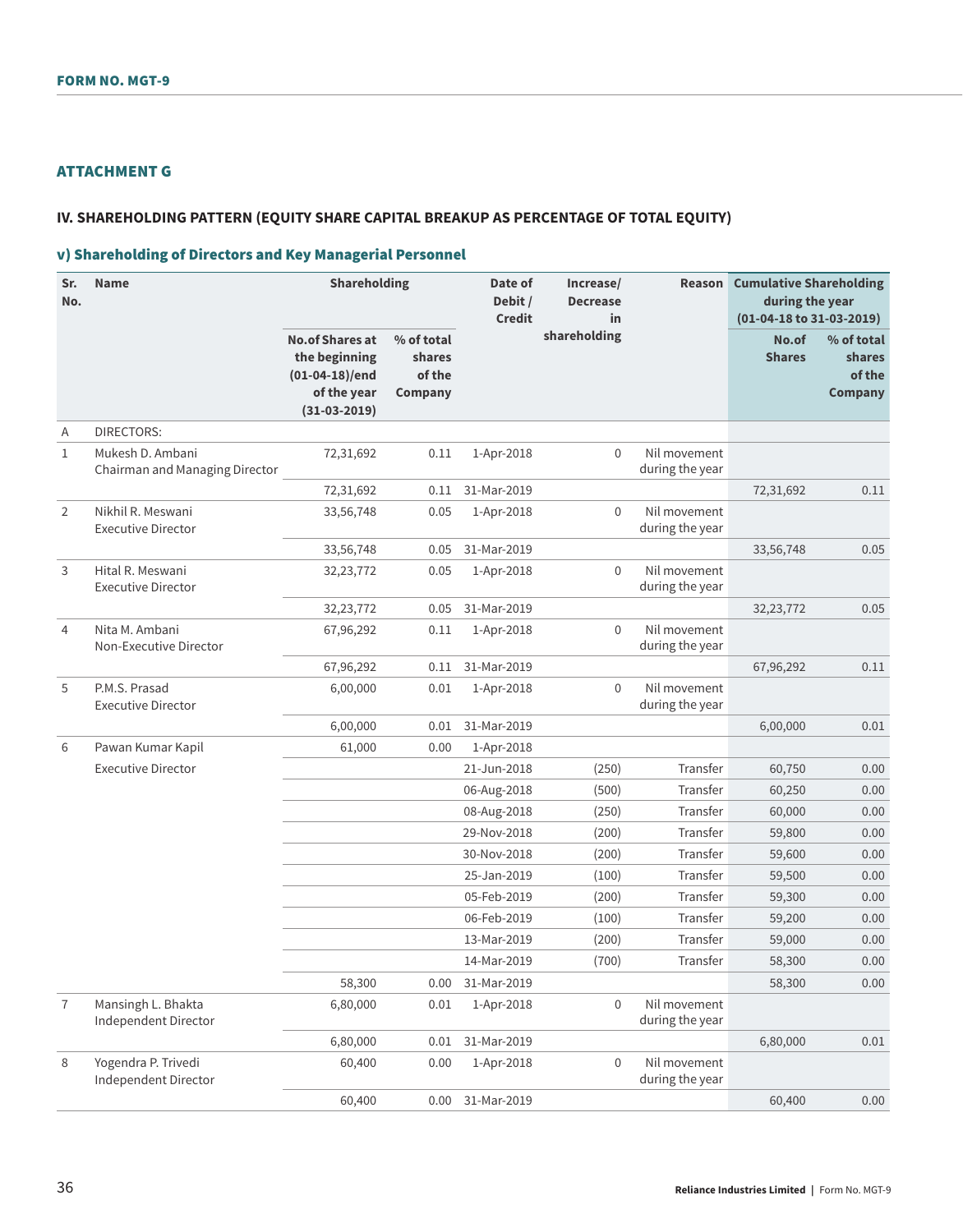| Corporate<br>Overview | Management<br>Review | Governance  | Financial<br><b>Statements</b> | Notice      |
|-----------------------|----------------------|-------------|--------------------------------|-------------|
| $1 - 46$              | $47 - 183$           | $184 - 257$ | $258 - 439$                    | $440 - 450$ |

| Sr.<br>No.     | <b>Name</b>                                                                       | <b>Shareholding</b>                                                                          |                                           | Date of<br>Debit /<br><b>Credit</b> | Increase/<br><b>Decrease</b><br>in | Reason                                       | <b>Cumulative Shareholding</b><br>during the year<br>(01-04-18 to 31-03-2019) |                                                         |
|----------------|-----------------------------------------------------------------------------------|----------------------------------------------------------------------------------------------|-------------------------------------------|-------------------------------------|------------------------------------|----------------------------------------------|-------------------------------------------------------------------------------|---------------------------------------------------------|
|                |                                                                                   | <b>No.of Shares at</b><br>the beginning<br>$(01-04-18)/end$<br>of the year<br>$(31-03-2019)$ | % of total<br>shares<br>of the<br>Company |                                     | shareholding                       |                                              | No.of<br><b>Shares</b>                                                        | % of total<br><b>shares</b><br>of the<br><b>Company</b> |
| 9              | Prof. Ashok Misra<br>Independent Director                                         | 4,600                                                                                        | 0.00                                      | 1-Apr-2018                          | 0                                  | Nil movement<br>during the year              |                                                                               |                                                         |
|                | (Ceased to be a Director w.e.f.<br>17-10-2018)                                    | 4,600                                                                                        | 0.00                                      | 17-Oct-2018                         |                                    |                                              | 4,600                                                                         | 0.00                                                    |
| 10             | Prof. Dipak C. Jain<br>Independent Director                                       | 0                                                                                            | 0.00                                      | 1-Apr-2018                          | $\mathbf 0$                        | Nil Holding<br>/ movement<br>during the year |                                                                               |                                                         |
|                |                                                                                   | $\mathbf 0$                                                                                  | 0.00                                      | 31-Mar-2019                         |                                    |                                              | $\bf 0$                                                                       | 0.00                                                    |
| 11             | Raghunath A. Mashelkar<br>Independent Director                                    | 0                                                                                            | 0.00                                      | 1-Apr-2018                          | $\mathbf 0$                        | Nil Holding<br>/ movement<br>during the year |                                                                               |                                                         |
|                |                                                                                   | $\mathbf 0$                                                                                  | 0.00                                      | 31-Mar-2019                         |                                    |                                              | $\mathbf 0$                                                                   | 0.00                                                    |
| 12             | Adil Zainulbhai<br>Independent Director                                           | 0                                                                                            | 0.00                                      | 1-Apr-2018                          | 0                                  | Nil Holding<br>/ movement<br>during the year |                                                                               |                                                         |
|                |                                                                                   | $\mathbf 0$                                                                                  | 0.00                                      | 31-Mar-2019                         |                                    |                                              | $\mathbf 0$                                                                   | 0.00                                                    |
| 13             | Raminder Singh Gujral                                                             | 4,000                                                                                        | 0.00                                      | 1-Apr-2018                          |                                    |                                              |                                                                               |                                                         |
|                | Independent Director                                                              |                                                                                              |                                           | 24-Apr-2018                         | 2,000                              | Transfer                                     | 6,000                                                                         | 0.00                                                    |
|                |                                                                                   |                                                                                              |                                           | 21-Feb-2019                         | 1,000                              | Transfer                                     | 7,000                                                                         | 0.00                                                    |
|                |                                                                                   | 7,000                                                                                        | 0.00                                      | 31-Mar-2019                         |                                    |                                              | 7,000                                                                         | 0.00                                                    |
| 14             | Shumeet Banerji                                                                   | $\mathbf 0$                                                                                  | 0.00                                      | 1-Apr-2018                          |                                    |                                              |                                                                               |                                                         |
|                | Independent Director                                                              |                                                                                              |                                           | 12-Oct-2018                         | 13,500                             | Transfer                                     | 13,500                                                                        | 0.00                                                    |
|                |                                                                                   | 13,500                                                                                       | 0.00                                      | 31-Mar-2019                         |                                    |                                              | 13,500                                                                        | 0.00                                                    |
| 15             | Arundhati Bhattacharya<br>Independent Director<br>(Appointed as a Director w.e.f. | 0                                                                                            | 0.00                                      | 17-Oct-2018                         |                                    | Nil Holding<br>/ movement<br>during the year |                                                                               |                                                         |
|                | 17.10.2018)                                                                       | 0                                                                                            | 0.00                                      | 31-Mar-2019                         |                                    |                                              | $\overline{0}$                                                                | 0.00                                                    |
| B              | Key Managerial Personnel (KMP's)                                                  |                                                                                              |                                           |                                     |                                    |                                              |                                                                               |                                                         |
| $\mathbf 1$    | K Sethuraman                                                                      | 10,556                                                                                       | 0.00                                      | 1-Apr-2018                          |                                    |                                              |                                                                               |                                                         |
|                | Group Company Secretary and<br>Chief Compliance Officer                           |                                                                                              |                                           | 18-Apr-2018                         | 1,444                              | Transfer                                     | 12,000                                                                        | 0.00                                                    |
|                |                                                                                   | 12,000                                                                                       | 0.00                                      | 31-Mar-2019                         |                                    |                                              | 12,000                                                                        | 0.00                                                    |
| $\overline{2}$ | Alok Agarwal                                                                      | 16,00,252                                                                                    | 0.03                                      | 1-Apr-2018                          |                                    |                                              |                                                                               |                                                         |
|                | Chief Financial Officer                                                           |                                                                                              |                                           | 8-May-2018                          | (11, 825)                          | Transfer                                     | 15,88,427                                                                     | 0.03                                                    |
|                |                                                                                   |                                                                                              |                                           | 10-May-2018                         | (13, 175)                          | Transfer                                     | 15,75,252                                                                     | 0.02                                                    |
|                |                                                                                   |                                                                                              |                                           | 11-May-2018                         | (25,000)                           | Transfer                                     | 15,50,252                                                                     | 0.02                                                    |
|                |                                                                                   |                                                                                              |                                           | 25-Mar-2019                         | (1,00,000)                         | Transfer                                     | 14,50,252                                                                     | 0.02                                                    |
|                |                                                                                   | 14,50,252                                                                                    | 0.02                                      | 31-Mar-2019                         |                                    |                                              | 14,50,252                                                                     | 0.02                                                    |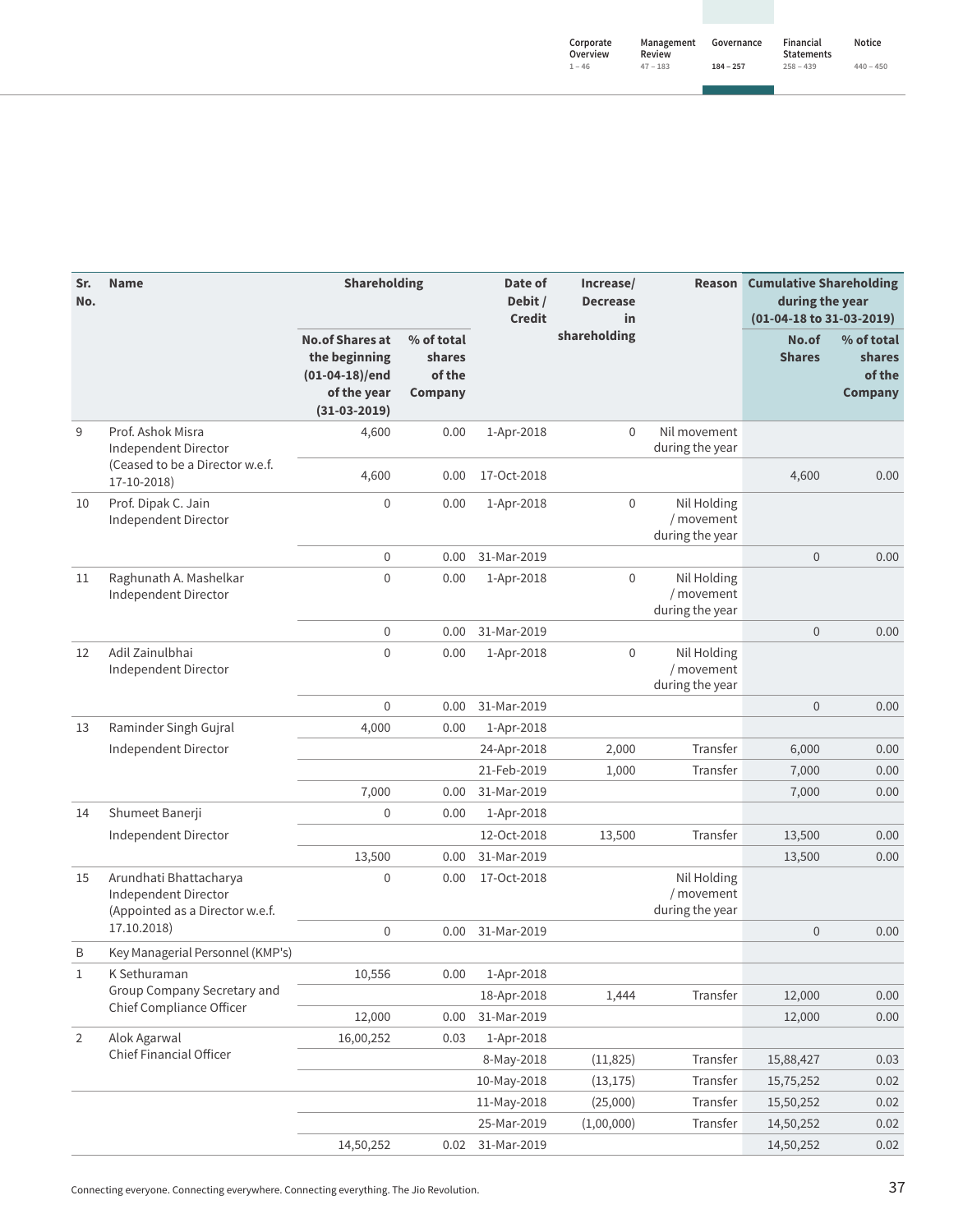#### FORM NO. MGT-9

| Sr.<br>No.     | <b>Name</b>                                                          | <b>Shareholding</b>                                                                          |                                           | Date of<br>Debit /<br><b>Credit</b> | Increase/<br><b>Decrease</b><br>in | Reason                                     | <b>Cumulative Shareholding</b><br>during the year<br>(01-04-18 to 31-03-2019) |                                           |
|----------------|----------------------------------------------------------------------|----------------------------------------------------------------------------------------------|-------------------------------------------|-------------------------------------|------------------------------------|--------------------------------------------|-------------------------------------------------------------------------------|-------------------------------------------|
|                |                                                                      | <b>No.of Shares at</b><br>the beginning<br>$(01-04-18)/end$<br>of the year<br>$(31-03-2019)$ | % of total<br>shares<br>of the<br>Company |                                     | shareholding                       |                                            | No.of<br><b>Shares</b>                                                        | % of total<br>shares<br>of the<br>Company |
| 3              | Srikanth Venkatachari                                                | 2,34,360                                                                                     | 0.00                                      | 1-Apr-2018                          |                                    |                                            |                                                                               |                                           |
|                | Joint Chief Financial Officer                                        |                                                                                              |                                           | 16-Jan-2019                         | 40,000                             | <b>ESOS</b><br>Allotment                   | 2,74,360                                                                      | 0.00                                      |
|                |                                                                      | 2,74,360                                                                                     | 0.00                                      | 31-Mar-2019                         |                                    |                                            | 2,74,360                                                                      | 0.00                                      |
| $\overline{4}$ | Savithri Parekh<br>Joint Company Secretary and<br>Compliance Officer | $\mathbf 0$                                                                                  | 0.00                                      | 29-Mar-2019                         |                                    | Nil Holding<br>movement<br>during the year |                                                                               |                                           |
|                | (Appointed w.e.f.)<br>29th March, 2019)                              | $\mathbf 0$                                                                                  | 0.00                                      | 31-Mar-2019                         |                                    |                                            | $\Omega$                                                                      | 0.00                                      |

# ATTACHMENT H

#### **V. INDEBTEDNESS**

# Indebtedness of the Company including interest outstanding / accrued but not due for payment

|                                                     |                                               |                           |                 | $(5 \text{ in } \text{core})$       |
|-----------------------------------------------------|-----------------------------------------------|---------------------------|-----------------|-------------------------------------|
| <b>Particulars</b>                                  | <b>Secured Loans</b><br>excluding<br>deposits | <b>Unsecured</b><br>Loans | <b>Deposits</b> | <b>Total</b><br><b>Indebtedness</b> |
| Indebtedness at the beginning of the financial year |                                               |                           |                 |                                     |
| Principal Amount<br>i)                              | 2,656                                         | 1,14,225                  | $-$             | 1,16,881                            |
| Interest due but not paid<br>ii)                    | $\overline{\phantom{a}}$                      | $\qquad \qquad -$         | $-$             |                                     |
| iii) Interest accrued but not due                   | 55                                            | 966                       | $-$             | 1,021                               |
| Total (i+ii+iii)                                    | 2,711                                         | 1,15,191                  | --              | 1,17,902                            |
| Change in Indebtedness during the financial year    |                                               |                           |                 |                                     |
| Addition                                            | 6,11,192                                      | 1,45,579                  | $-$             | 7,56,772                            |
| Reduction                                           | 5,98,584                                      | 1,14,264                  | $-$             | 7,12,848                            |
| Exchange Difference                                 | (33)                                          | 949                       | $-$             | 916                                 |
| Interest accrued but not due                        | (6)                                           | 393                       | $-$             | 386                                 |
| Net Change                                          | 12,569                                        | 32,657                    | $-$             | 45,226                              |
| Indebtedness at the end of the financial year       |                                               |                           |                 |                                     |
| <b>Principal Amount</b><br>i)                       | 15,231                                        | 1,46,489                  | $-$             | 1,61,720                            |
| Interest due but not paid<br>ii)                    | $-$                                           | $-$                       | $-$             |                                     |
| iii) Interest accrued but not due                   | 50                                            | 1,359                     | $-$             | 1,408                               |
| Total (i+ii+iii)                                    | 15,281                                        | 1,47,848                  | $-$             | 1,63,128                            |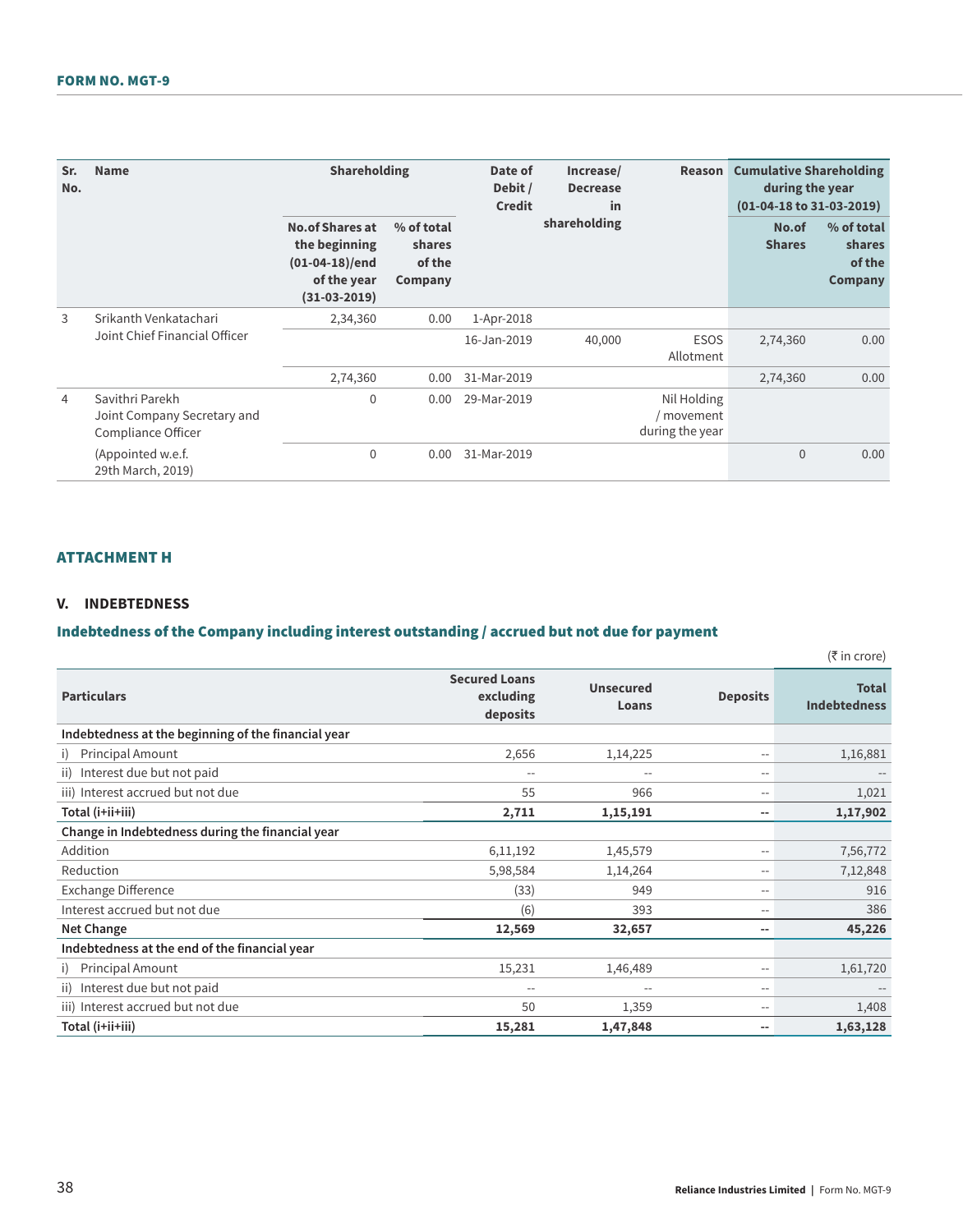### ATTACHMENT I

#### **VI. REMUNERATION OF DIRECTORS AND KEY MANAGERIAL PERSONNEL**

### A. Remuneration to Managing Director(MD), Whole-time Directors (WTD) and/or Manager

|                |                                                                                        |                          |                          |                          |                          |                          | (₹ in crore)                  |
|----------------|----------------------------------------------------------------------------------------|--------------------------|--------------------------|--------------------------|--------------------------|--------------------------|-------------------------------|
|                |                                                                                        |                          |                          |                          |                          |                          |                               |
| Sr.<br>No.     | <b>Particulars of Remuneration</b>                                                     | Mukesh D.                | Nikhil R.                | Hital R.                 | <b>P.M.S.</b>            | Pawan                    | <b>Total</b><br><b>Amount</b> |
|                |                                                                                        | Ambani                   | <b>Meswani</b>           | <b>Meswani</b>           | <b>Prasad</b>            | <b>Kumar Kapil</b>       |                               |
| $\mathbf{1}$   | Gross salary                                                                           |                          |                          |                          |                          |                          |                               |
|                | (a) Salary as per provisions contained in<br>Section 17(1) of the Income-tax Act, 1961 | 4.45                     | 5.81                     | 5.80                     | $9.70*$                  | $3.77*$                  | 29.53                         |
|                | (b) Value of perquisites $u/s$ 17(2) Income-tax<br>Act, 1961                           | 0.31                     | 0.02                     | 0.03                     | 0.00                     | 0.26                     | 0.64                          |
|                | (c) Profits in lieu of salary under Section<br>17(3) Income-tax Act, 1961              | ٠                        | ٠                        |                          |                          |                          |                               |
| 2              | <b>Stock Options</b>                                                                   | $\overline{\phantom{a}}$ | $\overline{\phantom{a}}$ | $\overline{\phantom{a}}$ | $\overline{\phantom{a}}$ | $\overline{\phantom{m}}$ | $\overline{\phantom{0}}$      |
| 3              | Sweat Equity                                                                           | $\overline{\phantom{a}}$ | $\overline{\phantom{a}}$ | $\overline{\phantom{a}}$ | $\overline{\phantom{a}}$ | $\overline{\phantom{m}}$ | $\overline{\phantom{0}}$      |
| $\overline{4}$ | Commission (as % of profit)                                                            | 9.53                     | 14.40                    | 14.40                    |                          | $\overline{\phantom{m}}$ | 38.33                         |
| 5              | Others (Retiral Benefits)                                                              | 0.71                     | 0.34                     | 0.34                     | 0.30                     | 0.14                     | 1.83                          |
|                | Total (A)                                                                              | 15.00                    | 20.57                    | 20.57                    | 10.01                    | 4.17                     | 70.32                         |
|                | Ceiling as per the Act                                                                 |                          |                          |                          |                          |                          |                               |

\* includes performance linked incentives for financial year 2017 -18 paid in financial year 2018-19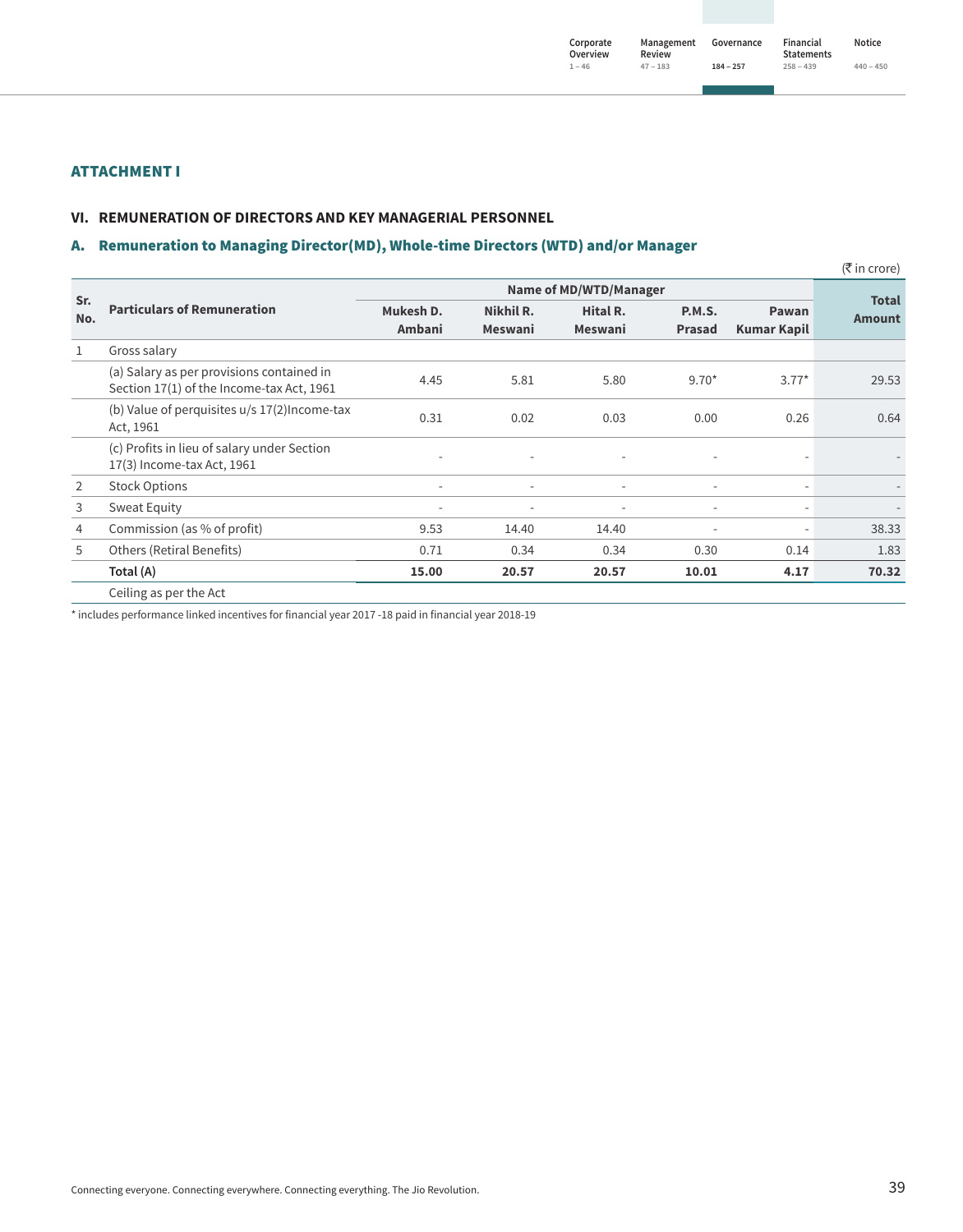# ATTACHMENT J

#### **VI. REMUNERATION OF DIRECTORS AND KEY MANAGERIAL PERSONNEL**

## B. Remuneration to other Directors

|                |                                                            |                              |                               |                                                                               |                           |                                     |                    |                          |                             |                                         |                                                                               | (₹ in crore)  |
|----------------|------------------------------------------------------------|------------------------------|-------------------------------|-------------------------------------------------------------------------------|---------------------------|-------------------------------------|--------------------|--------------------------|-----------------------------|-----------------------------------------|-------------------------------------------------------------------------------|---------------|
| Sr.            | <b>Particulars of</b>                                      |                              |                               |                                                                               |                           |                                     |                    |                          |                             |                                         | <b>Name of Directors</b>                                                      | <b>Total</b>  |
| No.            | Remuneration                                               | Mansingh L.<br><b>Bhakta</b> | Yogendra P.<br><b>Trivedi</b> | Prof. Ashok<br>Misra (ceased<br>to be Director<br>w.e.f. October<br>17, 2019) | Prof.<br>Dipak C.<br>Jain | Dr.<br>Raghunath<br>A.<br>Mashelkar | Adil<br>Zainulbhai | Nita M.<br>Ambani        | Raminder<br>Singh<br>Gujral | Dr.<br><b>Shumeet</b><br><b>Banerji</b> | Arundhati<br><b>Bhattacharya</b><br>(appointed<br>w.e.f. October<br>17, 2018) | <b>Amount</b> |
| 1              | <b>Independent Directors</b>                               |                              |                               |                                                                               |                           |                                     |                    |                          |                             |                                         |                                                                               |               |
|                | Sitting fee for attending<br>Board / Committee<br>meetings | 0.09                         | 0.36                          | 0.12                                                                          | 0.10                      | 0.34                                | 0.30               | $\sim$                   | 0.28                        | 0.19                                    | 0.07                                                                          | 1.85          |
|                | • Commission                                               | 1.65                         | 1.65                          | 0.90                                                                          | 1.65                      | 1.65                                | 1.65               | $\sim$                   | 1.65                        | 1.65                                    | 0.75                                                                          | 13.20         |
|                | • Others                                                   | ÷.                           | J.                            | ÷,                                                                            | ä,                        | ÷.                                  | ä,                 |                          | ä,                          | ÷.                                      |                                                                               |               |
|                | Total $(1)$                                                | 1.74                         | 2.01                          | 1.02                                                                          | 1.75                      | 1.99                                | 1.95               | $\overline{\phantom{a}}$ | 1.93                        | 1.84                                    | 0.82                                                                          | 15.05         |
| $\overline{2}$ | <b>Other Non-Executive</b><br><b>Directors</b>             |                              |                               |                                                                               |                           |                                     |                    |                          |                             |                                         |                                                                               |               |
|                | Sitting fee for attending<br>Board / Committee             |                              |                               |                                                                               |                           |                                     |                    |                          |                             |                                         |                                                                               |               |
|                | meetings                                                   |                              |                               |                                                                               |                           |                                     | ä,                 | 0.07                     | ÷,                          |                                         |                                                                               | 0.07          |
|                | • Commission                                               | ÷                            | ä,                            | ÷,                                                                            | ÷,                        | $\sim$                              | ä,                 | 1.65                     | ä,                          | $\sim$                                  | ÷,                                                                            | 1.65          |
|                | • Others                                                   |                              |                               | ÷.                                                                            | ÷,                        |                                     | ٠                  |                          | ÷.                          |                                         | ÷,                                                                            |               |
|                | Total (2)                                                  | 0                            | $\mathbf{0}$                  | 0                                                                             | 0                         | 0                                   | 0                  | 1.72                     | 0                           | 0                                       | 0                                                                             | 1.72          |
|                | Total $(B)=(1+2)$                                          | 1.74                         | 2.01                          | 1.02                                                                          | 1.75                      | 1.99                                | 1.95               | 1.72                     | 1.93                        | 1.84                                    | 0.82                                                                          | 16.77         |
|                | <b>Total Managerial</b><br>Remuneration*                   |                              |                               |                                                                               |                           |                                     |                    |                          |                             |                                         |                                                                               | 87.09         |
|                | Overall Ceiling as per<br>the Act                          |                              |                               |                                                                               |                           |                                     |                    |                          |                             |                                         |                                                                               | 474.34        |

\* Total remuneration to Managing Director, Whole-time Director and other Directors (being total of A and B)